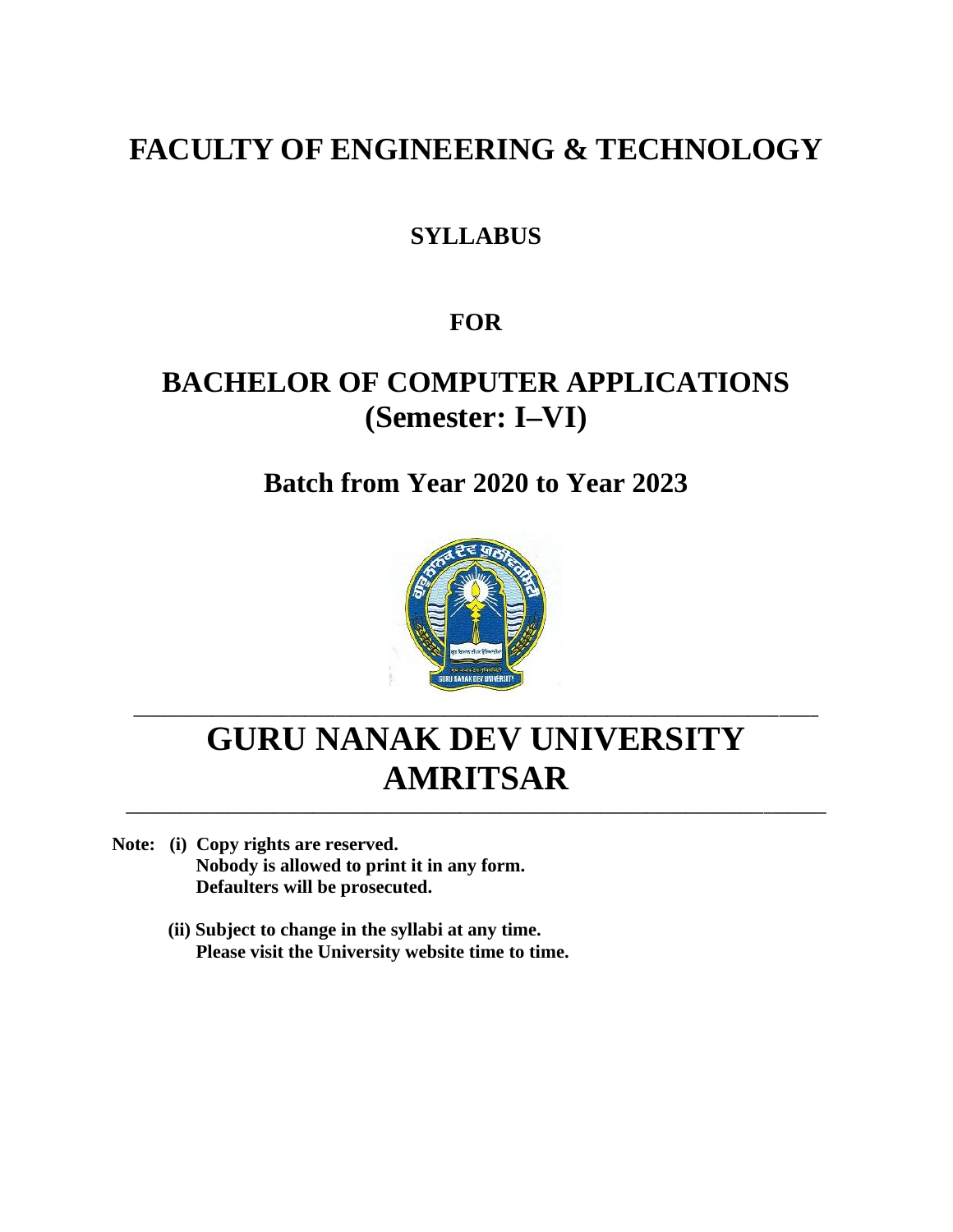### **APPENDIX 'E(xii)'**

#### **SCHEME**

#### **SEMESTER – I:**

| Paper No.     | <b>Paper</b>                                               | M. Marks |
|---------------|------------------------------------------------------------|----------|
| $Paper - I$   | Introduction to Programming $-$ C                          | 75       |
| $Paper - II$  | Introduction to Computers and Information Technology       | 75       |
| $Paper - III$ | Applied & Discrete Mathematics                             | 75       |
| $Paper - IV$  | Practical–I (MS Office 2010 and Basic C Programming)       | 75       |
| $Paper - V$   | Communication Skills in English $- I$                      | 50       |
| $Paper - VI$  | Punjabi (Compulsory) / ** ਮੁੱਢਲੀ ਪੰਜਾਬੀ /                  | 50       |
|               | ** Punjab History & Culture (From Earliest Times to C 320) |          |

#### **SEMESTER – II:**

| Paper No.     | Paper                                                | M. Marks |
|---------------|------------------------------------------------------|----------|
| $Paper - I$   | Introduction to Programming – $C_{++}$               | 75       |
| $Paper - II$  | Principles of Digital Electronics                    | 75       |
| $Paper - III$ | Numerical Methods & Statistical Techniques           | 75       |
| $Paper - IV$  | Practical – I (Advanced C++ Programming)             | 75       |
| $Paper - V$   | Communication Skills in English $-$ II (Th.35+Pr.15) | 50       |
| $Paper - VI$  | Punjabi (Compulsory) / ** ਮੁੱਢਲੀ ਪੰਜਾਬੀ /            | 50       |
|               | ** Punjab History & Culture (C 320 TO 1000 B.C.)     |          |
| $Paper - VII$ | * Drug Abuse: Problem, Management and                | 100      |
|               | Prevention (Compulsory Paper)                        |          |

#### **Note: \* Marks of this Paper will not be included in the Total Marks. \*\* (Special Paper in lieu of Punjabi Compulsory) (For those students who are not domicile of Punjab)**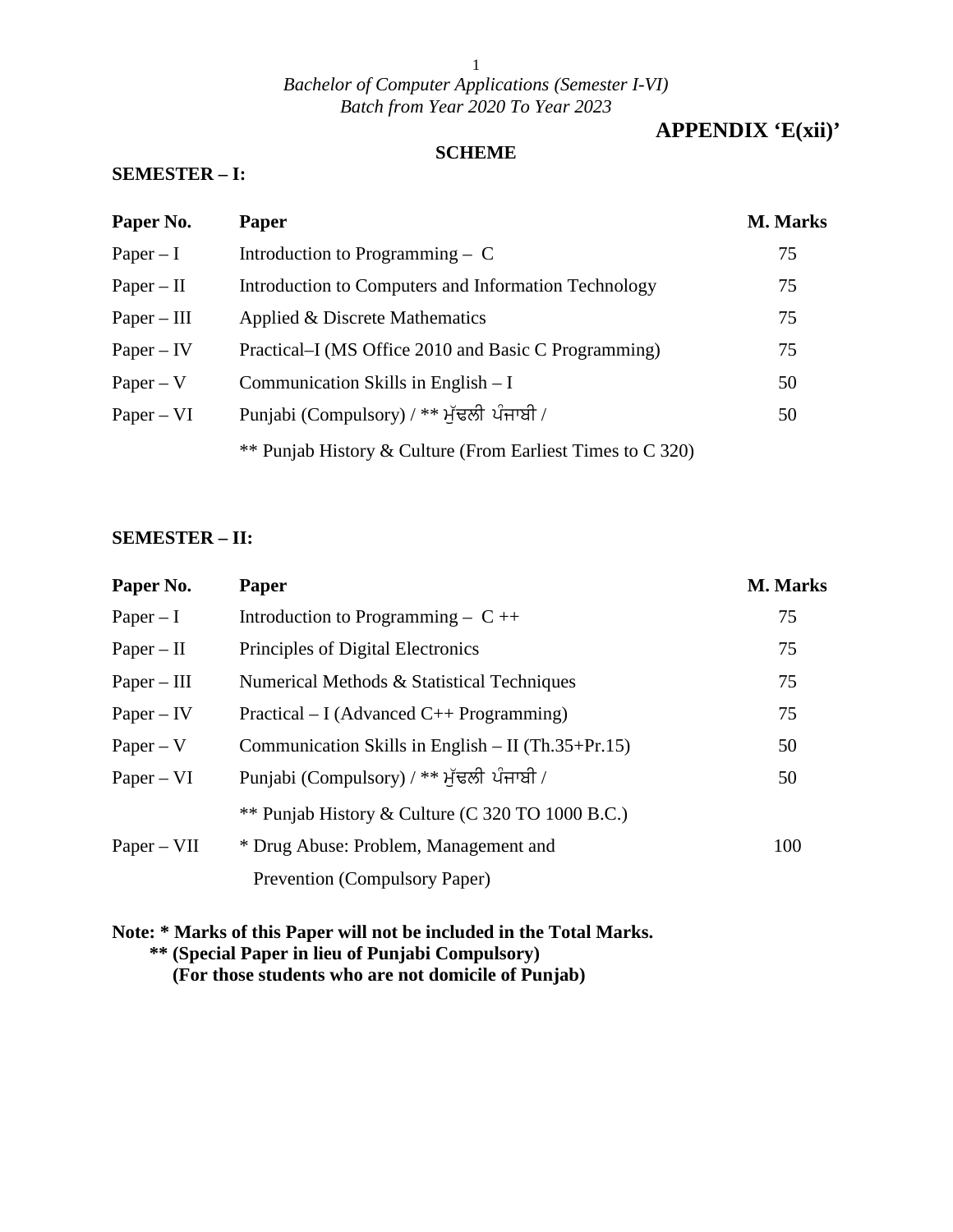### **SEMESTER – III:**

| Paper No. | <b>Paper</b>                       | <b>M. Marks</b> |
|-----------|------------------------------------|-----------------|
| Paper-I   | <b>Computer Architecture</b>       | 75              |
| Paper-II  | Database Management System         | 75              |
| Paper-III | Introduction to Python Programming | 75              |
| Paper-IV  | Programming Lab – Python           | 50              |
| Paper–V   | Programming Lab – Oracle           | 25              |

### **SEMESTER – IV:**

| Paper No.                    | Paper                                            | M. Marks |
|------------------------------|--------------------------------------------------|----------|
| $Paper - I$                  | Data Structure & File Processing                 | 75       |
| $Paper - II$                 | <b>Information Systems</b>                       | 75       |
| $Paper - III$                | <b>Internet Applications</b>                     | 75       |
| $Paper - IV$                 | <b>System Software</b>                           | 75       |
| $Paper - V$                  | Lab – Data Structures Implementation using $C++$ | 50       |
| $Paper - VI$                 | Lab – Web Designing and use of Internet          | 50       |
| $Paper - VII$<br>$(ESL-221)$ | * Environmental Studies (Compulsory)             | 100      |

**\* Marks of Paper EVS will not be included in Grand Total.**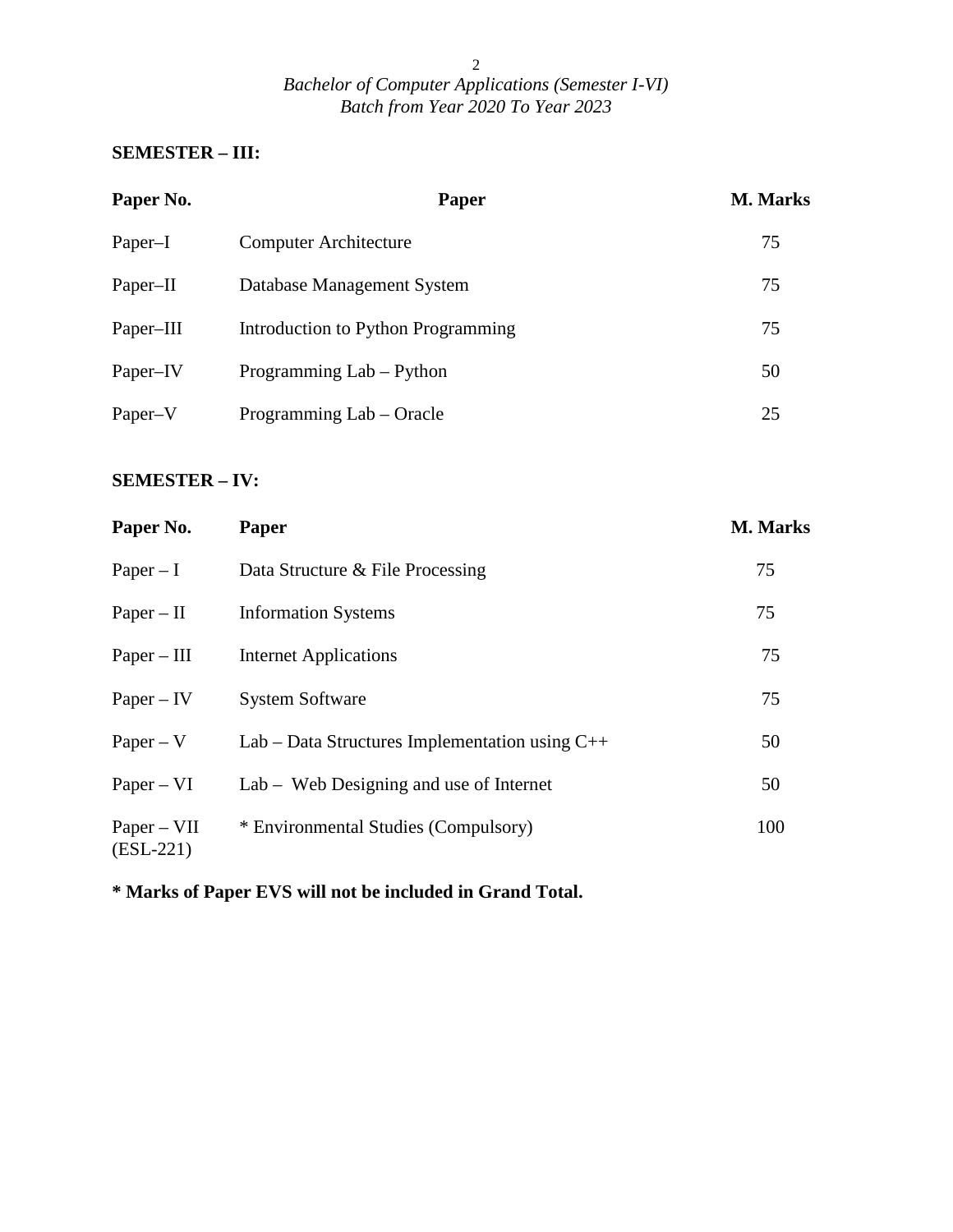### **SEMESTER – V:**

| Paper No.     | <b>Paper</b>                                           | <b>M. Marks</b> |
|---------------|--------------------------------------------------------|-----------------|
| $Paper - I$   | Software Engineering                                   | 75              |
| $Paper - II$  | Web Technologies                                       | 75              |
| $Paper - III$ | <b>Operating System</b>                                | 75              |
| $Paper - IV$  | <b>JAVA</b> Programming Language                       | 75              |
| $Paper - V$   | Lab based on JAVA Programming Language                 | 50              |
| $Paper - VI$  | Lab based on Website Designing using HTML, JAVA Script | 50              |
|               | and PHP                                                |                 |

### **SEMESTER – VI:**

| Paper No.     | <b>Paper</b>                                    | <b>M. Marks</b> |
|---------------|-------------------------------------------------|-----------------|
| $Paper - I$   | <b>Computer Graphics</b>                        | 75              |
| $Paper - II$  | <b>Computer Networks</b>                        | 75              |
| $Paper - III$ | Lab. Implementation of Applications of Computer | 50              |
|               | Graphics in $C++/C$                             |                 |
| $Paper - IV$  | Project                                         | 300             |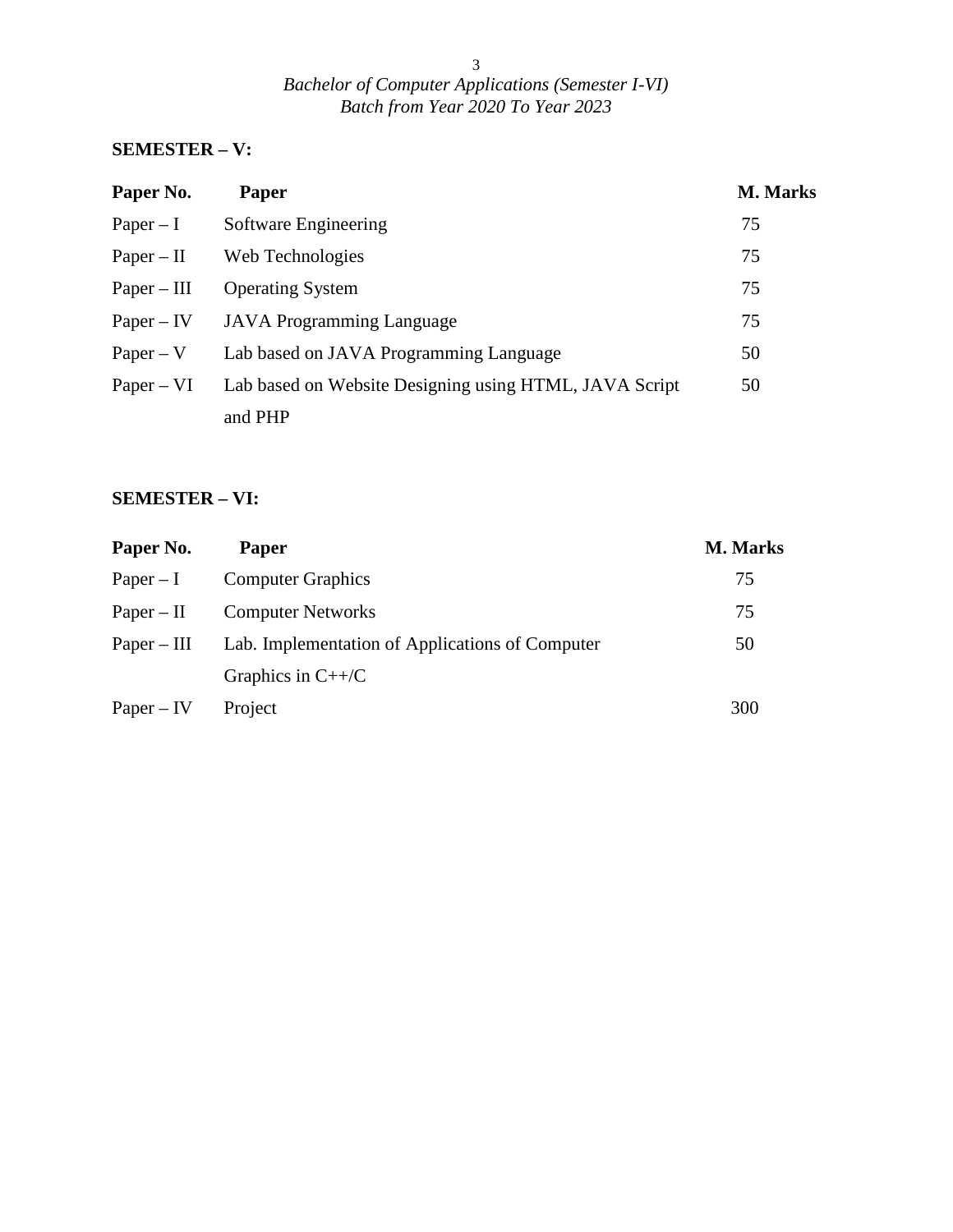#### **Paper–I: INTRODUCTION TO PROGRAMMING - C**

#### **Time: 3 Hours M. Marks: 75**

#### **Instructions for the Paper Setters: -**

Eight questions of equal marks (Specified in the syllabus) are to be set, two in each of the four Sections (A-D). Questions may be subdivided into parts (not exceeding four). Candidates are required to attempt five questions, selecting at least one question from each Section. The fifth question may be attempted from any Section.

#### **SECTION–A**

**Fundamentals:** Character set, Identifiers and Key Words, Data types, Constants, Variables, Expressions, Statements, Symbolic Constants.

**Operations and Expressions:** Arithmetic operators, Unary operators, Relational Operators, Logical Operators, Assignment and Conditional Operators, Library functions. Data Input and Output statements

#### **SECTION–B**

**Control Statements:** Preliminaries, While, Do–while and For statements, Nested loops, If–else, Switch, Break – Continue statements.

**Program Structure Storage Class:** Automatic, external and static variables, multiple programs, more about library functions.

#### **SECTION–C**

**Functions:** Brief overview, defining, accessing functions, passing arguments to function, specifying argument data types, function prototypes, recursion.

**Arrays:** Defining, processing an array, passing arrays to a function, multi–dimensional arrays.

**Strings:** String declaration, string functions and string manipulation

#### **SECTION–D**

**Structures & Unions:** Defining and processing a structure, user defined data types, structures and pointers, passing structures to functions, self-referenced structure, unions.

Pointers: Fundamentals, pointer declaration, passing pointer to a function, pointer and onedimensional arrays, operation on pointers, pointers & multi–dimensional arrays of pointers, passing functions, other functions, more about pointer declarations.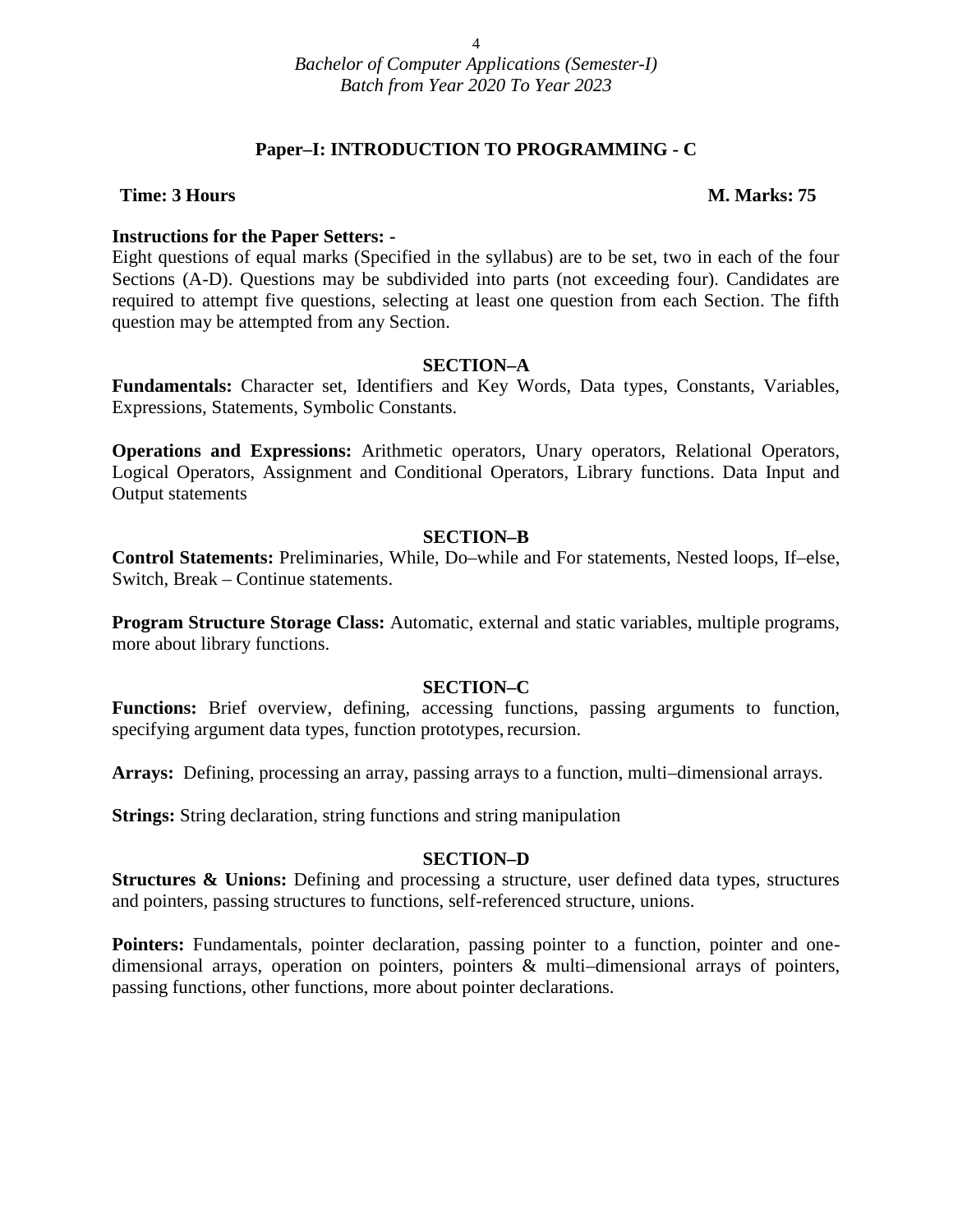- 1. Balaguruswamy: "Programming in ANSIC".
- 2. Scaum Outline Series: "Programming in C".
- 3. Dennis & Ritchie: "Programming in C".
- 4. Stephen G. Kochar: "C Programming".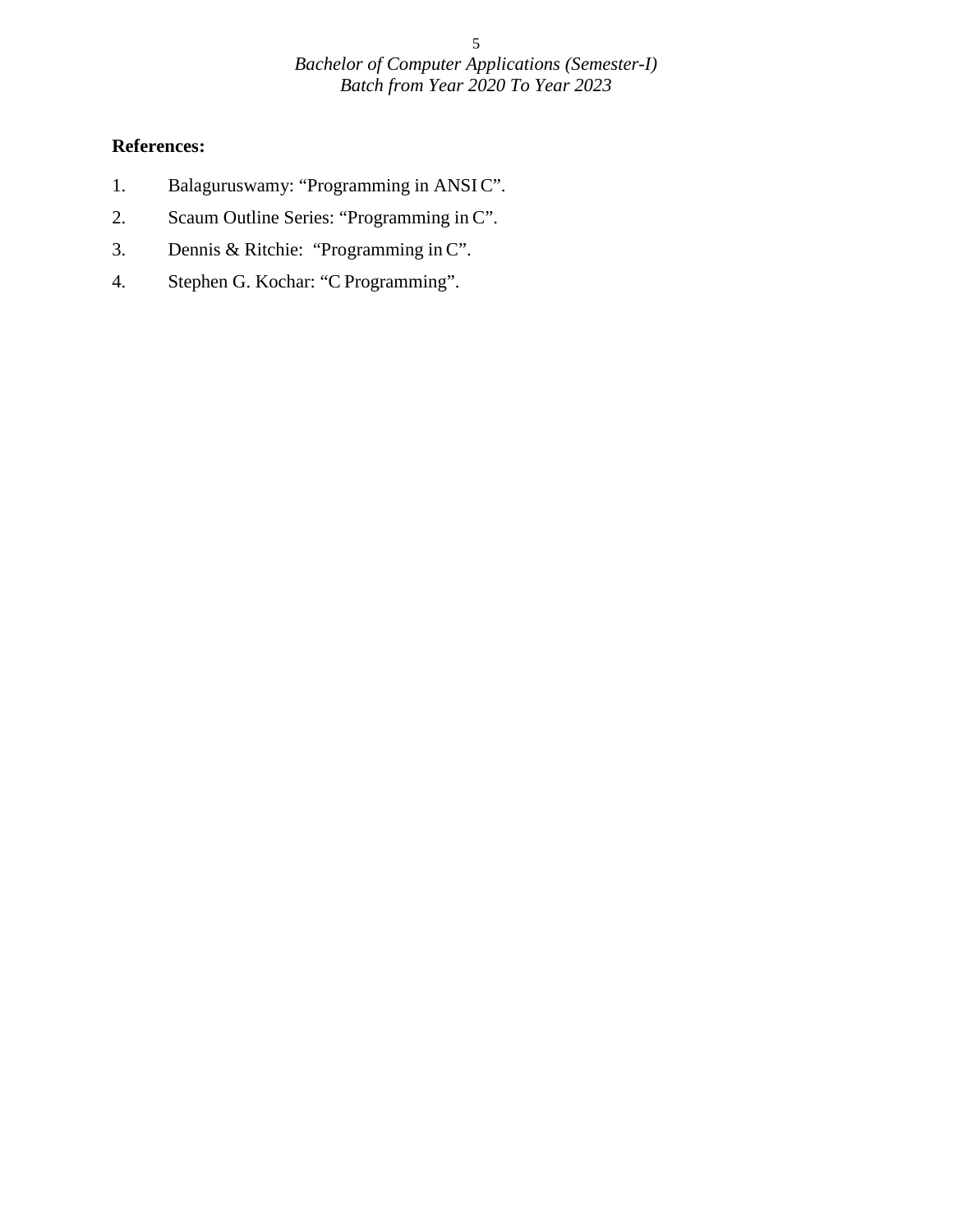### **Paper–II: INTRODUCTION TO COMPUTERS AND INFORMATION TECHNOLOGY**

#### **Time: 3 Hours M. Marks: 75**

#### **Instructions for the Paper Setters: -**

Eight questions of equal marks (Specified in the syllabus) are to be set, two in each of the four Sections (A-D). Questions may be subdivided into parts (not exceeding four). Candidates are required to attempt five questions, selecting at least one question from each Section. The fifth question may be attempted from any Section.

#### **SECTION–A**

#### **Introduction to Computers and its Applications:**

- Computer as a system, basic concepts, functional units and their inter relation.
- Milestones in Hardware and Software.
- Batch oriented / on–line / real time applications.
- Application of computers.

#### **SECTION–B**

#### **Interacting with the Computer:**

**Input Devices:** Keyboard, mouse, pens, touch screens, Bar Code reader, joystick, source data automation, (MICR, OMR, OCR), screen assisted data entry: portable / handheld terminals for data collection, vision input systems.

**Output Devices:** Monitor, Serial line page printers, plotters, voice response units.

#### **SECTION–C**

**Data Storage Devices and Media:** Primary storage (Storage addresses and capacity, type of memory), Secondary storage, Magnetic storage devices and Optical Storage Devices

**Word Processor using Microsoft Office**: Overview, creating, saving, opening, importing, exporting and inserting files, formatting pages, paragraphs and sections, indents and outdents, creating lists and numbering. Headings, styles, fonts and font size Editing, positioning and viewing texts, Finding and replacing text, inserting page breaks, page numbers, book marks, symbols and dates. Using tabs and tables, header, footer and printing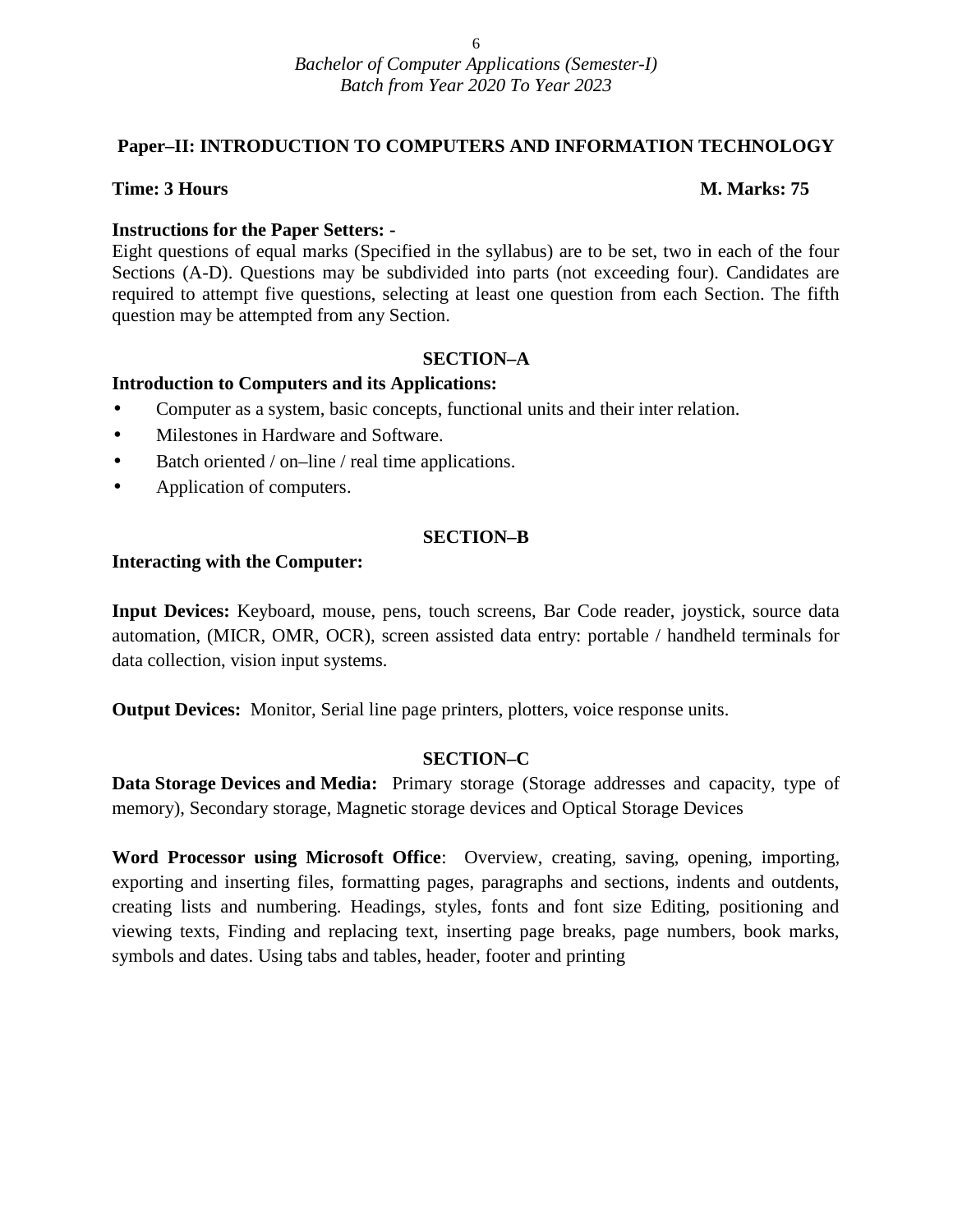#### **SECTION–D**

**Presentation Software using Microsoft Office:** Presentation overview, entering information, Presentation creation, opening and saving presentation, inserting audio and video

**Spreadsheet using Microsoft Office:** Spreadsheet overview, Editing, Formatting, Creating formulas, Graphs.

#### **Text/References:**

| 1. | <b>Computer Fundamentals</b> | P.K. Sinha.                                                                  |
|----|------------------------------|------------------------------------------------------------------------------|
| 2. | Introduction to Computers    | N. Subramanian.                                                              |
| 3. | Introduction to Computers    | Peter Norton Mcgraw Hill.                                                    |
| 4. | MS-Office                    | <b>BPB</b> Publications.                                                     |
| 5. |                              | Windows Based Computer Courses Gurvinder Singh & Rachpal Singh, Kalyani Pub. |

- 6. Ebooks at OpenOffice.org
- 7. A Conceptual Guide to OpenOffice.org3, 2nd Edition, R. Gabriel Gurley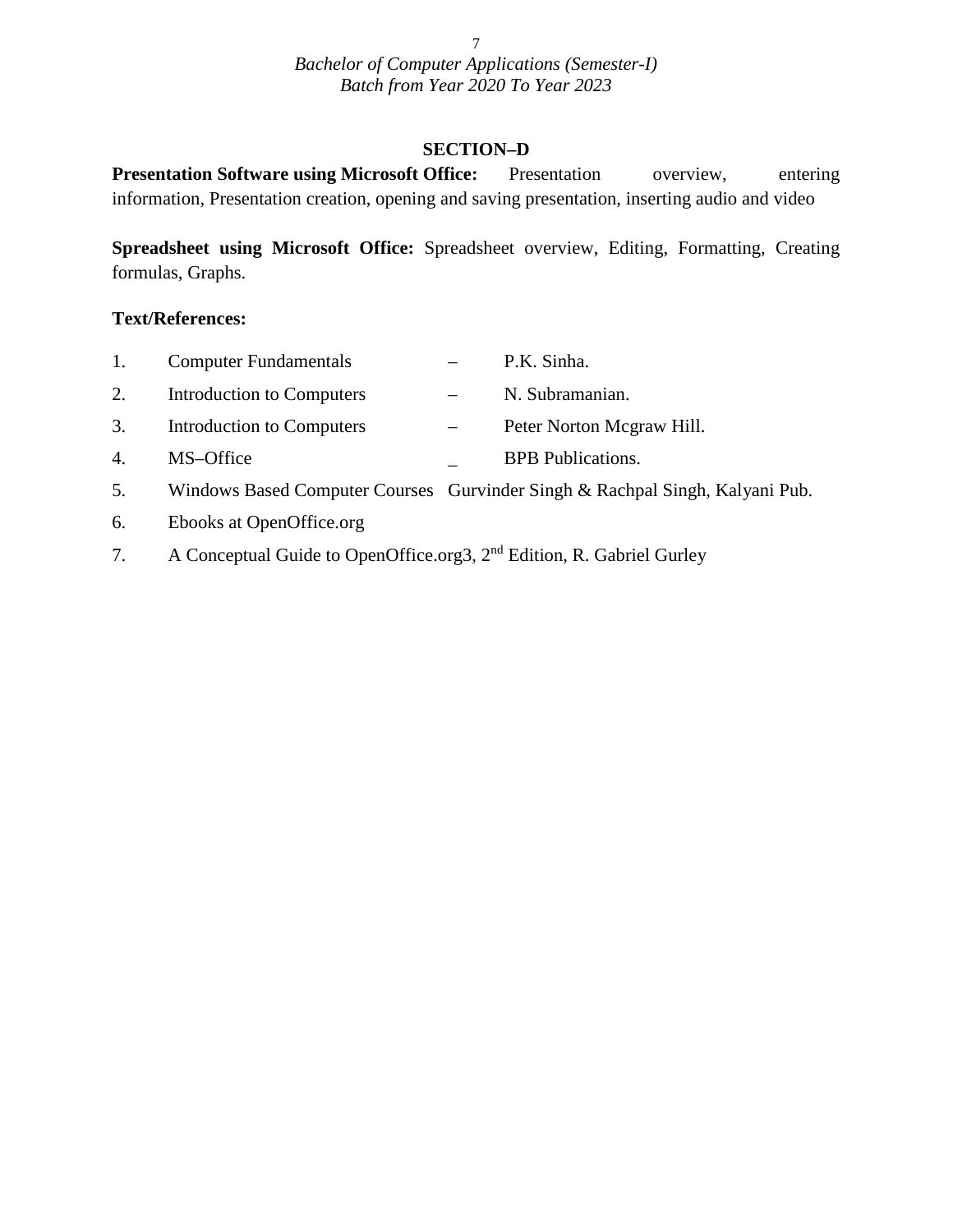#### **Paper III: APPLIED & DISCRETE MATHEMATICS**

#### **Time: 3 Hours M. Marks: 75**

#### **Instructions for the Paper Setters: -**

Eight questions of equal marks (Specified in the syllabus) are to be set, two in each of the four Sections (A-D). Questions may be subdivided into parts (not exceeding four). Candidates are required to attempt five questions, selecting at least one question from each Section. The fifth question may be attempted from any Section.

#### **SECTION–A**

**Sets and Relations:** Definition of sets, subsets, complement of a set, universal set, intersection and union of sets, De-Morgan's laws, Cartesian products, Equivalent sets, Countable and uncountable sets, minset, Partitions of sets, Relations: Basic definitions, graphs of relations, properties of relations

#### **SECTION–B**

**Logic and Propositional Calculus:** Proposition and Compound Propositions, basic Logical Operations, Propositions and Truth Tables, Tautologies and Contradictions, Logical Equivalence, Duality law, Algebra of propositions, Conditional and Bi conditional Statements, Arguments, Logical Implication, Propositional Functions, Predicates and Quantifiers, Negation of Quantified Statements, Inference theory of the predicates calculus.

#### **SECTION–C**

**Boolean Algebra:** Boolean algebra and its duality, Duality, Boolean Algebra as Lattices, Boolean identities, sub-algebra, Representation Theorem, Sum-of-Products Form for Sets, Sum of-Products Form for Boolean Algebra, Minimal Boolean Expressions, Prime Implicants, Boolean Functions, Karnaugh Maps.

#### **SECTION–D**

**Matrices:** Introduction of a Matrix, its different kinds, matrix addition and scalar multiplication, multiplication of matrices, transpose etc. Square matrices, inverse and rank of a square matrix, Matrix Inversion method.

- 1. Lipschutz, S. and Lipson, M.: Discrete Mathematics (Schaum's outlines Series).
- 2. Kolman and Busby "Discrete Mathematical structures for Computer Sciences" PHI.
- 3. Alan Doerr,"Applied Discrete Structures for Computer Science", Galgotia Publications.
- 4. Trambley, J.P. and Manohar,R: Discrete Mathematical Structures with Applications to Computer Science.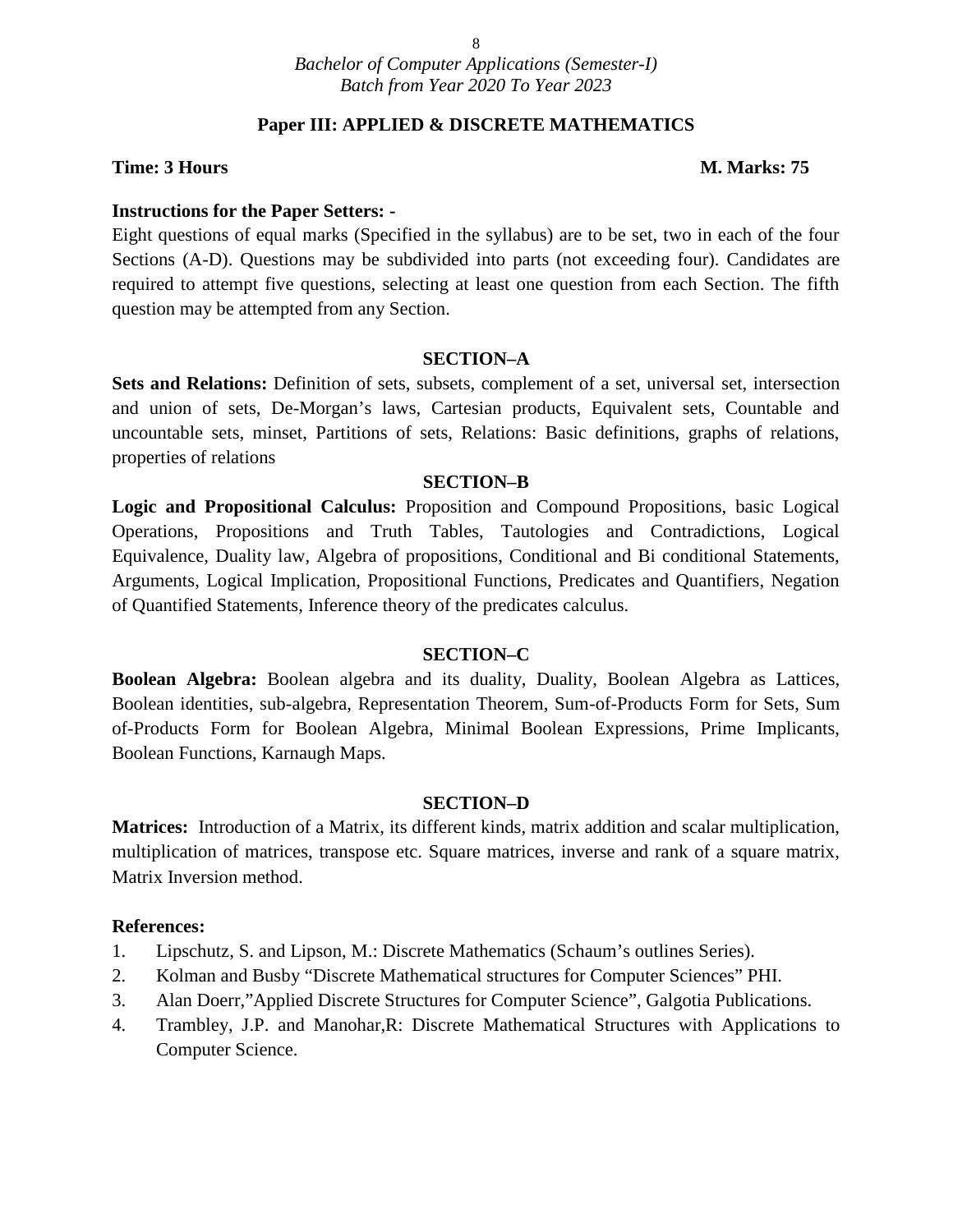### **Paper – IV: Practical – I**

#### **(MS Office 2010 & Basic C Programming)**

**M. Marks: 75**

#### **Operational Knowledge of:**

- 1. C Programming
- 2. Windows Based Operating System
- 3. MS OFFICE (Word and Power Point)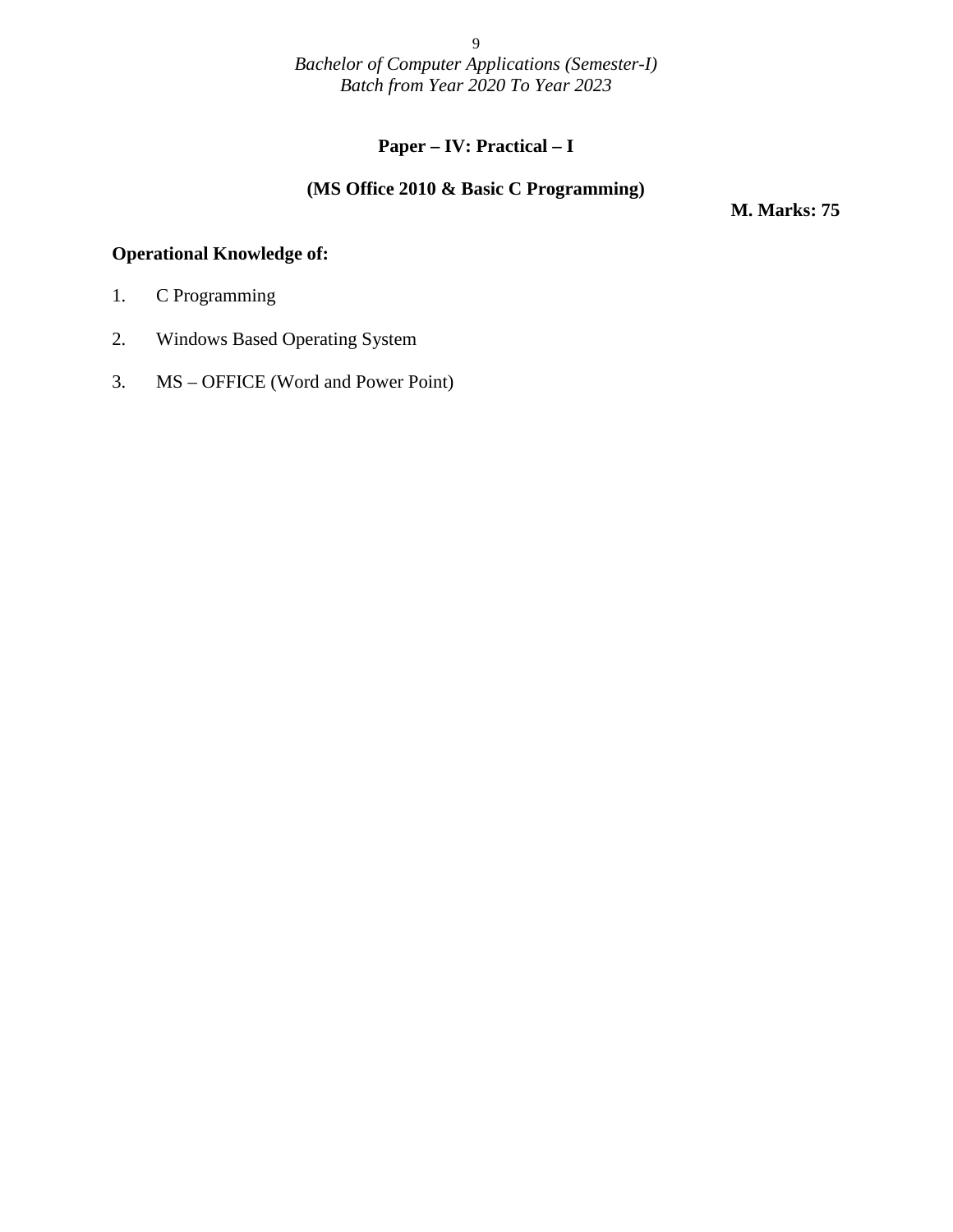### **SEMESTER - I PAPER–V: COMMUNICATION SKILLS IN ENGLISH–I (THEORY)**

#### **Instructions for the Paper Setters: -**

Eight questions of equal marks (Specified in the syllabus) are to be set, two in each of the four Sections (A-D). Questions may be subdivided into parts (not exceeding four). Candidates are required to attempt five questions, selecting at least one question from each Section. The fifth question may be attempted from any Section.

#### **The syllabus is divided in four sections as mentioned below:**

#### **SECTION–A**

**Reading Skills**: Reading Tactics and strategies; Reading purposes–kinds of purposes and associated comprehension; Reading for direct meanings.

#### **SECTION–B**

Reading for understanding concepts, details, coherence, logical progression and meanings of phrases/ expressions.

#### **Activities:**

- Comprehension questions in multiple choice format
- Short comprehension questions based on content and development of ideas

#### **SECTION–C**

**Writing Skills**: Guidelines for effective writing; writing styles for application, personal letter, official/ business letter.

#### **Activities:**

- Formatting personal and business letters.
- Organising the details in a sequential order

#### **SECTION–D**

Resume, memo, notices etc.; outline and revision.

#### **Activities:**

- Converting a biographical note into a sequenced resume or vice-versa
- Ordering and sub-dividing the contents while making notes.
- Writing notices for circulation/ boards

#### **Recommended Books:**

- *Oxford Guide to Effective Writing and Speaking* by John Seely.
- *English Grammar in Use* (Fourth Edition) by Raymond Murphy, CUP

#### **Time: 3 Hours Max. Marks: 50**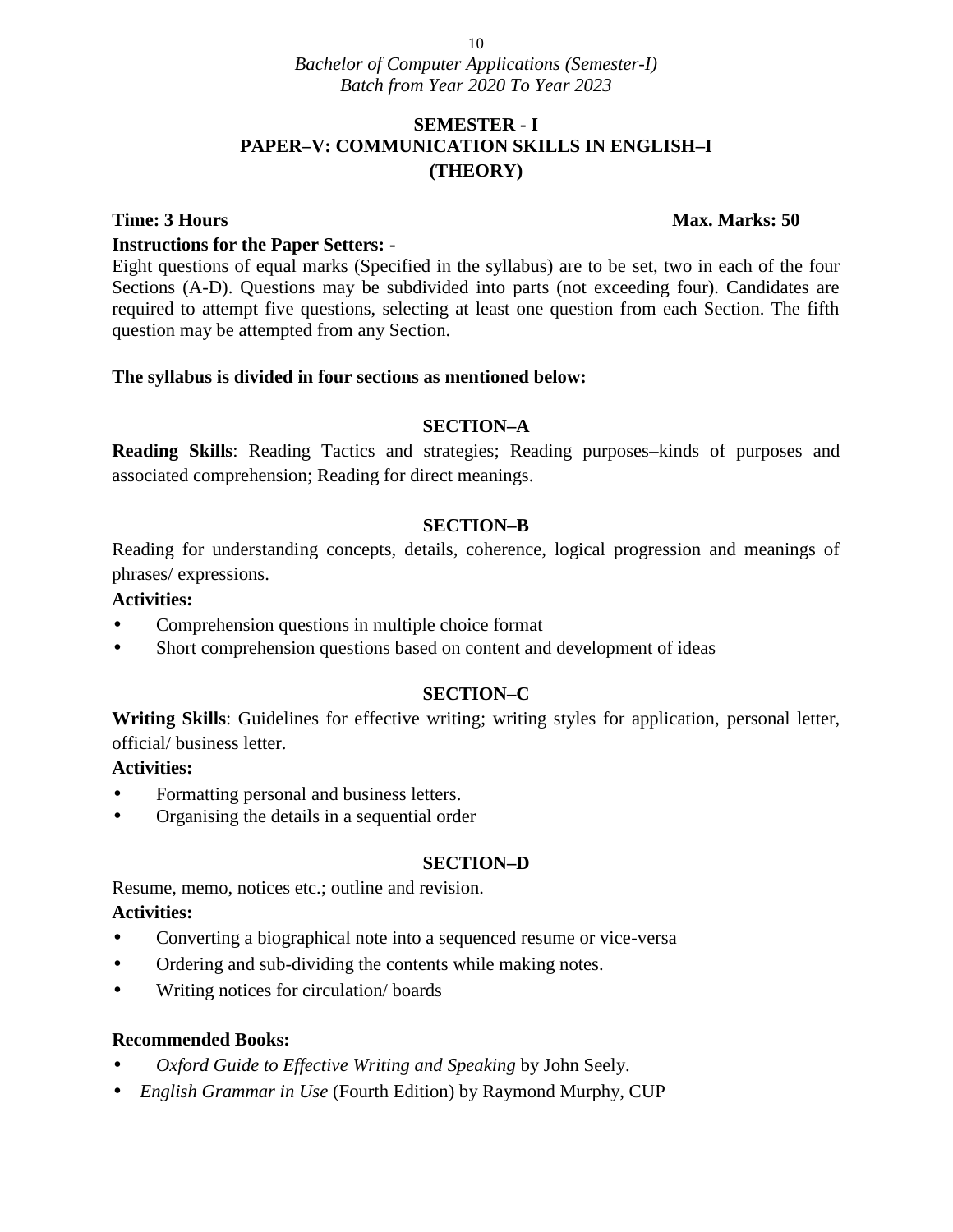*Bachelor of Computer Applications (Semester-I) Batch from Year 2020 To Year 2023 Bachetor of Computer Applications (Semester-1)*<br>*Batch from Year 2020 To Year 2023*<br>**SEMESTER-I**<br>**PAPER-VI: ਪੰਜਾਬੀ (ਲਾਜ਼ਮੀ)**<br>ਕੁਲ ਅੰਕ : 50<br>ਅੰਕ-ਵੰਡ ਅਤੇ ਪਰੀਖਿਅਕ ਲਈ ਹਦਾਇਤਾਂ<br>ਮਾਰਸ ਮੰਤ ਦੇ ਸਾਲ ਕਿ ਤਾਂ ਕਾਲ ਕਾਰੀ ਕਾਇਤਾਂ

### **SEMESTER–I PAPER**–VI: ਪੰਜਾਬੀ (ਲਾਜਮੀ)

### ਅੰਕ-ਵੰਡ ਅਤੇ ਪਰੀਖਿਅਕ ਲਈ ਹਦਾਇਤਾ<u>ਂ</u>

- 1. ਪ੍ਰਸ਼ਨ ਪੱਤਰ ਦੇ ਚਾਰ ਭਾਗ ਹੋਣਗੇ। ਹਰ ਭਾਗ ਵਿਚ ਦੋ ਪ੍ਰਸ਼ਨ ਪੁੱਛੇ ਜਾਣਗੇ।
- 2. ਵਿਦਿਆਰਥੀ ਨੇ ਕੁੱਲ ਪੰਜ ਪ੍ਰਸ਼ਨ ਕਰਨੇ ਹਨ। ਹਰ ਭਾਗ ਵਿਚੋਂ ਇਕ ਪੁਸ਼ਨ ਲਾਜਮੀ ਹੈ। ਪੰਜਵਾਂ ਪੁਸ਼ਨ ਕਿਸੇ ਵੀ ਭਾਗ ਵਿਚੋਂ ਕੀਤਾ ਜਾ ਸਕਦਾ ਹੈ।
- 3. ਹਰੇਕ ਪੁਸ਼ਨ ਦੇ ਬਰਾਬਰ ਅੰਕ ਹਨ।
- 4. ਪੇਪਰ ਸੈੱਟ ਕਰਨ ਵਾਲਾ ਜੇਕਰ ਚਾਹੇ ਤਾਂ ਪਸ਼ਨਾਂ ਦੀ ਵੰਡ ਅੱਗੋਂ ਵੱਧ ਤੋਂ ਵੱਧ ਚਾਰ ੳਪ–ਪਸ਼ਨਾਂ ਵਿੱਚ ਕਰ ਸਕਦਾ ਹੈ।

#### ਪਾਠ-ਕ੍ਰਮ ਅਤੇ ਪਾਠ-ਪੁਸਤਕਾਂ

#### <u>ਸ਼ੈਕਸ਼ਨ–ਏ</u>

**ਸਰਵੋਤਮ ਪੰਜਾਬੀ ਸਾਹਿਤ** (ਸੰਪਾ. ਡਾ. ਰਮਿੰਦਰ ਕੌਰ, ਡਾ. ਮੇਘਾ ਸਲਵਾਨ) (ਕਵਿਤਾ ਅਤੇ ਕਹਾਣੀ ਭਾਗ)

#### ਸ਼ੈਕਸ਼ਨ–ਬੀ

#### *ਇਤਿਹਾਸਕ ਯਾਦਾਂ*

 $(\hat{H}$  and  $\hat{B}$  1  $\check{B}$  9  $\check{B}$  3a) ਵਿਸ਼ਾ ਵਸਤੁ/ਸਾਰ/ਨਾਇਕ ਬਿੰਬ

<u>ਸ਼ੈਕਸ਼ਨ–ਸੀ</u>

(ੳ) ਪੈਰ੍ਹਾ ਰਚਨਾ (ਅ) ਪੈਰ੍ਹਾ ਪੜ੍ਹ ਕੇ ਪੁਸ਼ਨਾਂ ਦੇ ਉਤਰ

#### <u>ਸ਼ੈਕਸ਼ਨ–ਡੀ</u>

<sub>C:4</sub> ਟਸ਼ੂਆਤਸ਼ਰਕ ਸਕ<br>(ਉ) ਪੈਰ੍ਹਾ ਰਚਨਾ<br><sup>(</sup>ਅ) ਪੈਰ੍ਹਾ ਪੜ੍ਹ ਕੇ ਪ੍ਰਸ਼ਨਾਂ ਦੇ ਉਤਰ<br>ਭਾਸ਼ਾ ਦਾ ਟਕਸਾਲੀ ਰੂਪ, ਭਾਸ਼ਾ ਅਤੇ ਉਪਭਾਸ਼ਾ ਵਿਚਲਾ ਅੰਤਰ,<br>ਭਾਸ਼ਾ ਦਾ ਟਕਸਾਲੀ ਰੂਪ, ਭਾਸ਼ਾ ਅਤੇ ਉਪਭਾਸ਼ਾ ਵਿਚਲਾ ਅੰਤਰ, \ਚਾ ਪਰ੍ਹਾ ਰਚਨਾ<br>(ਅ) ਪੈਰ੍ਹਾ ਪੜ੍ਹ ਕੇ ਪ੍ਰਸ਼ਨਾਂ ਦੇ ਉਤਰ<br>ਭਾਸ਼ਾ ਵੈਨਗੀਆਂ :<br>ਭਾਸ਼ਾ ਦਾ ਟਕਸਾਲੀ ਰੂਪ, ਭਾਸ਼ਾ ਅਤੇ ਉਪਭਾਸ਼ਾ ਵਿਚਲਾ ਅੰਤਰ,<br>ਪੰਜਾਬੀ ਉਪਭਾਸ਼ਾਵਾਂ ਦੇ ਪਛਾਣ ਚਿੰਨ੍ਹ, ਪੰਜਾਬੀ ਭਾਸ਼ਾ – ਨਿਕਾਸ ਤੇ ਵਿਕਾਸ 1. okfizdogkb f; zx pokV, **g zikph eftsk dk fJfsjk;**, gzikph nekdwh, fdbh.

#### **ਸਹਾਇਕ ਪੁਸਤਕਾਂ**

- 
- 2. pqjwirdhF f; zx, **nkX[fBe g zikph ekft f;XKs, fJfsjk; ns/ gqftoshnK**, tkfo; Fkj ckT[\_v/FB, n zfwqs;o. 3. pbd/t f; zx Xkbhtkb, **g zikph ejkDh dk fJfsjk;**, gzikph nekdwh, fdbh. **ਸਹਾਇਕ ਪੁਸਤਕਾਂ**<br>1. ਰਾਜਿੰਦਰਪਾਲ ਸਿੰਘ ਬਰਾੜ, **ਪੰਜਾਬੀ ਕਵਿਤਾ ਦਾ ਇਤਿਹਾਸ**, ਪੰਜਾਬੀ ਅਕਾਦਮੀ, ਦਿਲੀ।<br>2. ਬਲਦੇਵ ਸਿੰਘ ਧਾਲੀਵਾਲ, **ਪੰਜਾਬੀ ਕਹਾਣੀ ਦਾ ਇਤਿਹਾਸ**, ਪੰਜਾਬੀ ਅਕਾਦਮੀ, ਦਿਲੀ।<br>4. ਸਤਿੰਦਰ ਸਿੰਘ, **ਆਧੁਨਿਕ ਪੰਜਾਬੀ ਵਾਰਤਕ ਦਾ ਇਤ** 1. ਰਾਜਿੰਦਰਪਾਲ ਸਿੰਘ ਬਰਾੜ, **ਪੰਜਾਬੀ ਕਵਿਤਾ ਦਾ ਇਤਿਹਾਸ**, ਪੰਜਾਬੀ ਅਕਾਦਮੀ, ਦਿਲੀ।<br>2. ਬ੍ਰਹਮਜਗਦੀਸ਼ ਸਿੰਘ, **ਆਧੁਨਿਕ ਪੰਜਾਬੀ ਕਾਵਿ ਸਿਧਾਂਤ, ਇਤਿਹਾਸ ਅਤੇ ਪ੍ਰਵਿਰਤੀਆਂ**, ਵਾਰਿਸ ਸ਼ਾਹ ਫਾਉਂਡੇਸ਼ਨ, ਅੰਮ੍ਰਿਤਸਰ।<br>3. ਬਲਦੇਵ ਸਿੰਘ ਧਾਲੀਵਾਲ, **ਪੰਜਾਬੀ ਕਹਾਣੀ ਦਾ ਇਤ** 6. joehos f; zx, **GkFk s/ GkFk ftfrnkB**, bkj"o p [e Fkg, b[fXnkDk.
- 
- 
- 
- 
- 2. ਬ੍ਰਹਮਜਗਦੀਸ਼ ਸਿੰਘ, **ਆਧੁਨਿਕ ਪੰਜਾਬੀ ਕਾਵਿ ਸਿਧਾਂਤ, ਇਤਿਹਾਸ ਅਤੇ ਪ੍ਰਵਿਰਤੀਆਂ**, ਵਾਰਿਸ ਸ਼ਾਹ ਫਾਉਂਡੇਸ਼ਨ, ਅੰਮ੍ਰਿਤਸਰ।<br>3. ਬਲਦੇਵ ਸਿੰਘ ਧਾਲੀਵਾਲ, **ਪੰਜਾਬੀ ਕਹਾਣੀ ਦਾ ਇਤਿਹਾਸ**, ਪੰਜਾਬੀ ਅਕਾਦਮੀ, ਦਿਲੀ।<br>5. ਪੰ**ਜ** 8. p{Nk f; zx pokV, **g zikph ftnkeoB L f;XKs s/ ftjko**, u/sBk gqekFB, b[fXnkDk. 9. fwzBh ;btkB, **g zikph ftnkeoB L w[Yb/ ; zebg**, oth ;kfjs gqekFB, n zfwqs;o
- 5. ਡਾ. ਰਮਿੰਦਰ ਕੌਰ, **ਪੰਜਾਬੀ ਕਹਾਣੀ ਦਾ ਸਫ਼ਰ ਤੇ ਸ਼ਾਸਤ੍ਰ ਭਾਗ**<del> ,</del> ਸਿੰਘ ਬ੍ਰਦਰਜ਼, ਅੱਮ੍ਰਿਤਸ<br>6. ਹਰਕੀਰਤ ਸਿੰਘ, **ਭਾਸ਼ਾ ਤੇ ਭਾਸ਼ਾ ਵਿਗਿਆਨ**, ਲਾਹੌਰ ਬੁਕ ਸ਼ਾਪ, ਲੁਧਿਆਣਾ।<br>7. ਹਰਕੀਰਤ ਸਿੰਘ ਤੇ ਗਿਆਨੀ ਲਾਲ ਸਿੰਘ, **ਕਾਲਜ ਪੰਜਾਬੀ ਵਿਆਕਰਣ**
- 
-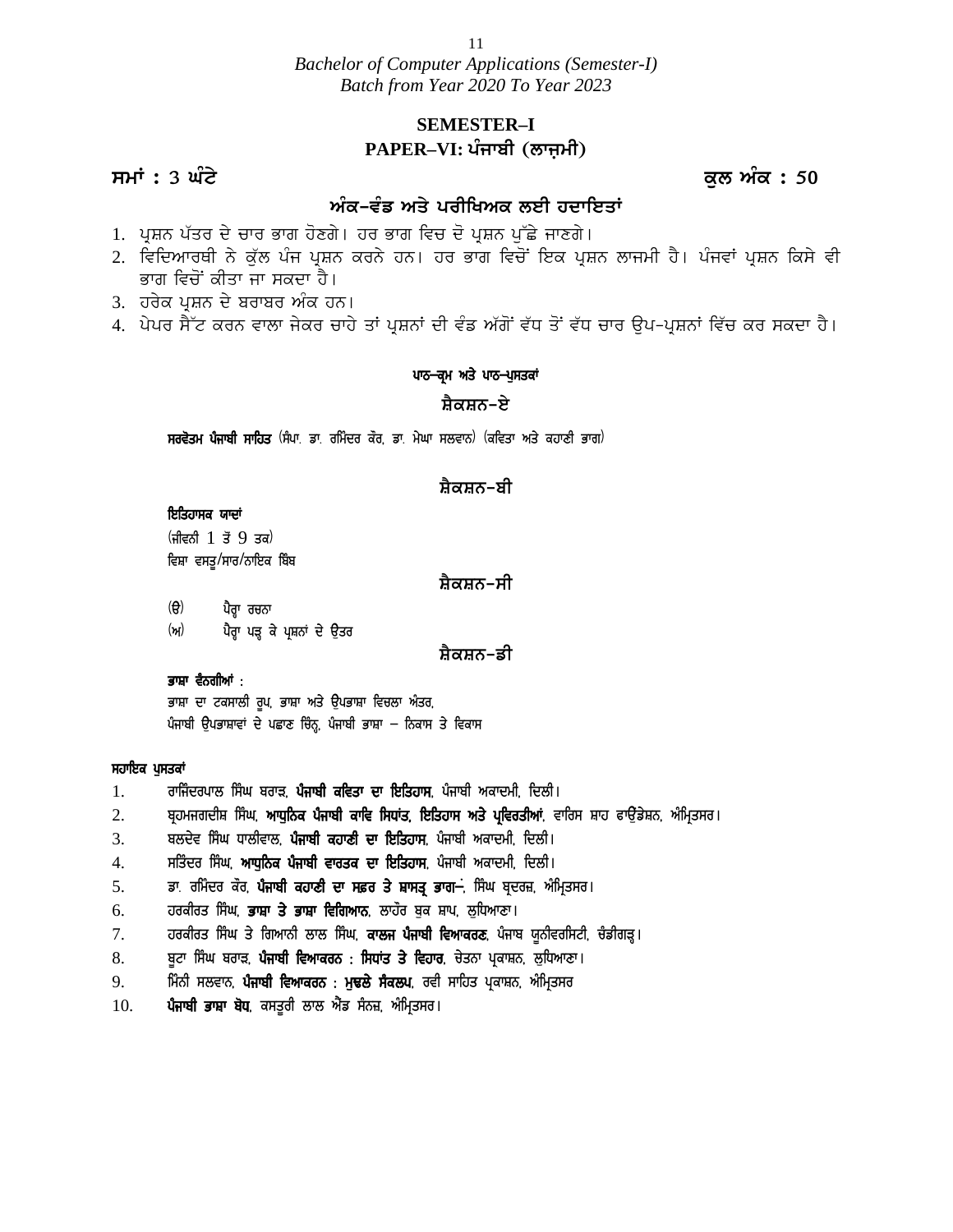12

*Bachelor of Computer Applications (Semester-I) Batch from Year 2020 To Year 2023*

### **SEMESTER–I** PAPER<sup></sup>–VI: ਮੱਢਲੀ ਪੰਜਾਬੀ

# **((In lieu of Compulsory Punjabi) (For those students who are not domicile of Punjab)** PAPER–VI: ਮੁੱਢਲੀ ਪੰਜਾਬੀ<br>((In lieu of Compulsory Punjabi)<br>(For those students who are not domicile of Punjab)<br>ਸਮਾਂ : 3 ਘੰਟੇ<br>ਕੁਲ ਅੰਕ: 50

### ਅੰਕ-ਵੰਡ ਅਤੇ ਪਰੀਖਿਅਕ ਲਈ ਹਦਾਇਤਾ<u>ਂ</u>

- 1. ਪੁਸ਼ਨ ਪੱਤਰ ਦੇ ਚਾਰ ਭਾਗ ਹੋਣਗੇ। ਹਰ ਭਾਗ ਵਿਚ ਦੋ ਪੁਸ਼ਨ ਪੱਛੇ ਜਾਣਗੇ।
- 2. ਵਿਦਿਆਰਥੀ ਨੇ ਕੱਲ ਪੰਜ ਪ੍ਰਸ਼ਨ ਕਰਨੇ ਹਨ। ਹਰ ਭਾਗ ਵਿਚੋਂ ਇਕ ਪ੍ਰਸ਼ਨ ਲਾਜਮੀ ਹੈ। ਪੰਜਵਾਂ ਪ੍ਰਸ਼ਨ ਕਿਸੇ ਵੀ ਭਾਗ ਵਿਚੋਂ ਕੀਤਾ ਜਾ ਸਕਦਾ ਹੈ।
- 3. ਮਹੋਰਕ ਪ੍ਰਸ਼ਨ ਦੇ ਬਰਾਬਰ ਅੰਕ ਹਨ।
- 4. ਪੇਪਰ ਸੈੱਟ ਕਰਨ ਵਾਲਾ ਜੇਕਰ ਚਾਹੇ ਤਾਂ ਪ੍ਰਸ਼ਨਾਂ ਦੀ ਵੰਡ ਅੱਗੋਂ ਵੱਧ ਤੋਂ ਵੱਧ ਚਾਰ ਉਪ-ਪ੍ਰਸ਼ਨਾਂ ਵਿੱਚ ਕਰ ਸਕਦਾ ते ।

### ਪਾਠ<del>–ਕ੍ਰ</del>ਮ

#### <u>ਸੈਕਸ਼ਨ–ਏ</u>

- ਪੰਜਾਬੀ ਭਾਸ਼ਾ ਤੇ ਗੁਰਮੁਖੀ ਲਿਪੀ<br>ਨਾਮਕਰਣ ਤੇ ਸੰਖੇਪ ਜਾਣ–ਪਛਾਣ : ਗਰਮਖੀ ਵਰਣਮਾਲਾ, ਅਖਰ ਕਮ, ਸਵਰ ਵਾਹਕ (ੳ ਅ ੲ), ੱ ।<br>ਪਾਠ<del>-ਕ੍ਰ</del>ਮ<br>ਪੰਜਾਬੀ ਭਾਸ਼ਾ ਤੇ ਗੁਰਮੁਖੀ ਲਿਪੀ<br>(ੳ) ਨਾਮਕਰਣ ਤੇ ਸੰਖੇਪ ਜਾਣ–ਪਛਾਣ : ਗੁਰਮੁਖੀ ਵਰਣਮਾਲਾ, ਅਖਰ ਕ੍ਰਮ, ਸਵਰ ਵਾਹਕ (ੳ ਅ ੲ)<sub>,</sub><br>ਲਗਾਂ–ਮਾਤਰਾਂ, ਪੈਰ ਵਿਚ ਬਿੰਦੀ ਵਾਲੇ ਵਰਣ, ਪੈਰ ਵਿਚ ਪੈਣ ਵਾਲੇ ਵਰਣ, ਬਿੰਦੀ, ਟਿਪੀ, ਅਧਕ। ਲਗਾਂ–ਮਾਤਰਾਂ, ਪੈਰ ਵਿਚ ਬਿੰਦੀ ਵਾਲੇ ਵਰਣ, ਪੈਰ ਵਿਚ ਪੈਣ ਵਾਲੇ ਵਰਣ, ਬਿੰਦੀ, ਟਿਪੀ, ਅਧਕ।
- (ਅ) ਸਿਖਲਾਈ ਤੇ ਅਭਿਆਸ

#### <u>ਸੈਕਸ਼ਨ–ਬੀ</u>

ਗੁਰਮੁਖੀ ਆਰਥੋਗ੍ਰਾਫੀ ਅਤੇ ਉਚਾਰਨ : ਸਵਰ, ਵਿਅੰਜਨ : ਮੁਢਲੀ ਜਾਣ–ਪਛਾਣ ਅਤੇ ਉਚਾਰਣ, ਮੁਹਾਰਨੀ, ਲਗਾਂ–ਮਾਤਰਾਂ ਦੀ ਪਛਾਣ।

#### <u>ਸੈਕਸ਼ਨ–ਸੀ</u>

ਪੰਜਾਬੀ ਸ਼ਬਦ ਜੋੜ : ਮੁਕਤਾ (ਦੋ ਅਖਰਾਂ ਵਾਲੇ ਸ਼ਬਦ, ਤਿੰਨ ਅਖਰਾਂ ਵਾਲੇ ਸ਼ਬਦ), ਸਿਹਾਰੀ ਵਾਲੇ ਸ਼ਬਦ, ਬਿਹਾਰੀ ਵਾਲੇ ਸ਼ਬਦ, ਔਕੜ ਵਾਲੇ ਸ਼ਬਦ, ਦੁਲੈਂਕੜ ਵਾਲੇ ਸ਼ਬਦ, ਲਾਂ ਵਾਲੇ ਸ਼ਬਦ, ਦੁਲਾਵਾਂ ਵਾਲੇ ਸ਼ਬਦ, ਹੋੜੇ ਵਾਲੇ ਸ਼ਬਦ, ਕਨੌੜੇ ਵਾਲੇ ਸ਼ਬਦ। ਪਜਾਬਾ ਸ਼ਬਦ ਜੜ : ਸੁਕਤਾ \ਦ ਅਖਰਾ ਵਾਲ ਸ਼ਬਦ, ਤਿਨ ਅਖਰਾ ਵਾਲ ਸ਼ਬਦ, ਸਿਰ<br>ਬਿਹਾਰੀ ਵਾਲੇ ਸ਼ਬਦ, ਔਕੜ ਵਾਲੇ ਸ਼ਬਦ, ਦੁਲੈਂਕੜ ਵਾਲੇ ਸ਼ਬਦ, ਲਾਂ ਵਾਲੇ ਸ਼ਬਦ, ਦੁਰ<br>ਹੋੜੇ ਵਾਲੇ ਸ਼ਬਦ, ਕਨੌੜੇ ਵਾਲੇ ਸ਼ਬਦ।<br>ਲਗਾਖ਼ਰ (ਬਿੰਦੀ, ਟਿਪੀ, ਅਧਕ ਵਾਲੇ ਸ਼ਬਦ<sup>)</sup><br>ਸ਼ੁਧ, ਅਸ਼ੁਧ (ਪੈ

#### <u>ਸੈਕਸ਼ਨ-ਡੀ</u>

ਲਗਾਖ਼ਰ (ਬਿੰਦੀ, ਟਿਪੀ, ਅਧਕ ਵਾਲੇ ਸ਼ਬਦ)

#### ਸਹਾਇਕ ਪਸਤਕਾਂ

- 
- ਲਗਾਖ਼ਰ (ਬਿੰਦੀ ਟਿਪੀ ਅਧਕ ਵਾਲੇ ਸ਼ਬਦ<sup>)</sup><br>ਸੁਹਾਇਕ ਪੁਸਤਕਾਂ<br>ਸਹਾਇਕ ਪੁਸਤਕਾਂ<br>1. ਬ੍ਰਹਮਜਗਦੀਸ਼ ਸਿੰਘ, ਪੰਜਾਬੀ ਭਾਸ਼ਾ ਅਤੇ ਗੁਰਮੁਖੀ ਲਿਪੀ, ਵਾਰਿਸ ਸ਼ਾਹ ਫਾਉਂਡੇਸ਼ਨ, ਅੰਮ੍ਰਿਤਸਰ।<br>2. ਪ੍ਰੋ. ਸ਼ੈਰੀ ਸਿੰਘ, ਪ੍ਰੋ. ਬ੍ਰਹਮਜਗਦੀਸ਼ ਸਿੰਘ, ਭਾਸ਼ਾ ਵਿਗਿਆਨ : ਪੰਜਾਬੀ ਭਾਸ ਸੁਧ, ਅਸ਼ੁਧ (ਪੈਰ੍ਹੇ ਵਿਚ ਲਿਖੇ ਅਸ਼ੁਧ ਸ਼ਬਦਾਂ ਨੂੰ ਸ਼ੁਧ ਕਰਨਾ)<br>ਸਹਾਇਕ ਪੁਸਤਕਾਂ<br>1. ਬ੍ਰਹਮਜਗਦੀਸ਼ ਸਿੰਘ, ਪ<mark>ੈਜਾਬੀ ਭਾਸ਼ਾ ਅਤੇ ਗੁਰਮੁਖੀ ਲਿਪੀ</mark>, ਵਾਰਿਸ ਸ਼ਾਹ ਫਾਉਂਡੇਸ਼ਨ, ਅੰਮ੍ਰਿਤਸਰ।<br>2. ਪ੍ਰੋ. ਸ਼ੈਰੀ ਸਿੰਘ, ਪ੍ਰੋ. ਬ੍ਰਹਮਜਗਦੀਸ਼ ਸਿੰਘ, **ਭਾਸ਼ਾ ਵਿਗਿਆਨ : ਪੰ ਸਹਾਇਕ ਪੁਸਤਕਾਂ**<br>1. ਬ੍ਰਹਮਜਗਦੀਸ਼ ਸਿੰਘ, **ਪੰਜਾਬੀ ਭਾਸ਼ਾ ਅਤੇ ਗੁਰਮੁਖੀ ਲਿਪੀ**, ਵਾਰਿਸ ਸ਼ਾਹ ਫ<br>2. ਪ੍ਰੋ. ਸ਼ੈਰੀ ਸਿੰਘ, ਪ੍ਰੋ. ਬ੍ਰਹਮਜਗਦੀਸ਼ ਸਿੰਘ, **ਭਾਸ਼ਾ ਵਿਗਿਆਨ : ਪੰਜਾਬੀ ਭਾ**<br>3. **ਪੰਜਾਬੀ ਭਾਸ਼ਾ ਬੋਧ**, ਕਸਤੂਰੀ ਲਾਲ ਐਂਡ ਸੈਨਜ਼, ਅੰਮ੍ਰਿਤਸ ਸਹਾਇਕ ਪੁਸਤਕਾਂ<br>1. ਬ੍ਰਹਮਜਗਦੀਸ਼ ਸਿੰਘ, ਪ<mark>ੈਜਾਬੀ ਭਾਸ਼ਾ ਅਤੇ ਗੁਰਮੁਖੀ ਲਿਪੀ</mark>, ਵਾਰਿਸ ਸ਼ਾਹ ਫਾਉਂਡੇਸ਼ਨ, ਅੰਮ੍ਰਿਤ<br>2. ਪ੍ਰੋਜਾ<mark>ਬੀ ਭਾਸ਼ਾ ਬੋਧ</mark>, ਕਸਤੂਰੀ ਲਾਲ ਐਂਡ ਸੰਨਜ਼, ਅੰਮ੍ਰਿਤਸਰ।<br>4. ਮਿੰਨੀ ਸਲਵਾਨ, ਪੈਜਾਬੀ ਵਿਆਕਰਨ : ਮੁਢਲੇ ਸੈਕਲਪ, ਰਵੀ ਸਾਹਿ
- 
-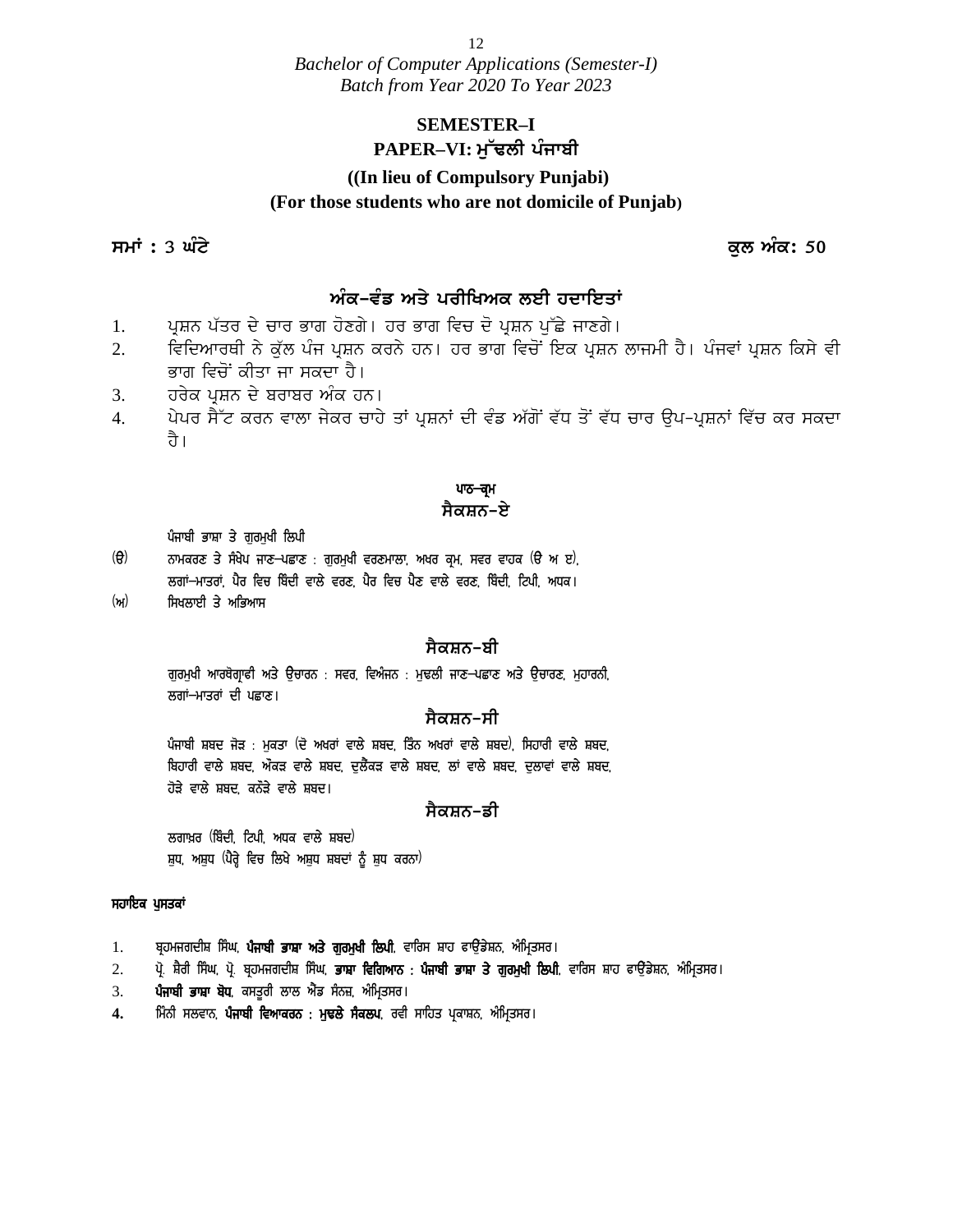#### **SEMESTER - I**

### **PAPER–VI: Punjab History & Culture (From Earliest Times to C 320) (Special Paper in lieu of Punjabi Compulsory) (For those students who are not domicile of Punjab)**

#### **Time: 3 Hours Max. Marks: 50 Instructions for the Paper Setters**

Eight questions of equal marks (Specified in the syllabus) are to be set, two in each of the four Sections (A-D). Questions may be subdivided into parts (not exceeding four). Candidates are required to attempt five questions, selecting at least one question from each Section. The fifth question may be attempted from any Section.

#### **SECTION- A**

- 1. Physical features of the Punjab and its impact on history.
- 2. Sources of the ancient history of Punjab

#### **SECTION- B**

- 3. Harappan Civilization: Town planning; social, economic and religious life of the Indus Valley People.
- 4. The Indo-Aryans: Original home and settlements in Punjab.

#### **SECTION- C**

- 5. Social, Religious and Economic life during *Rig* Vedic Age.
- 6. Social, Religious and Economic life during Later Vedic Age.

#### **SECTION- D**

- 7. Teachings and impact of Buddhism
- 8. Jainism in the Punjab

#### **Suggested Readings**

- 1. L. M Joshi (ed.), *History and Culture of the Punjab*, Art-I, Patiala, 1989 (3rd edition)
- 2. L.M. Joshi and Fauja Singh (ed.), *History of Punjab*, Vol.I, Patiala 1977.
- 3. Budha Parkash, *Glimpses of Ancient Punjab*, Patiala, 1983.
- 4. B.N. Sharma, *Life in Northern India*, Delhi. 1966.
- 5. Chopra, P.N., Puri, B.N., & Das, M.N.(1974). *A Social, Cultural & Economic History of India,* Vol. I, New Delhi: Macmillan India.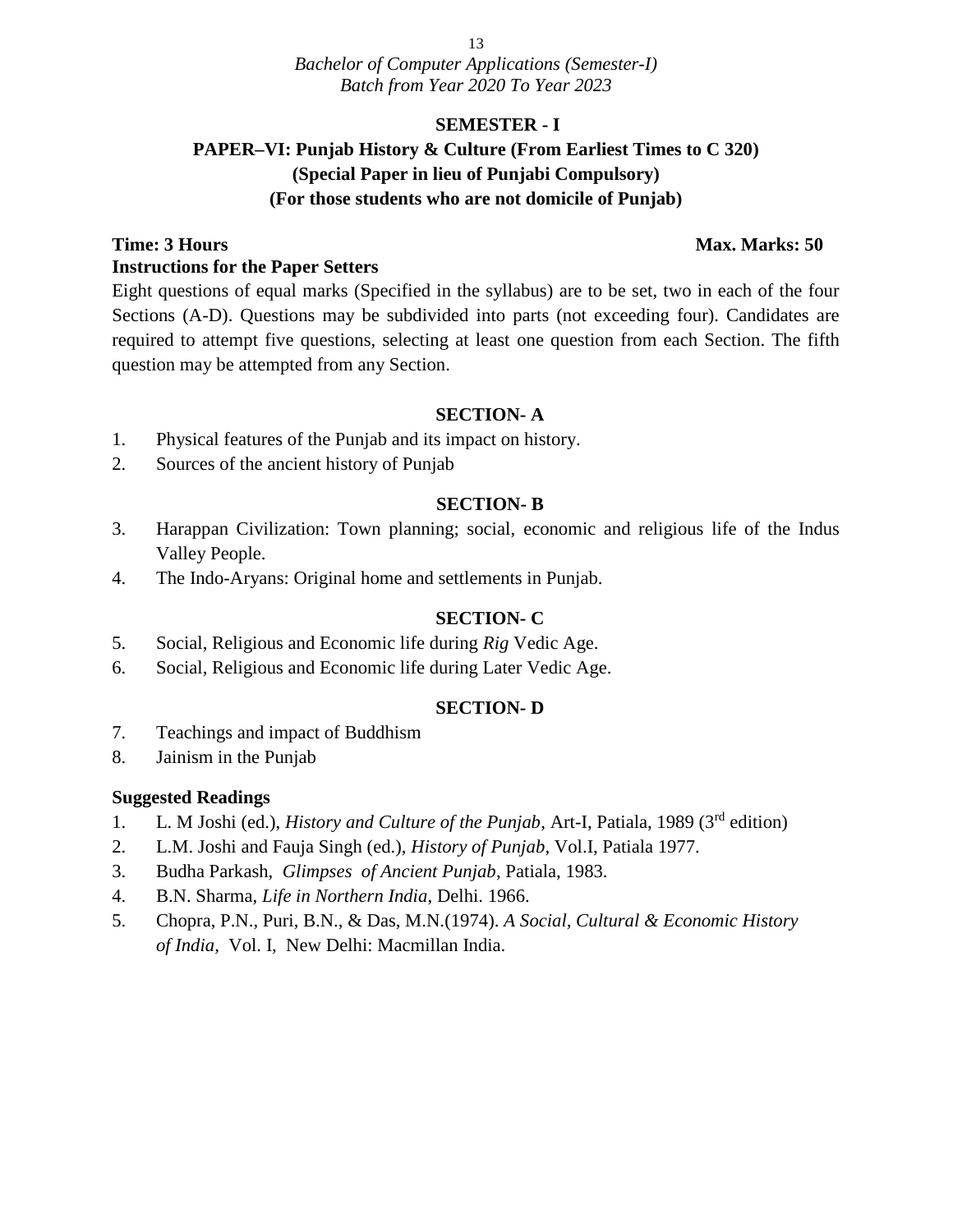#### **Paper–I: INTRODUCTION TO PROGRAMMING - C++**

#### **Time: 3 Hours M. Marks: 75**

#### **Instructions for the Paper Setters: -**

Eight questions of equal marks (Specified in the syllabus) are to be set, two in each of the four Sections (A-D). Questions may be subdivided into parts (not exceeding four). Candidates are required to attempt five questions, selecting at least one question from each Section. The fifth question may be attempted from any Section.

#### **SECTION–A**

**Programming Paradigms:** Introduction to the object oriented approach towards programming by discussing Traditional, Structured Programming methodology.

**Objects & Classes:** Object Definition, Instance, Encapsulation, Data Hiding, Abstraction, Inheritance, Messages, Method, Polymorphism, Classes, Candidate & Abstract Classes to be examples of the Design process.

#### **SECTION–B**

**Object Oriented Programming using C++:** Characteristics of OOP, Overview of C++, I/O using cout and cin, Objects and Classes, Member functions and data, private & public, constructor & destructor, Constructor Overloading, Types of Constructors.

#### **SECTION–C**

**Function Overloading:** Function Overloading, Default Arguments, Ambiguity in Function Overloading.

**Operator Overloading:** Overloading unary and binary operators, Type Conversion using Operator Overloading

#### **SECTION–D**

**Inheritance:** Concept of inheritance, Base & derived classes, Access Specifiers, Class Hierarchies, Types of Inheritance with examples.

**Virtual Functions and Polymorphism:** Virtual functions, friend functions, static function, this pointer, polymorphism, Types of Polymorphism with examples, templates, class templates.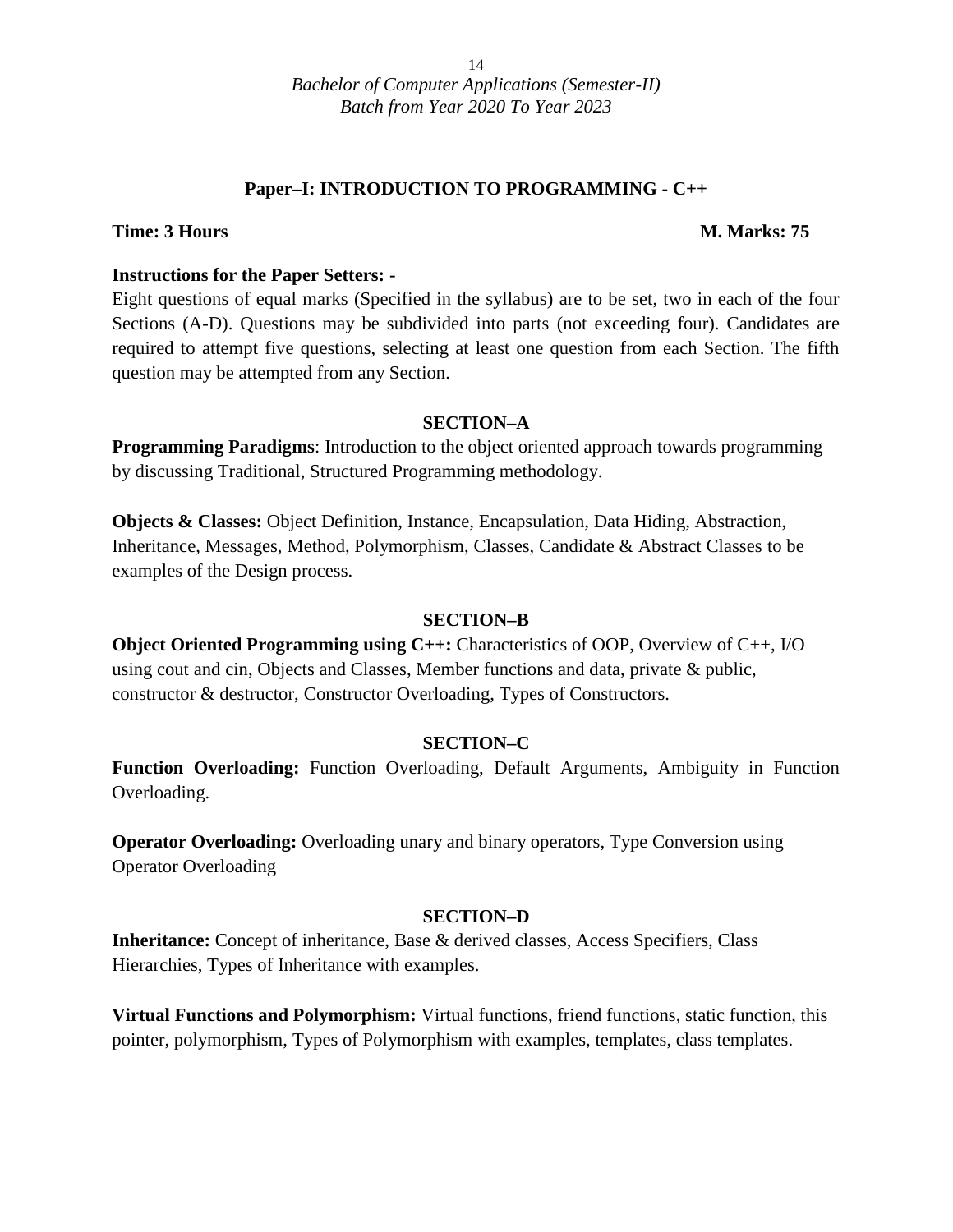### **Books:**

- 1. Teach Yourself C++, Herbert Schildth, Tata McGraw Hill.
- 2. Designing Object Oriented Software Rebacca Wirfs Brock Brian Wilerson, PHI.
- 3. Object Oriented Programming in Turbo C++, Robert Lafore, Galgotia Publication.
- 4. Designing Object Oriented Applications using C++ & Booch Method, Robert C. Martin.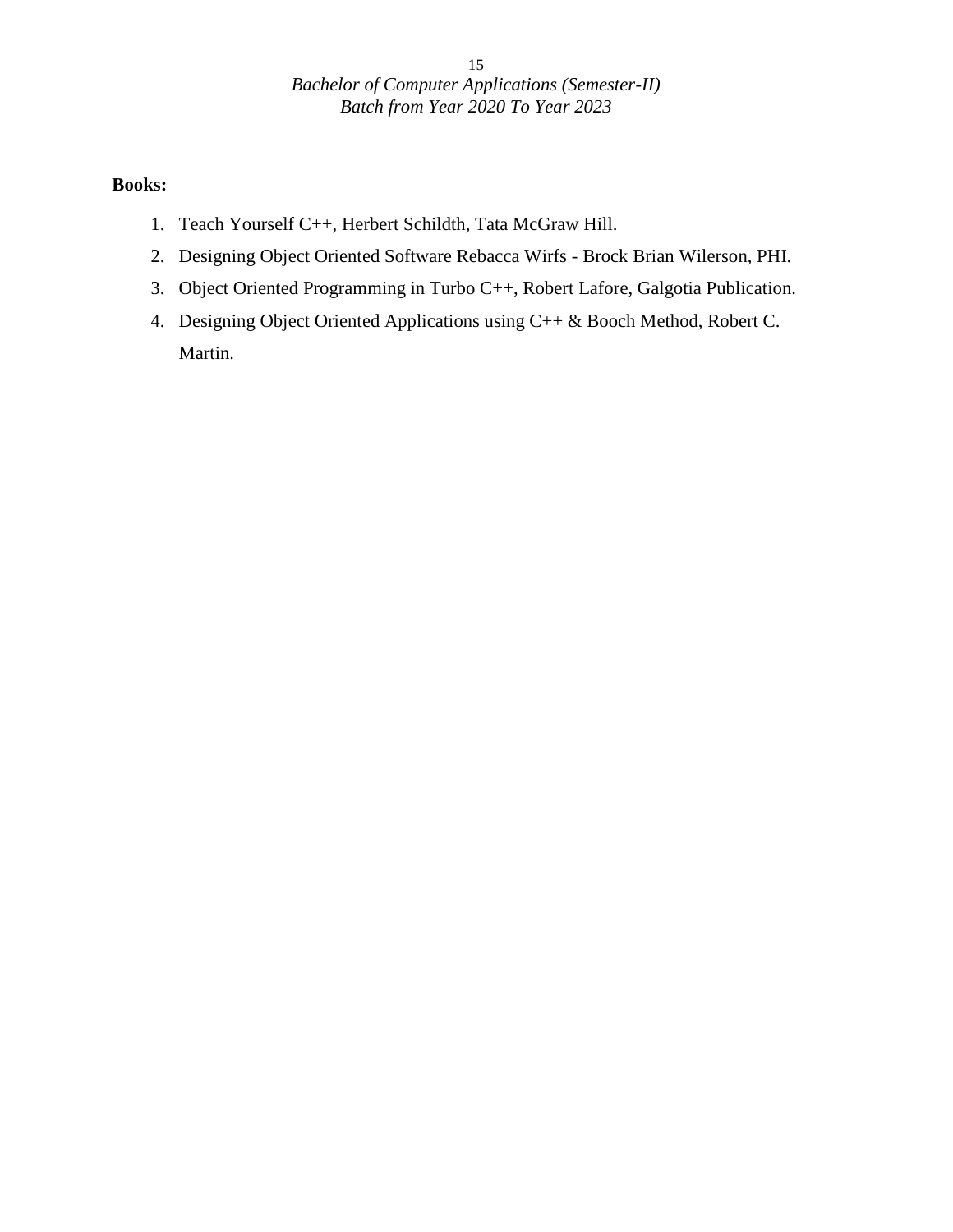#### **Paper–II: PRINCIPLES OF DIGITAL ELECTRONICS**

#### **Time: 3 Hours M. Marks: 75**

#### **Instructions for the Paper Setters:-**

Eight questions of equal marks (Specified in the syllabus) are to be set, two in each of the four Sections (A-D). Questions may be subdivided into parts (not exceeding four). Candidates are required to attempt five questions, selecting at least one question from each Section. The fifth question may be attempted from any Section.

#### **SECTION–A**

**Number System:** Introduction, number conversion system , binary arithmetic, representation of signed binary numbers, 1's and 2's complement, Codes: straight binary code, BCD Code Excess3 Code, Grey Code ASCII, Integer and floating point representation

#### **SECTION–B**

**Logic Gates and Boolean Algebra**: Logic gates, Universal Gates, Boolean algebra and Minimization techniques, canonical forms of Boolean expressions, K-Map

#### **SECTION–C**

**Combinational Circuits:** Adder, Subtracter, Multiplexer, Demultiplexer, Decoder, Encoder

**Sequential Circuits**: Flip-flops, clocks and timers, registers, counter

#### **SECTION–D**

**Semiconductor memories:** Introduction, Static and dynamic devices, read only & random access memory chips, PROMS and EPROMS Address selection logic. Read and write control timing diagrams for ICs

- 1. Integrated Electronics by Millman, Halkias McGraw Hill.
- 2. Malvino: Digital Computer Electronics, McGraw Hill.
- 3. D.A. Hodges & H.G. Jackson, Analysis and Design of Integrated Circuits, International, 1983.
- 4. Joph. F. Wakerley, Digital Principles and Practices.
- 5. Ujjenbeck, John: Digital Electronics: A Modern Approach, Prentice Hall, 1994.
- 6. Mano, M. Morris: Digital Logic and Computer Design, Edition, 1993.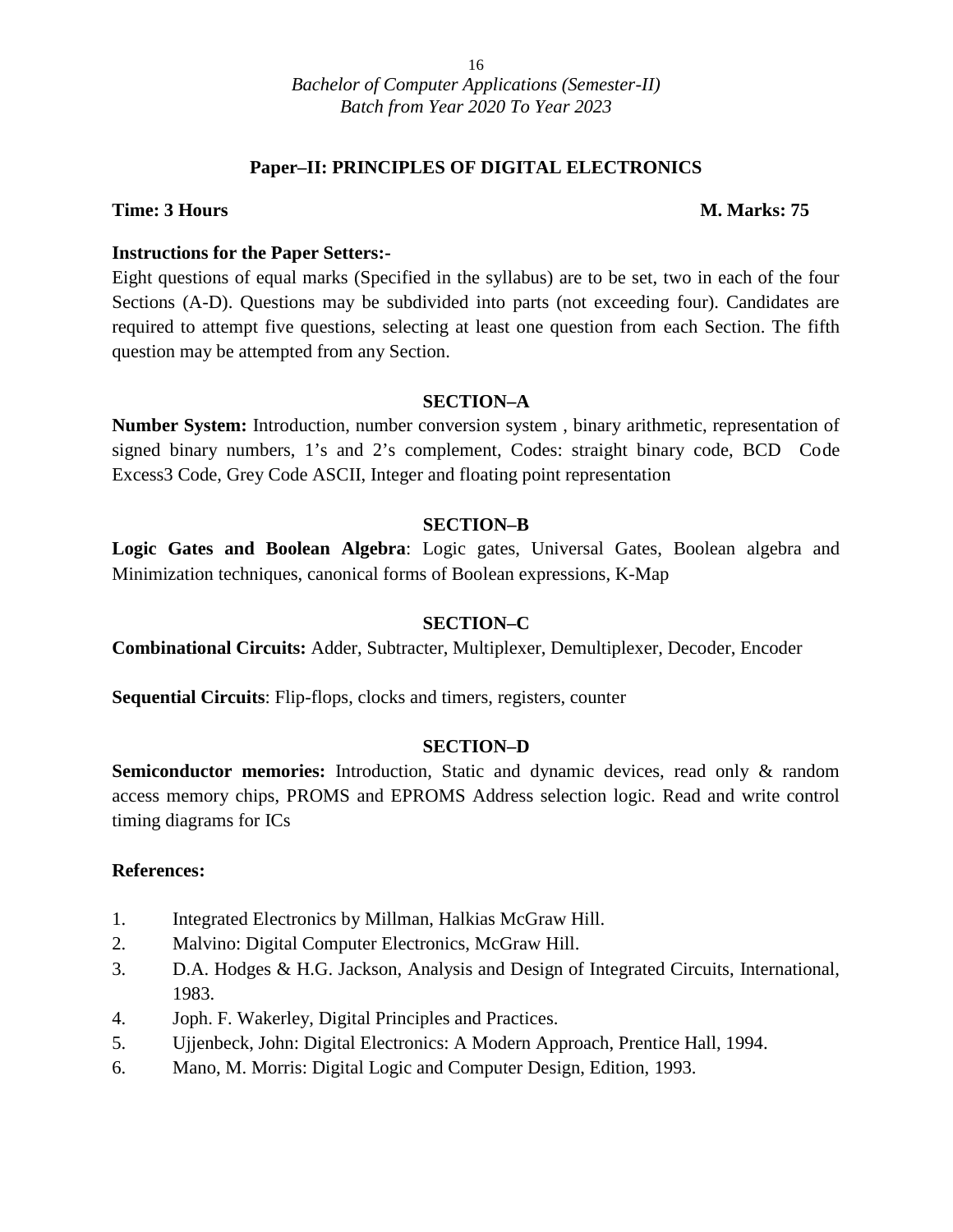#### **Paper–III: NUMERICAL METHODS & STATISTICAL TECHNIQUES**

#### **Time: 3 Hours M. Marks: 75**

#### **Instructions for the Paper Setters:-**

Eight questions of equal marks (Specified in the syllabus) are to be set, two in each of the four Sections (A-D). Questions may be subdivided into parts (not exceeding four). Candidates are required to attempt five questions, selecting at least one question from each Section. The fifth question may be attempted from any Section.

- **I.** That the program for numerical and statistical methods are to be written in C.
- **II.** Paper setter indicating thereby that the greater weightage is to be given to exercises rather than theoretical derivation of all numerical and statistical methods.

#### **Note for Candidate:**

Attempt five questions in all by selecting one question from each section and the fifth question may be attempted from any sections. The students can use only Non–programmable & Non– storage type calculator.

#### **SECTION–A**

#### **Introduction:**

- 1. Numerical Methods, Numerical methods versus numerical analysis, Errors and Measures of Errors.
- 2. Non–linear Equations, Iterative Solutions, Multiple roots and other difficulties, Interpolation methods, Methods of bi–section, False position method, Newton Raphson – Method.
- 3. Simultaneous Solution of Equations, Gauss Elimination Method Gauss Jordan Method.

#### **SECTION–B**

- 1. Numerical Integration and different Trapezoidal Rule, Simpson's 3/8 Rule.
- 2. Interpolation and Curve Fitting, Lagrangian Polynomials, Newton's Methods: Forward Difference Method, Backward Difference Method Divided Difference Method.

#### **SECTION–C**

#### **Statistical Techniques:**

- 1. Measure of Central Tendency, Mean Arithmetic, Mean geometric, Mean harmonic, Mean, Median, Mode.
- 2. Measures of dispersion, Mean deviation, Standard deviation, Co–efficient of variation.
- 3. Correlation.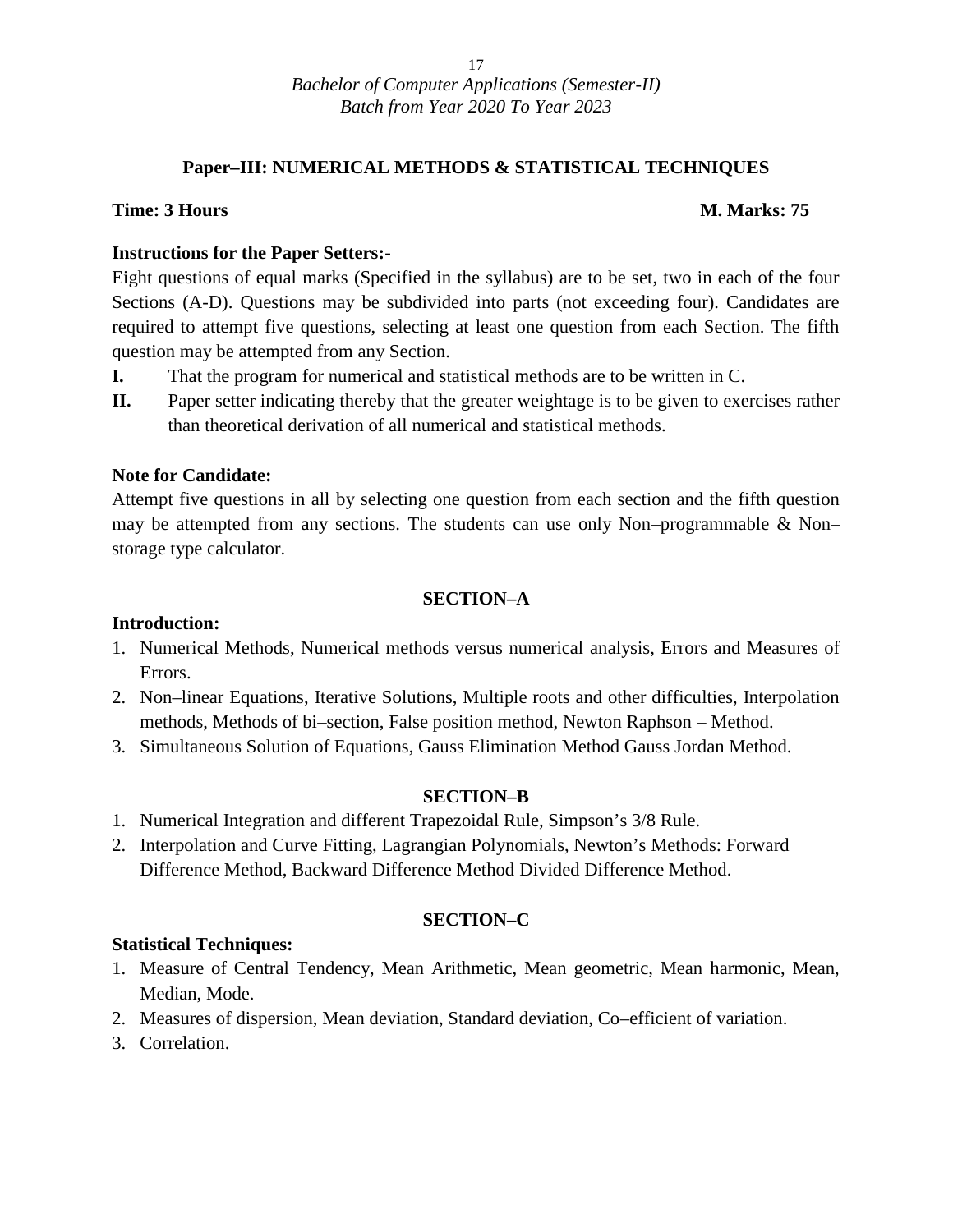#### **SECTION–D**

- 1. Least square fit linear trend, Non–linear trend.
	- $Y = ax^b$  $Y = ab^x$  $Y = ae^{x}$
	- Polynomial fit:  $Y = a+bx+cn^2$

#### **Books Recommended:**

- 1. V. Rajaraman: Computer Oriented Numerical Methods, Prentice Hall of India Private Ltd., New Delhi.
- 2. B.S. Grewal, Numerical Methods for Engineering, Sultan Chand Publication.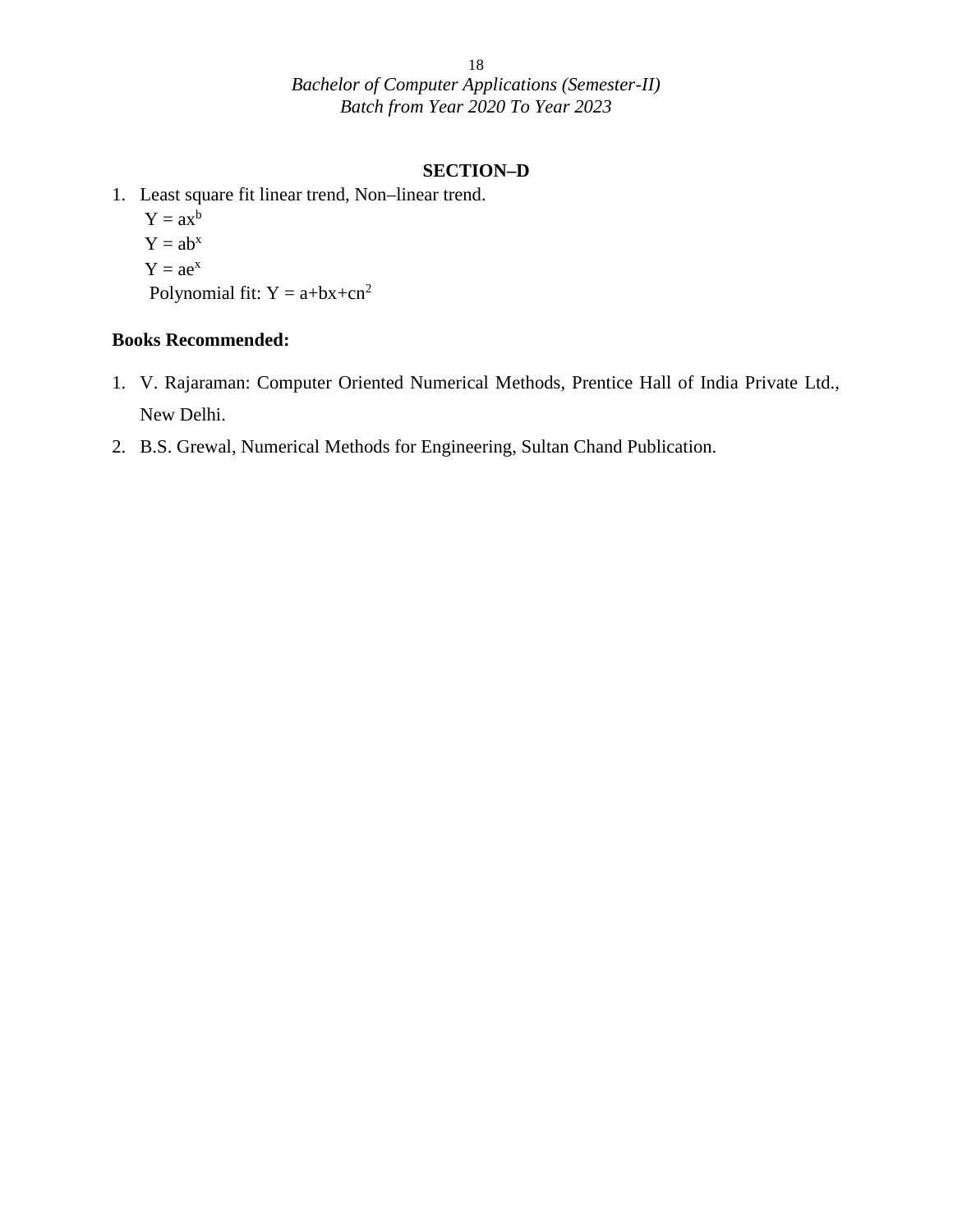### **Paper – IV: Practical–I**

#### **(Advanced C++ Programming)**

**M. Marks: 75**

Operational Knowledge and Implementation of Numerical Methods & Statistical techniques using C++ language.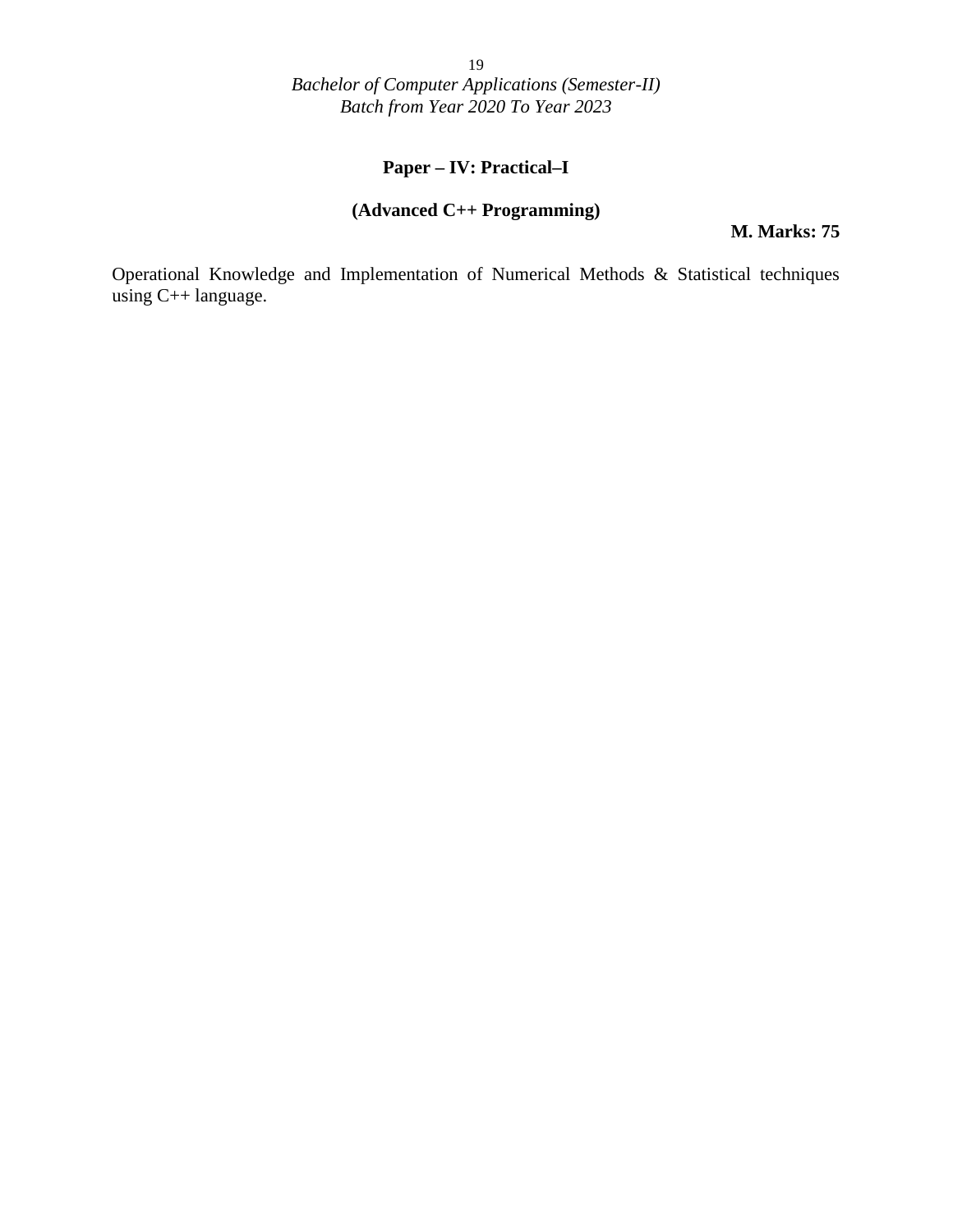### **SEMESTER - II**

#### **PAPER–V: COMMUNICATION SKILLS IN ENGLISH – II**

**Time: 3 Hours Max. Marks: 50 Theory Marks: 35 Practical Marks: 15**

#### **Instructions for the Paper Setters: -**

Eight questions of equal marks (Specified in the syllabus) are to be set, two in each of the four Sections (A-D). Questions may be subdivided into parts (not exceeding four). Candidates are required to attempt five questions, selecting at least one question from each Section. The fifth question may be attempted from any Section.

#### **Course Contents:**

#### **SECTION–A**

**Listening Skills:** Barriers to listening; effective listening skills; feedback skills. **Activities:** Listening exercises – Listening to conversation, News and TV reports

#### **SECTION–B**

Attending telephone calls; note taking and note making. **Activities:** Taking notes on a speech/lecture

#### **SECTION–C**

**Speaking and Conversational Skills:** Components of a meaningful and easy conversation; understanding the cue and making appropriate responses; forms of polite speech; asking and providing information on general topics.<br>Activities: 1) Making conversation and

**1)** Making conversation and taking turns

**2)** Oral description or explanation of a common object, situation or concept

#### **SECTION–D**

The study of sounds of English, Stress and Intonation, Situation based Conversation in English, Essentials of Spoken English. **Activities:** Giving Interviews

#### **PRACTICAL / ORAL TESTING**

#### **Marks: 15**

#### **Course Contents: -**

- 1. Oral Presentation with/without audio visual aids.<br>2. Group Discussion.
- Group Discussion.
- 3. Listening to any recorded or live material and asking oral questions for listening comprehension.

#### **Questions: -**

- 1. Oral Presentation will be of 5 to 10 minutes duration (Topic can be given in advance or it can be student's own choice). Use of audio visual aids is desirable.
- 2. Group discussion comprising 8 to 10 students on a familiar topic. Time for each group will be 15 to 20 minutes.

**Note:** Oral test will be conducted by external examiner with the help of internal examiner.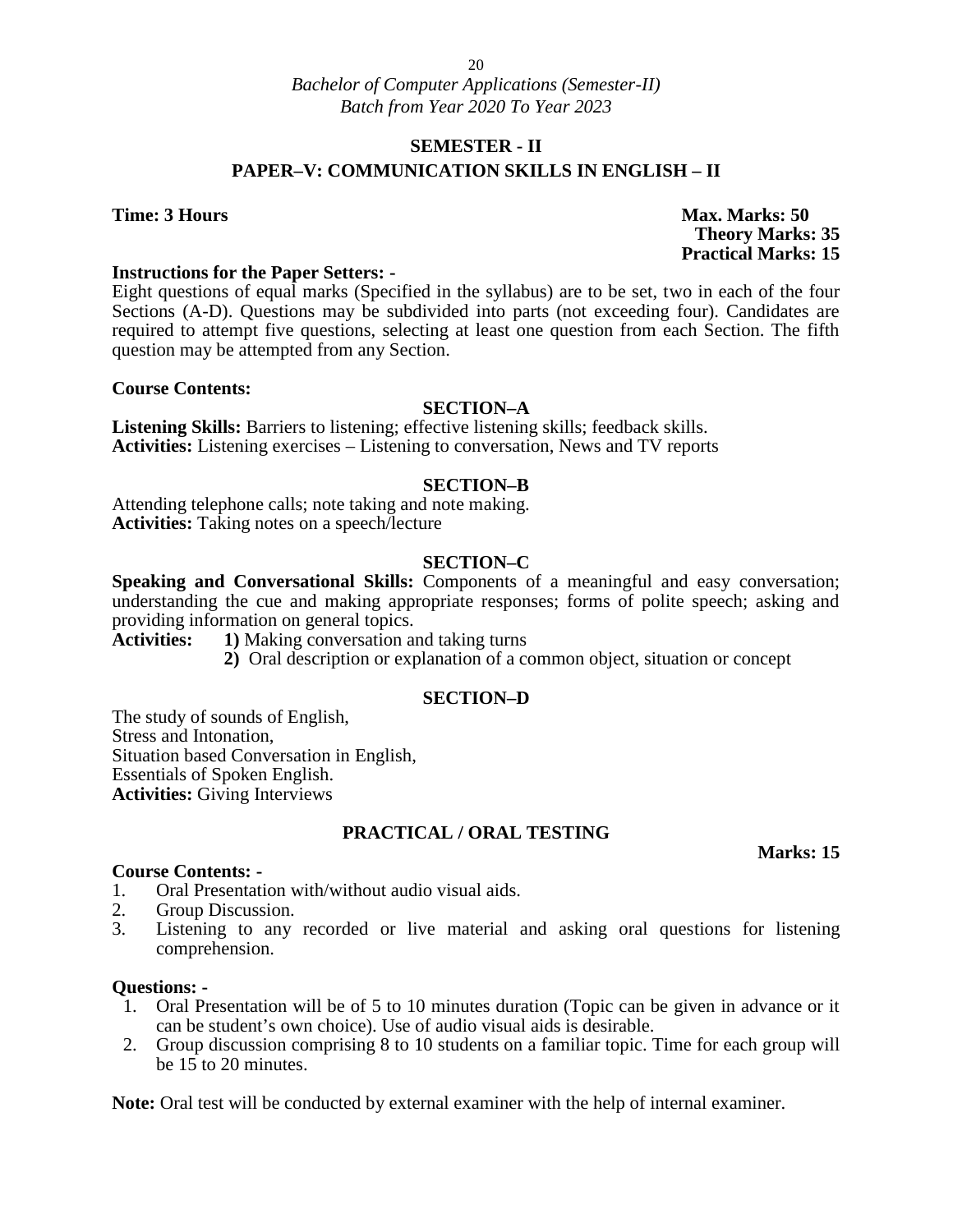# **SEMESTER - II PAPER–VI: ਪੰਜਾਬੀ (ਲਾਜ਼ਮੀ)** <u>Batch from Year 2020 To Year 2023</u><br>SEMESTER - II<br>PAPER–VI: ਪੰਜਾਬੀ (ਲਾਜ਼ਮੀ)<br>ਕੁਲ ਅੰਕ : 50<br>ਅੰਕ–ਵੰਡ ਅਤੇ ਪੂਰੀਖਿਅਕ ਲਈ ਹਦਾਇਤਾਂ

#### <u>ਅੰਕ–ਵੰਡ ਅਤੇ ਪਰੀਖਿਅਕ ਲਈ ਹਦਾਇਤਾਂ</u>

- 1. ਪ੍ਰਸ਼ਨ ਪੱਤਰ ਦੇ ਚਾਰ ਭਾਗ ਹੋਣਗੇ। ਹਰ ਭਾਗ ਵਿਚ ਦੋ ਪ੍ਰਸ਼ਨ ਪੁੱਛੇ ਜਾਣਗੇ।
- 2. ਵਿਦਿਆਰਥੀ ਨੇ ਕੁੱਲ ਪੰਜ ਪ੍ਰਸ਼ਨ ਕਰਨੇ ਹਨ। ਹਰ ਭਾਗ ਵਿਚੋਂ ਇਕ ਪ੍ਰਸ਼ਨ ਲਾਜਮੀ ਹੈ। ਪੰਜਵਾਂ ਪ੍ਰਸ਼ਨ ਕਿਸੇ ਵੀ ਭਾਗ ਵਿਚੋਂ ਕੀਤਾ ਜਾ ਸਕਦਾ ਹੈ।
- 3. ਹਰੇਕ ਪੁਸ਼ਨ ਦੇ ਬਰਾਬਰ ਅੰਕ ਹਨ।
- 4. ਪੇਪਰ ਸੈੱਟ ਕਰਨ ਵਾਲਾ ਜੇਕਰ ਚਾਹੇ ਤਾਂ ਪ੍ਰਸ਼ਨਾਂ ਦੀ ਵੰਡ ਅੱਗੋਂ ਵੱਧ ਤੋਂ ਵੱਧ ਚਾਰ ਉਪ-ਪ੍ਰਸ਼ਨਾਂ ਵਿੱਚ ਕਰ ਸਕਦਾ ਹੈ।

#### ਪਾਠ-ਕਮ ਅਤੇ ਪਾਠ-ਪੁਸਤਕਾਂ

#### <u>ਸੈਕਸ਼ਨ-ਏ</u>

ਹੈ।<br>ਪਾਠ<del>- ਕ੍ਰ</del>ਮ ਅਤੇ ਪਾ<br>ਸਰਵੋਤਮ ਪੰਜਾਬੀ ਸਾਹਿਤ <sup>(</sup>ਸੰਪਾ ਡਾ ਰਮਿੰਦਰ ਕੌਰ, ਡਾ ਮੇਘਾ ਸਲਵਾਨ)<br>(ਨਿਬੰਧ ਅਤੇ ਰੇਖਾ ਚਿਤਰ)<br><sup>ਤੇਮਾ ਜਿਤਤ ਜਾ ਨਾਧਿਕ ਧਿੰਬ ਵਿਧਾ ਵਾਦ</sup> ਸ**ਰਵੋਤਮ ਪੰਜਾਬੀ ਸਾਹਿਤ** (ਸੰਪਾ<sub>.</sub> ਡਾ. ਰਮਿੰਦ<br>(ਨਿਬੰਧ ਅਤੇ ਰੇਖਾ ਚਿਤਰ)<br>ਰੇਖਾ ਚਿਤਰ ਦਾ ਨਾਇਕ ਬਿੰਬ, ਵਿਸ਼ਾ ਵਸਤੂ

#### <u>ਸੈਕਸ਼ਨ–ਬੀ</u>

#### *ਇਤਿਹਾਸਕ ਯਾਦਾਂ*

 $(H \in B 10 \, \vec{3} 18 \, \vec{3})$ ਵਿਸ਼ਾ ਵਸਤੁ/ਸਾਰ/ਨਾਇਕ ਬਿੰਬ

#### <u>ਸੈਕਸਨ-ਸੀ</u>

ਫਿਨੀ 10 ਤੋਂ 18 ਤਕ<sup>)</sup><br>ਵਨੀ 10 ਤੋਂ 18 ਤਕ<sup>)</sup><br>ਭਾ ਵਸਤੂ/ਸਾਰ/ਨਾਇਕ ਬਿੰਬ<br>(ੳ) ਸ਼ਬਦ ਬਣਤਰ ਅਤੇ ਸ਼ਬਦ ਰਚਨਾ ਪਰਿਭਾਸ਼ਾ ਮੁਢਲੇ ਸੈਕਲਪ<br>) ਸ਼ਬਦ ਸ਼੍ਰੇਣੀਆਂ (ਅ) ਸ਼ਬਦ ਸ਼ੇਣੀਆਂ

#### <u>ਸੈਕਸਨ–ਡੀ</u>

ਦਫ਼ਤਰੀ ਚਿਠੀ ਪਤਰ ਮਹਾਵਰੇ ਅਤੇ ਅਖਾਣ

#### **ਸਹਾਇਕ ਪੁਸਤਕਾਂ**

- 
- 1. ਸਤਿੰਦਰ ਸਿੰਘ, **ਆਧੁਨਿਕ ਪੰਜਾਬੀ ਵਾਰਤਕ ਦਾ ਇਤਿਹਾਸ**, ਪੰਜਾਬੀ ਅਕਾਦਮੀ, ਦਿਲੀ।<br>2. ਪ੍ਰੋ. ਪਿਆਰਾ ਸਿੰਘ, **ਪੰਜਾਬੀ ਵਾਰਤਕ : ਸਿਧਾਂਤ ਇਤਿਹਾਸ ਪ੍ਰਵਿਰਤੀਆਂ**, ਨਿਊ ਬੁਕ ਕੰਪਨੀ, ਜਲੰਧਰ।<br>3. ਇੰਦਰਪ੍ਰੀਤ ਸਿੰਘ ਧਾਮੀ, **ਪੰਜਾਬੀ ਰੇਖਾ ਚਿਤਰ : ਰੁਪ ਤੇ ਪ੍** ੱਫ਼ਤਰਾ ਰਿਹਾ ਪਤਰ<br>ਮੁਹਾਵਰੇ ਅਤੇ ਅਖਾਣ<br>1. ਸਤਿੰਦਰ ਸਿੰਘ, **ਆਧੁਨਿਕ ਪੰਜਾਬੀ ਵਾਰਤਕ ਦਾ ਇਤਿਹਾਸ**, ਪੰਜਾਬੀ ਅਕਾਦਮੀ, ਦਿਲੀ।<br>2. ਪ੍ਰੋ. ਪਿਆਰਾ ਸਿੰਘ, **ਪੰਜਾਬੀ ਵਾਰਤਕ : ਸਿਧਾਂਤ ਇਤਿਹਾਸ ਪ੍ਰਵਿਰਤੀਆਂ**, ਨਿਊ ਬੁਕ ਕੰਪਨੀ, ਜਲੰਧਰ।<br>3. ਇੰਦਰਪ੍ਰੀਤ ਸਿੰਘ ਧਾ
- 
- ਸ**ਹਾਇਕ ਪੁਸਤਕਾਂ**<br>1. ਸਤਿੰਦਰ ਸਿੰਘ, **ਆਧੁਨਿਕ ਪੰਜਾਬੀ ਵਾਰਤਕ ਦਾ ਇਤਿਹਾਸ**, ਪੰਜਾਬੀ ਅਕਾਦਮੀ, ਦਿਲੀ।<br>2. ਪ੍ਰੋ. ਪਿਆਰਾ ਸਿੰਘ, **ਪੰਜਾਬੀ ਵਾਰਤਕ : ਸਿਧਾਂਤ ਇਤਿਹਾਸ ਪ੍ਰਵਿਰਤੀਆਂ**, ਨਿਊ ਬੁਕ ਕੰਪਨੀ, ਜਲੰਧਰ।<br>3. ਇੰਦਰਪ੍ਰੀਤ ਸਿੰਘ ਧਾਮੀ, **ਪੰਜਾਬੀ ਰੇਖਾ** 3. ਇੰਦਰਪ੍ਰੀਤ ਸਿੰਘ ਧਾਮੀ, **ਪੰਜਾਬੀ ਰੇਖਾ ਚਿਤਰ : ਰੂਪ ਤੇ ਪ੍ਰਕਾਰਜ**, ਰਵੀ ਸਾਹਿਤ ਪ੍ਰਕਾਸ਼ਨ, ਅੰਮ੍ਰਿਤਸਰ।<br>4. ਬਲਬੀਰ ਸਿੰਘ ਦਿਲ, **ਪੰਜਾਬੀ ਨਿਬੰਧ : ਸਰੂਪ, ਸਿਧਾਂਤ ਅਤੇ ਵਿਕਾਸ**, ਪੰਜਾਬੀ ਯੂਨੀਵਰਸਿਟੀ,<br>5. ਹਰਕੀਰਤ ਸਿੰਘ ਤੇ ਗਿਆਨੀ ਲਾਲ ਸਿੰਘ, **ਕਾਲਜ** ਪਟਿਆਲਾ। 1. ਸਤਿੰਦਰ ਸਿੰਘ, **ਆਧੁਨਿਕ ਪੰਜਾਬੀ ਵਾਰਤਕ ਦਾ ਇਤਿਹਾਸ**, ਪੰਜਾਬੀ ਅਕਾਦਮੀ, ਦਿਲੀ।<br>2. ਪ੍ਰੋ. ਪਿਆਰਾ ਸਿੰਘ, **ਪੰਜਾਬੀ ਵਾਰਤਕ : ਸਿਧਾਂਤ ਇਤਿਹਾਸ ਪ੍ਰਵਿਰਤੀਆਂ**, ਨਿਊ ਬੁਕ ਕੰਪਨੀ, ਜਲੰਧਰ।<br>3. ਇੰਦਰਪ੍ਰੀਤ ਸਿੰਘ ਧਾਮੀ, **ਪੰਜਾਬੀ ਰੇਖਾ ਚਿਤਰ : ਰੂਪ ਤੇ ਪ੍ਰਕਾਰਜ**, ਰਵੀ 2. ਪ੍ਰੋ. ਪਿਆਰਾ ਸਿੰਘ, **ਪੰਜਾਬੀ ਵਾਰਤਕ : ਸਿਧਾਂਤ ਇਤਿਹਾਸ ਪ੍ਰਵਿਰਤੀਆਂ**, ਨਿਊ ਬੁਕ ਕੰਪਨੀ, ਜਲੰਧਰ।<br>3. ਇੰਦਰਪ੍ਰੀਤ ਸਿੰਘ ਧਾਮੀ, **ਪੰਜਾਬੀ ਰੇਖਾ ਚਿਤਰ : ਰੂਪ ਤੇ ਪ੍ਰਕਾਰਜ**, ਰਵੀ ਸਾਹਿਤ ਪ੍ਰਕਾਸ਼ਨ, ਅੰਮ੍ਰਿਤਸਰ।<br>4. ਬਲਬੀਰ ਸਿੰਘ ਦਿਲ, **ਪੰਜਾਬੀ ਨਿਬੰਧ :** 3. ਇੰਦਰਪ੍ਰੀਤ ਸਿੰਘ ਧਾਮੀ, **ਪੰਜਾਬੀ ਰੇਖਾ ਚਿਤਰ : ਰੂਪ ਤੇ ਪ੍ਰਕਾਰਜ**, ਰਵੀ ਸਾਹਿਤ ਪ੍ਰਕਾ<br>4. ਬਲਬੀਰ ਸਿੰਘ ਦਿਲ, **ਪੰਜਾਬੀ ਨਿਬੰਧ : ਸਰੂਪ, ਸਿਧਾਂਤ ਅਤੇ ਵਿਕਾਸ**, ਪੰਜਾਬੀ ਯੂਨੀਵਾ<br>5. ਹਰਕੀਰਤ ਸਿੰਘ ਤੇ ਗਿਆਨੀ ਲਾਲ ਸਿੰਘ, **ਕਾਲਜ ਪੰਜਾਬੀ ਵਿਆਕਰਨ**, ਪੰ 4. ਬਲਬੀਰ ਸਿੰਘ ਦਿਲ, **ਪੰਜਾਬੀ ਨਿਬੰਧ : ਸਰੂਪ, ਸਿਧਾਂਤ ਅਤੇ ਵਿਕਾਸ**, ਪੰਜਾਬੀ ਯੂਨੀਵਰਸਿਟੀ,<br>1. ਹਰਕੀਰਤ ਸਿੰਘ ਤੇ ਗਿਆਨੀ ਲਾਲ ਸਿੰਘ, **ਕਾਲਜ ਪੰਜਾਬੀ ਵਿਆਕਰਨ**, ਪੰਜਾਬ ਯੂਨੀਵਰਸਿਟੀ, ਚੰਡੀਗੜ੍ਹ।<br>6. ਡਾ. ਅਮਰ ਕੋਮਲ (ਸੰਪਾ.), **ਚੋਣਵੇਂ ਪੰਜਾਬੀ ਨਿਬੰਧ** (ਭੂਮਿਕ
- ਪਟਿਆਲਾ।<br>5. ਹਰਕੀਰਤ ਸਿੰਘ ਤੇ ਗਿਆਨੀ ਲਾਲ ਸਿੰਘ, **ਕਾਲਜ ਪੰਜਾਬੀ ਵਿਆਕਰਨ**, ਪੰਜਾਬ ਯੂਨੀਵਰਸਿਟੀ, ਚੰਡੀਗੜ੍ਹ।<br>6. ਡਾ. ਅਮਰ ਕੋਮਲ (ਸੰਪਾ.), **ਚੋਣਵੇਂ ਪੰਜਾਬੀ ਨਿਬੰਧ** (ਭੂਮਿਕਾ), ਨੈਸ਼ਨਲ ਬੁਕ ਟਰਸਟ, ਇੰਡੀਆ।<br>7. ਅਬਨਾਸ਼ ਕੌਰ, **ਪੰਜਾਬੀ ਵਿਆਕਰਨ : ਮੁਢ**
- 
- 
- 
-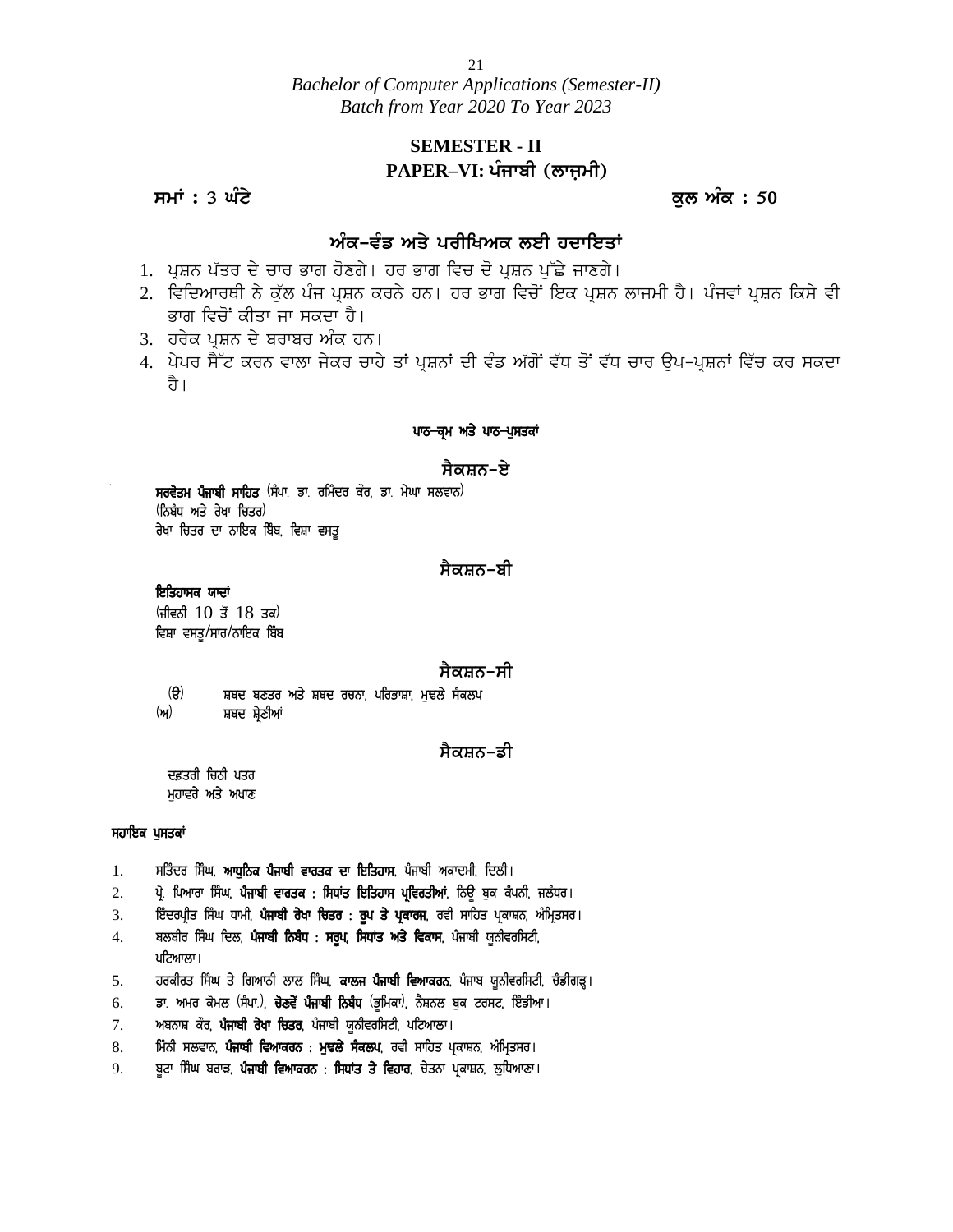### **SEMESTER - II** PAPER–VI: ਮੁੱਢਲੀ ਪੰਜਾਬੀ

#### **(In lieu of Compulsory Punjabi)**

**(For those students who are not domicile of Punjab)**

**smatrices**  $\frac{1}{2}$  and  $\frac{1}{2}$  and  $\frac{1}{2}$  and  $\frac{1}{2}$  and  $\frac{1}{2}$  and  $\frac{1}{2}$  and  $\frac{1}{2}$  and  $\frac{1}{2}$  and  $\frac{1}{2}$  and  $\frac{1}{2}$  and  $\frac{1}{2}$  and  $\frac{1}{2}$  and  $\frac{1}{2}$  and  $\frac{1}{2}$  and  $\frac{1}{2}$  and

### ਅੰਕ-ਵੰਡ ਅਤੇ ਪਰੀਖਿਅਕ ਲਈ ਹਦਾਇਤਾ<u>ਂ</u>

- 1. ਪੁਸ਼ਨ ਪੱਤਰ ਦੇ ਚਾਰ ਭਾਗ ਹੋਣਗੇ। ਹਰ ਭਾਗ ਵਿਚ ਦੋ ਪੁਸ਼ਨ ਪੁੱਛੇ ਜਾਣਗੇ।
- 2. ਵਿਦਿਆਰਥੀ ਨੇ ਕੱਲ ਪੰਜ ਪ੍ਰਸ਼ਨ ਕਰਨੇ ਹਨ। ਹਰ ਭਾਗ ਵਿਚੋਂ ਇਕ ਪ੍ਰਸ਼ਨ ਲਾਜਮੀ ਹੈ। ਪੰਜਵਾਂ ਪ੍ਰਸ਼ਨ ਕਿਸੇ ਵੀ ਭਾਗ ਵਿਚੋਂ ਕੀਤਾ ਜਾ ਸਕਦਾ ਹੈ।
- 3. ਹਰੇਕ ਪਸ਼ਨ ਦੇ ਬਰਾਬਰ ਅੰਕ ਹਨ।
- 4. ਪੇਪਰ ਸੈੱਟ ਕਰਨ ਵਾਲਾ ਜੇਕਰ ਚਾਹੇ ਤਾਂ ਪ੍ਰਸ਼ਨਾਂ ਦੀ ਵੰਡ ਅੱਗੋਂ ਵੱਧ ਤੋਂ ਵੱਧ ਚਾਰ ਉਪ-ਪ੍ਰਸ਼ਨਾਂ ਵਿੱਚ ਕਰ ਸਕਦਾ ਹੈ। ਹਰੇਕ ਪ੍ਰਸ਼ਨ ਦੇ ਬਰਾਬਰ ਅੰਕ ਹਨ।<br>ਪੇਪਰ ਸੈੱਟ ਕਰਨ ਵਾਲਾ ਜੇਕਰ ਚਾਹੇ ਤਾਂ ਪ੍ਰਸ਼ਨਾਂ ਦੀ ਵੰਡ ਅੱਗੋਂ ਵੱਧ ਤੋਂ ਵੱਧ ਚਾਰ ਉਪ-ਪ੍ਰਸ਼ਨਾਂ ਵਿੱਚ ਕਰ ਸ<br>ਹੈ।<br>ਪੰਜਾਬੀ ਸ਼ਬਦ ਬਣਤਰ : ਧਾਤੂ, ਵਧੇਤਰ (ਅਗੇਤਰ, ਮਧੇਤਰ, ਪਿਛੇਤਰ), ਪੰਜਾਬੀ ਕੋਸ਼ਗਤ ਸ਼ਬਦ ਅਤੇ ਵਿਆਕਰਣਿਕ ਸ਼ਬਦ<br>ਪੰ

### ਪਾਠ<del>–ਕ੍ਰ</del>ਮ

### ਸੈਕਸ਼ਨ–**ਏ**

(T) ;z:[es Fpd, ;wk;h Fpd, d'iksh Fpd, d'jo/\$d [jo[esh Fpd ns/ fwFos Fpd

### <u>ਸੈਕਸਨ–ਬੀ</u>

- 
- ਸਿਖਲਾਈ ਤੇ ਅਭਿਆਸ

### <u>ਸੈਕਸ਼ਨ–ਸੀ</u>

(ੳ) ਸੰਯੁਕਤ ਸ਼ਬਦ, ਸਮਾਸੀ ਸ਼ਬਦ, ਦੋਜਾਤੀ ਸ਼ਬਦ, ਦੋਹਰੇ/ਦੁਹਰੁਕਤੀ ਸ਼ਬਦ ਅਤੇ ਮਿਸ਼ਰਤ ਸ਼ਬਦ<br>(ਅ) ਸਿਖਲਾਈ ਤੇ ਅਭਿਆਸ<br>ਇਕ–ਵਚਨ, ਬਹੁ–ਵਚਨ, ਲਿੰਗ–ਪੁਲਿੰਗ, ਬਹੁ–ਅਰਥਕ ਸ਼ਬਦ, ਸਮਾਨ–ਅਰਥਕ ਸ਼ਬਦ, ਬਹੁਤੇ ਸ਼ਬਦਾਂ ਲਈ ਇਕ ਸ਼ਬਦ, ਸ਼ਬਦ ਜੋੜ,<br>ਵਿਰੋਧਆਰਥਕ ਸ਼ਬਦ। ਵਿਰੋਧਆਰਥਕ ਸ਼ਬਦ।

### <u>ਸੈਕਸ਼ਨ–ਡੀ</u>

ੱਮ ਸਿਖਤਤਰ ਤਾਂ ਮਾਤਲਾਮ<br>ਇਕ–ਵਚਨ, ਬਹੁ–ਵਚਨ, ਲਿੰਗ–ਪੁਲਿੰਗ, ਬਹੁ–ਅਰਥਕ ਸ਼ਬਦ, ਸਮਾਨ–ਅਰਥਕ ਸ਼ਬਦ, ਬਹੁਤੇ ਸ਼ਬਦਾਂ ਲਈ ਇਕ ਸ਼ਬਦ, ਸ਼ਬਦ ਜੋੜ,<br>ਵਿਰੋਧਆਰਥਕ ਸ਼ਬਦ।<br>ਨਿਤ ਵਰਤੋਂ ਦੀ ਪੰਜਾਬੀ ਸ਼ਬਦਾਵਲੀ : ਖਾਣ–ਪੀਣ, ਸਾਕਾਦਾਰੀ, ਰੁਤਾਂ, ਮਹੀਨਿਆਂ, ਗਿਣਤੀ, ਮੌਸਮ, ਮਾਰਕੀਟ/ ਨਾਲ ਸੰਬੰਧਿਤ। <sub>ਵਿਰਪਆਰਥਕ ਸ਼ਬਦ।<br>ਨਿਤ ਵਰਤੋਂ ਦੀ ਪੰਜਾਬੀ ਸ਼ਬਦਾਵਲੀ : ਖਾਣ–ਪੀ**ਟ**<br>ਨਾਲ ਸੰਬੰਧਿਤ।<br>ਸਹਾਇਕ ਪੁਸਤਕਾਂ<br>- ਕਿਹਾ ਕਿਹਾ ਕਿਹਾ ਕਿਹਾ ਕਿਹਾ ਕਿਹਾ</sub> ਨਿਤ ਵਰਤੋਂ ਦੀ ਪੰਜਾਬੀ ਸ਼ਬਦਾਵਲੀ : ਖਾਣ–ਪੀਣ, ਸਾਕਾਦਾਰੀ, ਰੁਤਾਂ, ਮਹੀਨਿਆਂ, ਗਿਣਤੀ, ਮੌਸਮ, ਮਾਰਕੀਟ*।*<br>ਨਾਲ ਸੰਬੰਧਿਤ।<br>ਸਹਾ**ਇਕ ਪੁਸਤਕਾਂ<br>1. ਜੋਤੀ ਸ਼ਰਮਾ, ਪੰਜਾਬੀ ਵਿਆਕਰਨ**, ਵਾਰਿਸ ਸ਼ਾਹ ਫਾਉਂਡੇਸ਼ਨ, ਅੰਮ੍ਰਿਤਸਰ।<br>2. **ਪੰਜਾਬੀ ਭਾਸ਼ਾ ਬੋਧ**, ਕਸਤੂਰੀ ਲਾਲ

- 
- 
- ਨਾਲ ਸੰਬੰਧਿਤ।<br>**ਸਹਾਇਕ ਪੁਸਤਕਾਂ**<br>1. ਜੋਤੀ ਸ਼ਰਮਾ, **ਪੰਜਾਬੀ ਵਿਆਕਰਨ**, ਵਾਰਿਸ ਸ਼ਾਹ ਫਾਉਂਡੇਸ਼ਨ, ਅੰਮ੍ਰਿਤਸਰ।<br>2. **ਪੰਜਾਬੀ ਭਾਸ਼ਾ ਬੋਧ**, ਕਸਤੂਰੀ ਲਾਲ ਐਂਡ ਸੰਨਜ਼, ਅੰਮ੍ਰਿਤਸਰ।<br>3. ਮਿੰਨੀ ਸਲਵਾਨ, **ਪੰਜਾਬੀ ਵਿਆਕਰਨ : ਮੁਢਲੇ ਸੈਕਲਪ**, ਰਵੀ ਸਾਹਿਤ ਪ੍ਰਕ **ਸਹਾਇਕ ਪੁਸਤਕਾਂ<br>1. ਜੋਤੀ ਸ਼ਰਮਾ, <b>ਪੰਜਾਬੀ ਵਿਆਕਰਨ**, ਵਾਰਿਸ ਸ਼ਾਹ ਫਾਉਂਡੇਸ਼ਨ, ਅੰਮ੍ਰਿਤਸਰ।<br>2. **ਪੰਜਾਬੀ ਭਾਸ਼ਾ ਬੋਧ**, ਕਸਤੂਰੀ ਲਾਲ ਐਂਡ ਸੰਨਜ਼, ਅੰਮ੍ਰਿਤਸਰ।<br>3. ਮਿੰਨੀ ਸਲਵਾਨ, **ਪੰਜਾਬੀ ਵਿਆਕਰਨ : ਮੁਢਲੇ ਸੰਕਲਪ**, ਰਵੀ ਸਾਹਿਤ ਪ੍ਰਕਾਸ਼ਨ,<br> **ਪੁਸਤਕਾਂ**<br>ਜੋਤੀ ਸ਼ਰਮਾ, **ਪੰਜਾਬੀ ਵਿਆਕਰਨ**, ਵਾਰਿ<br>**ਪੰਜਾਬੀ ਭਾਸ਼ਾ ਬੋਧ**, ਕਸਤੂਰੀ ਲਾਲ ਐਂਡ<br>ਮਿੰਨੀ ਸਲਵਾਨ, **ਪੰਜਾਬੀ ਵਿਆਕਰਨ** :<br>ਅੰਮ੍ਰਿਤਸਰ।<br>ਰੰਜੂ ਬਾਲਾ, <mark>ਅਰਥ ਵਿਗਿਆਨ</mark>, ਆਰਸੀ 1. ਜੋਤੀ ਸ਼ਰਮਾ, **ਪੰਜਾਬੀ ਵਿਆਕਰਨ**, ਵਾਰਿਸ ਸ਼ਾਹ ਫਾਉਂਡੇਸ਼ਨ<br>2. **ਪੰਜਾਬੀ ਭਾਸ਼ਾ ਬੋਧ**, ਕਸਤੂਰੀ ਲਾਲ ਐਂਡ ਸੰਨਜ਼, ਅੰਮ੍ਰਿਤਸਰ।<br>3. ਸਿੰਨੀ ਸਲਵਾਨ, **ਪੰਜਾਬੀ ਵਿਆਕਰਨ : ਮੁਢਲੇ ਸੰਕਲਪ**, ਰਵੀ<br>ਅੰਮ੍ਰਿਤਸਰ।<br>4. ਰੰਜੂ ਬਾਲਾ, **ਅਰਥ ਵਿਗਿਆਨ**, ਆਰਸੀ ਪਬਲ
-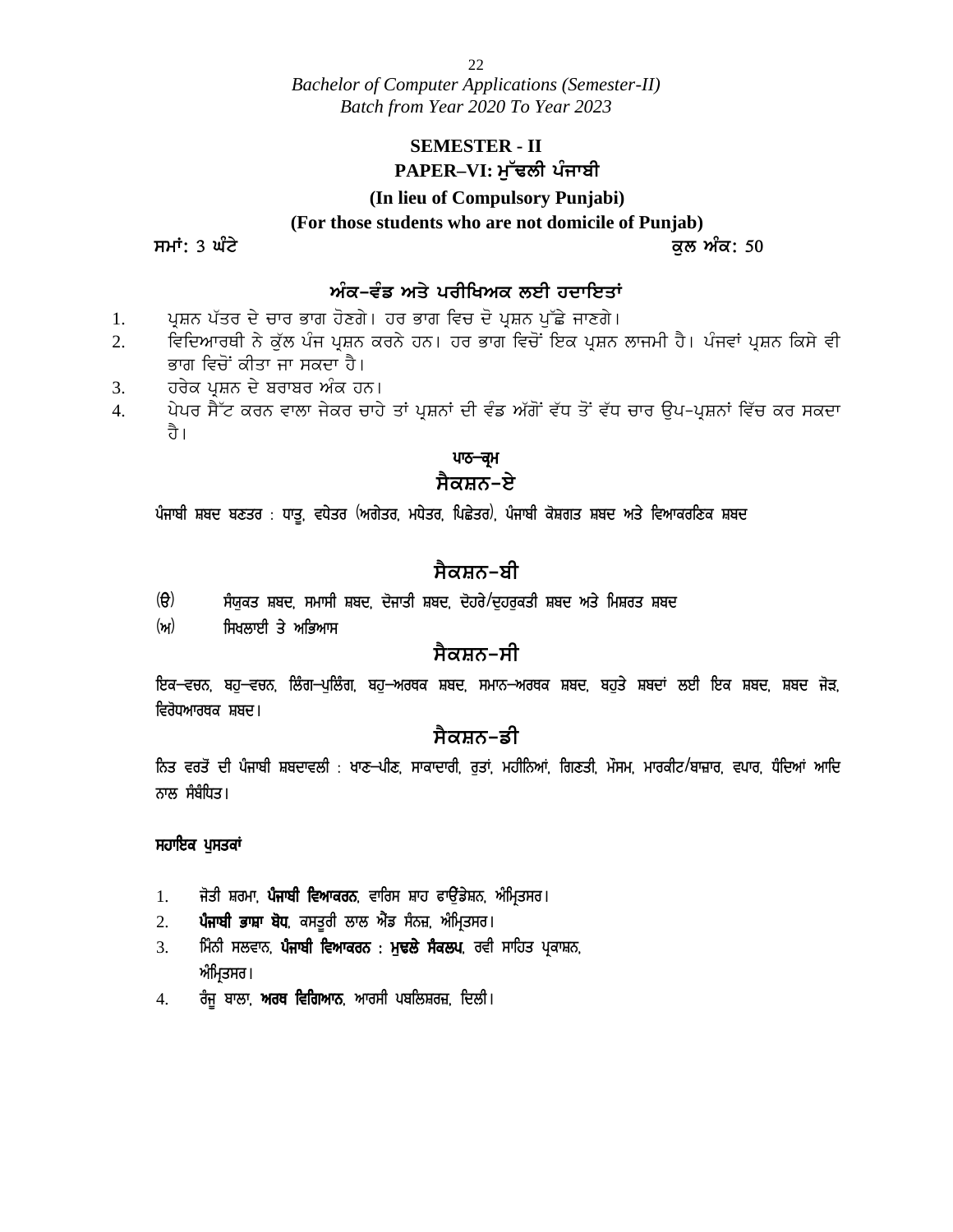### **SEMESTER - II**

### **PAPER–VI: Punjab History & Culture (C 320 to 1000 B.C.) (Special Paper in lieu of Punjabi compulsory) (For those students who are not domicile of Punjab)**

#### **Time: 3 Hours Max. Marks : 50 Instructions for the Paper Setters**

Eight questions of equal marks (Specified in the syllabus) are to be set, two in each of the four Sections (A-D). Questions may be subdivided into parts (not exceeding four). Candidates are required to attempt five questions, selecting at least one question from each Section. The fifth question may be attempted from any Section.

#### **SECTION- A**

- 1. Alexander's Invasion and its Impact
- 2. Punjab under Chandragupta Maurya and Ashoka.

#### **SECTION- B**

- 3. The Kushans and their Contribution to the Punjab.
- 4. The Panjab under the Gupta Empire.

#### **SECTION- C**

- 5. The Punjab under the Vardhana Emperors
- 6. Socio-cultural History of Punjab from  $7<sup>th</sup>$  to 1000 A.D.

#### **SECTION- D**

- 7. Development of languages and Education with Special reference to Taxila
- 8. Development of Art & Architecture

#### **Suggested Readings**

- 1. L. M Joshi (ed), *History and Culture of the Punjab*, Art-I, Punjabi University, Patiala, 1989  $(3<sup>rd</sup>$  edition)
- 2. L.M. Joshi and Fauja Singh (ed.), *History of Punjab* , Vol.I, Punjabi University, Patiala, 1977.
- 3. Budha Parkash, *Glimpses of Ancient Punjab*, Patiala, 1983.
- 4. B.N. Sharma: *Life in Northern India*, Delhi. 1966.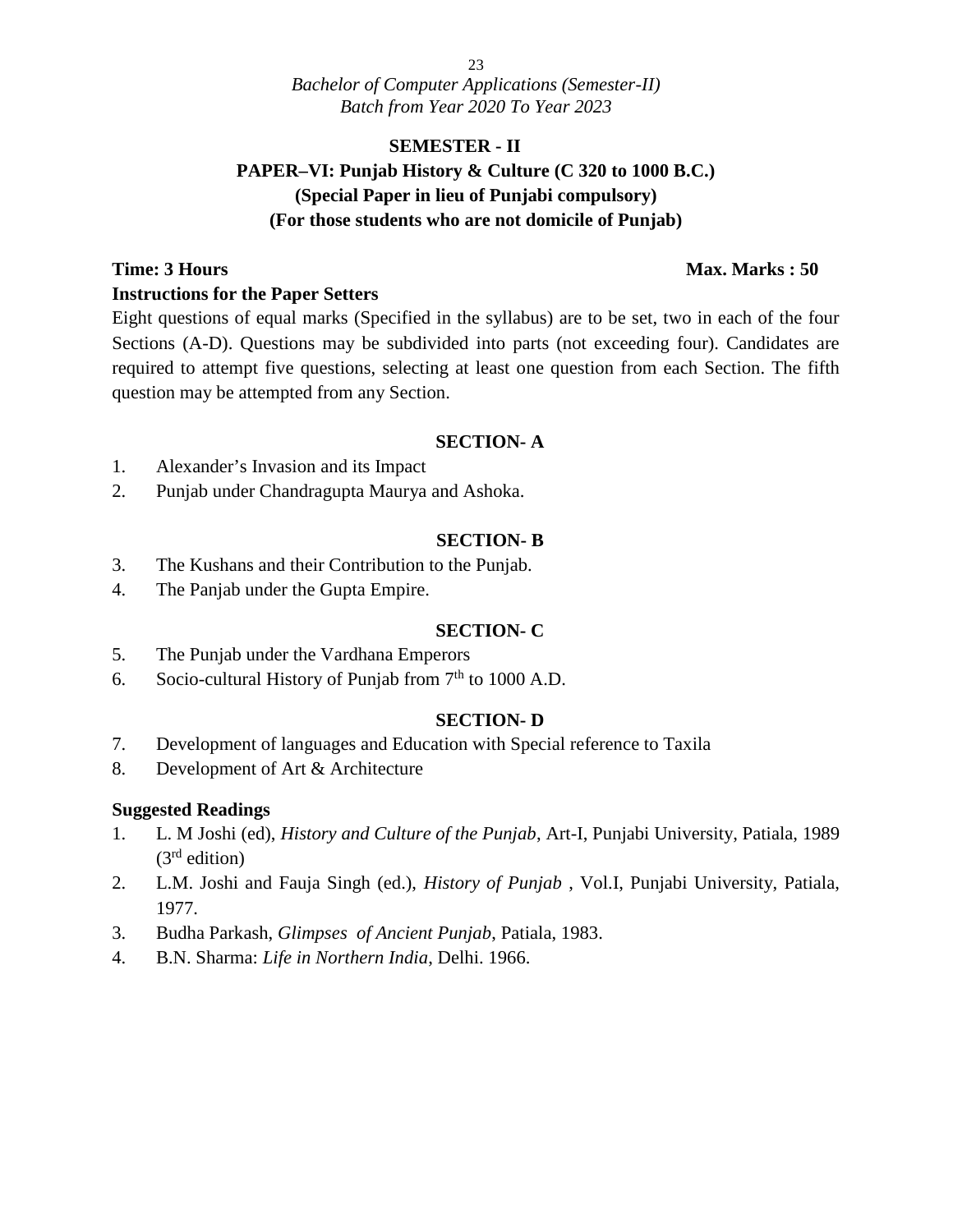#### **PAPER–VII DRUG ABUSE: PROBLEM, MANAGEMENT AND PREVENTION (Compulsory For All UG Classes in College)**

#### **Time: 3 Hours Max. Marks: 100**

#### **Instructions for the Paper Setters:-**

Eight questions of equal marks (Specified in the syllabus) are to be set, two in each of the four Sections (A-D). Questions may be subdivided into parts (not exceeding four). Candidates are required to attempt five questions, selecting at least one question from each Section. The fifth question may be attempted from any Section.

#### **Section – A**

#### **Meaning of Drug Abuse:**

**1)** Meaning, Nature and Extent of Drug Abuse in India and Punjab.

**2)** Consequences of Drug Abuse for:

| Nation<br>Law and Order problem.               |  |
|------------------------------------------------|--|
|                                                |  |
| Society<br>$:$ Crime.                          |  |
| Family<br>: Violence.                          |  |
| Individual<br>: Education, Employment, Income. |  |

#### **Management of Drug Abuse:**

- (i) Medical Management: Medication for treatment and to reduce withdrawal effects.
- (ii) Psychiatric Management: Counselling, Behavioural and Cognitive therapy.
- (iii) Social Management: Family, Group therapy and Environmental Intervention.

#### **Section – C**

#### **Prevention of Drug abuse:**

- (i) Role of family: Parent child relationship, Family support, Supervision, Shaping values, Active Scrutiny.
- (ii) School: Counselling, Teacher as role-model. Parent-teacher-Health Professional Coordination, Random testing on students.

#### **Section – D**

#### **Controlling Drug Abuse:**

- (i) Media: Restraint on advertisements of drugs, advertisements on bad effects of drugs, Publicity and media, Campaigns against drug abuse, Educational and awareness program
- (ii) Legislation: NDPs act, Statutory warnings, Policing of Borders, Checking Supply/Smuggling of Drugs, Strict enforcement of laws, Time bound trials.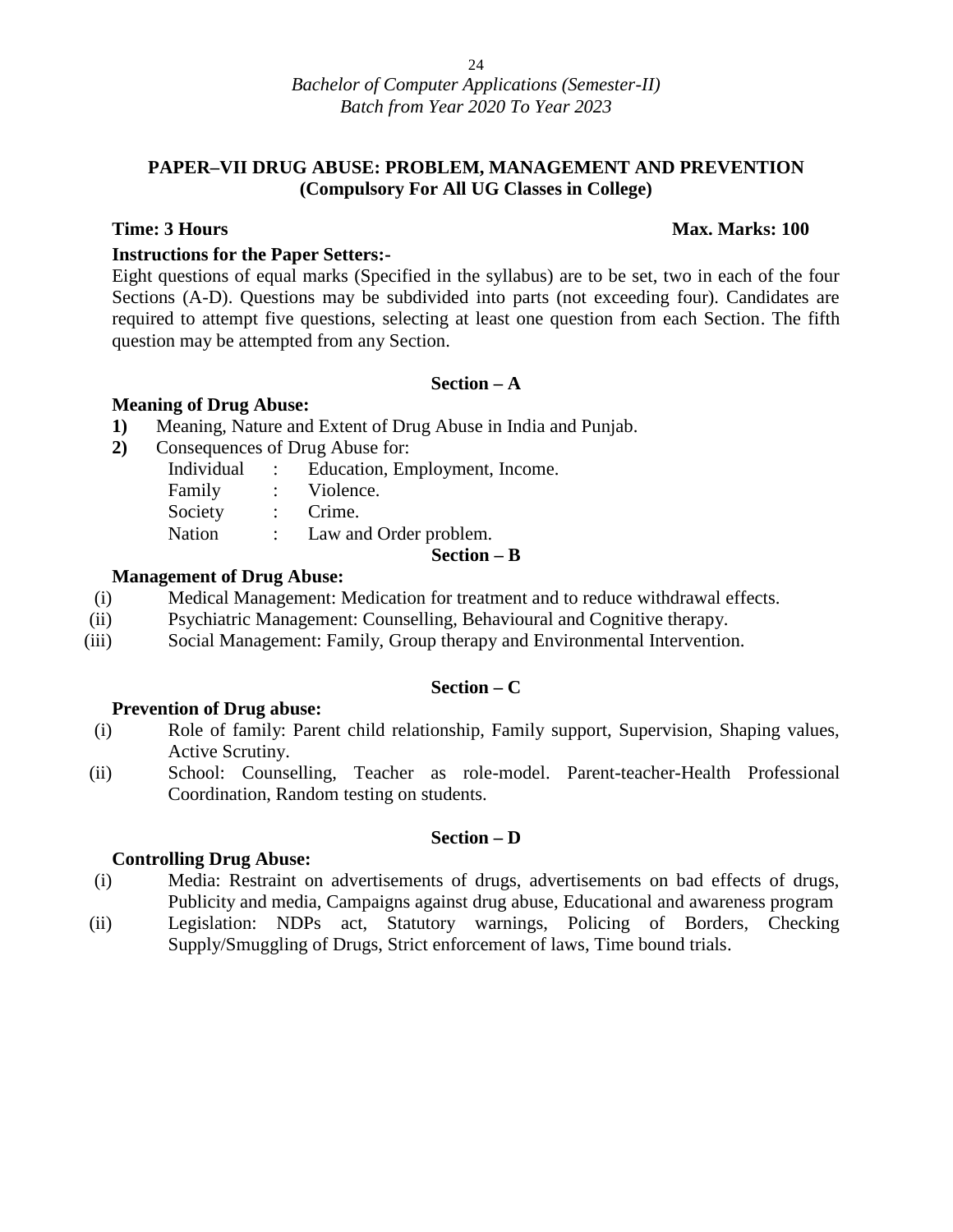- 1. Ahuja, Ram (2003), *Social Problems in India*, Rawat Publication, Jaipur.
- 2. Extent, Pattern and Trend of Drug Use in India, Ministry of Social Justice and Empowerment, Government of India, 2004.
- 3. Inciardi, J.A. 1981. *The Drug Crime Connection.* Beverly Hills: Sage Publications.
- 4. Kapoor. T. (1985) *Drug epidemic among Indian Youth*, New Delhi: Mittal Pub.
- 5. Kessel, Neil and Henry Walton. 1982, *Alcohalism. Harmond Worth:* Penguin Books.
- 6. Modi, Ishwar and Modi, Shalini (1997) *Drugs: Addiction and Prevention*, Jaipur: Rawat Publication.
- 7. National Household Survey of Alcohol and Drug abuse. (2003) New Delhi, Clinical Epidemiological Unit, All India Institute of Medical Sciences, 2004.
- 8. Ross Coomber and Others. 2013, *Key Concept in Drugs and Society.* New Delhi: Sage Publications.
- 9. Sain, Bhim 1991, *Drug Addiction Alcoholism,* Smoking obscenity New Delhi: Mittal Publications.
- 10. Sandhu, Ranvinder Singh, 2009, *Drug Addiction in Punjab*: A Sociological Study. Amritsar: Guru Nanak Dev University.
- 11. Singh, Chandra Paul 2000. *Alcohol and Dependence among Industrial Workers*: Delhi: Shipra.
- 12. Sussman, S and Ames, S.L. (2008). *Drug Abuse: Concepts, Prevention and Cessation,* Cambridge University Press.
- 13. Verma, P.S. 2017, "*Punjab's Drug Problem: Contours and Characterstics",* Economic and Political Weekly, Vol. LII, No. 3, P.P. 40-43.
- 14. World Drug Report 2016, United Nations office of Drug and Crime.
- 15. World Drug Report 2017, United Nations office of Drug and Crime.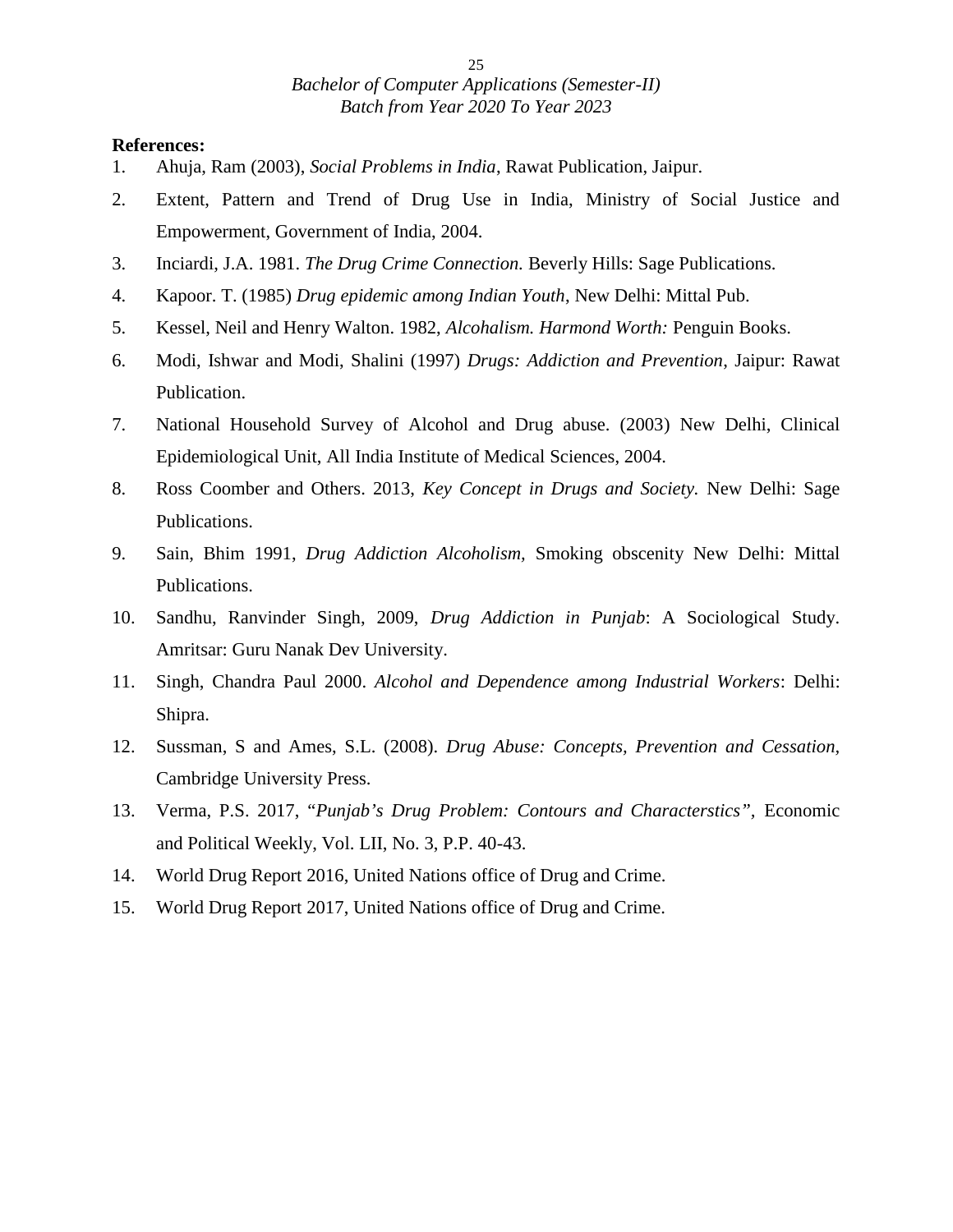#### **Paper – I: COMPUTER ARCHITECTURE**

#### **Time: 3 Hours M. Marks: 75**

#### **Instructions for the Paper Setters: -**

Eight questions of equal marks (Specified in the syllabus) are to be set, two in each of the four Sections (A-D). Questions may be subdivided into parts (not exceeding four). Candidates are required to attempt five questions, selecting at least one question from each Section. The fifth question may be attempted from any Section.

#### **SECTION–A**

**Information Representation:** Register Transfer Language, Various Registers, Implementing Common Bus Using Multiplexers: Logical; Arithmetic & Shift Micro – operations.

**Basic Computer Design** Instruction Codes, Computer Instructions, Timing Signals, Instruction Cycle, Design of a Basic Computer.

#### **SECTION–B**

**CPU Design** General Register Organization, Stack Organized CPU, Instruction Formats, Addressing Modes, Program Control, Hardwired & Microprogrammed (Wilhe's Design) Control Unit, RISC and CISC Characteristics.

#### **SECTION–C**

**Memory Organization** Memory Hierarchy, Designs & Concepts of Main Memory, Auxiliary Memory, Associative Memory, Cache and Virtual Memory.

#### **SECTION–D**

**I/O Organization** I/O Interface, Modes of Transfer, Program Interrupt, DMA & I/O Processor. **Pipeline & Vector Processing** Introduction to Parallel Processing and Pipelining, SISD, SIMD & MISD, MIMD Machines.

#### **References:**

Computer System Architecture: M.M. Mano (PHI)

Computer Architecture: J.P. Hayes.

Computer Architecture: Patterson & Hemessy.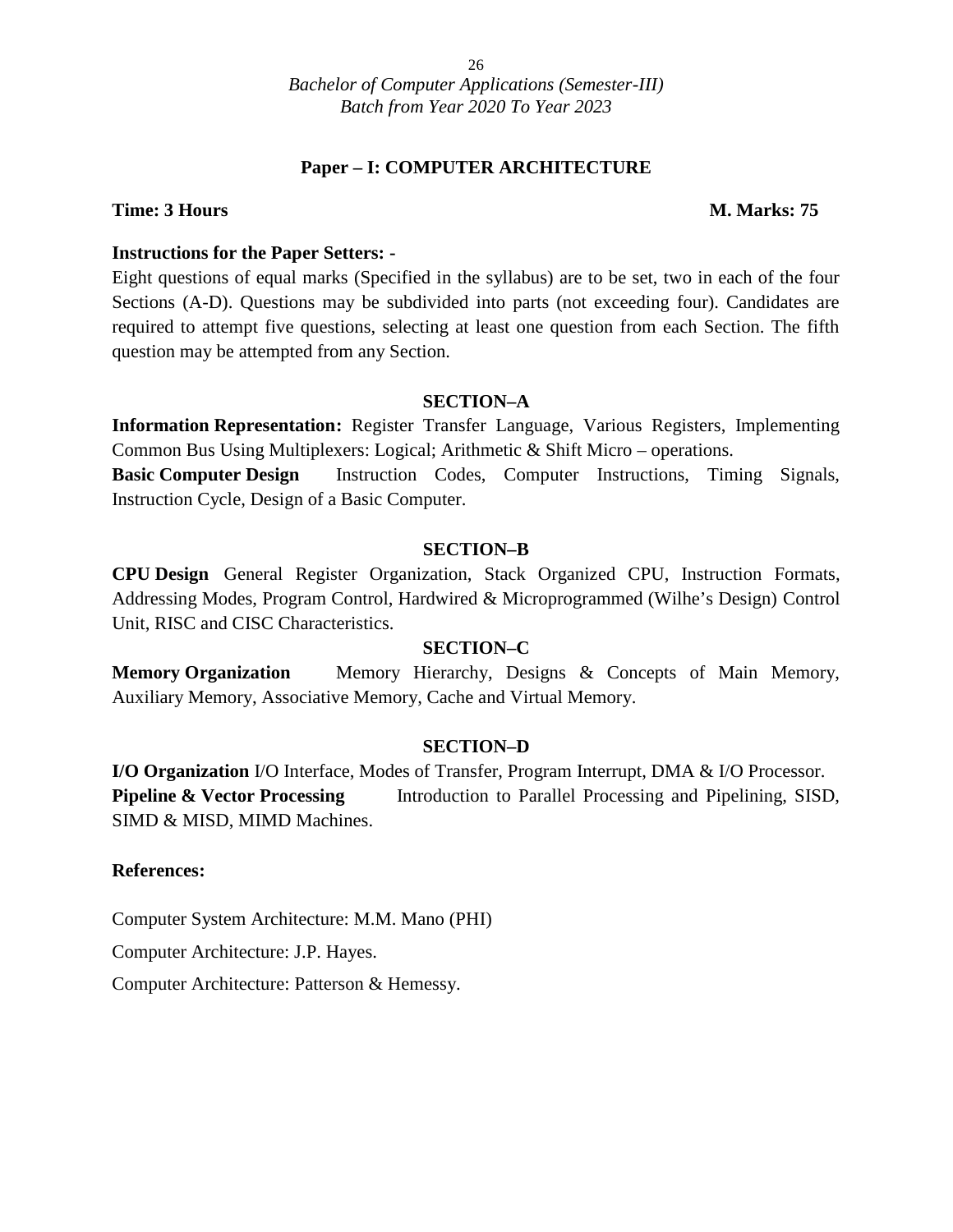#### **Paper – II: DATABASE MANAGEMENT SYSTEM**

#### **Time: 3 Hours M. Marks: 75**

#### **Instructions for the Paper Setters: -**

Eight questions of equal marks (Specified in the syllabus) are to be set, two in each of the four Sections (A-D). Questions may be subdivided into parts (not exceeding four). Candidates are required to attempt five questions, selecting at least one question from each Section. The fifth question may be attempted from any Section.

#### **SECTION–A**

Introduction to Data, Field, Record, File, Database, Database management system. Structure of database system, Advantage and disadvantage, levels of database system, Relational model, hierarchical model, network model, comparison of these models, E–R diagram, different keys used in a relational system, SQL.

#### **SECTION–B**

DBA, responsibilities of DBA, Relational form like INF, 2NF, 3NF, BCNF, 4<sup>th</sup> NF, 5<sup>th</sup> NF, DBTG, concurrency control and its management, protection, security, recovery of database.

#### **SECTION–C**

SQL: Introduction to SQL–DDL, DML, DCL, Join methods & sub query, Union Intersection, Minus, Built in Functions, Views, Security amongst users, Sequences, Indexing Cursors– Implicit & Explicit, Functions & Packages Database Triggers.

#### **SECTION–D**

Big Data: Introduction to Big Data and Analytics, Introduction to NoSQL

#### **Books and References:**

- 1. Introduction to Database System by C.J. Date.
- 2. Database Management System by B.C. Desai.
- 3. Database Concept by Korth.
- 4. Simplified Approach to DBMS– Kalyani Publishers
- 5. Oracle Developer 2000 by Ivan Bayross.
- 6. Database System Concepts & Oracle (SQL/PLSQ) AP Publishers.
- 7. https://www.mongodb.com/nosql-explained
- 8. Introduction to NoSQL (Ebook), NoSQL Seminar 2012 @ TUT, Arto Salminen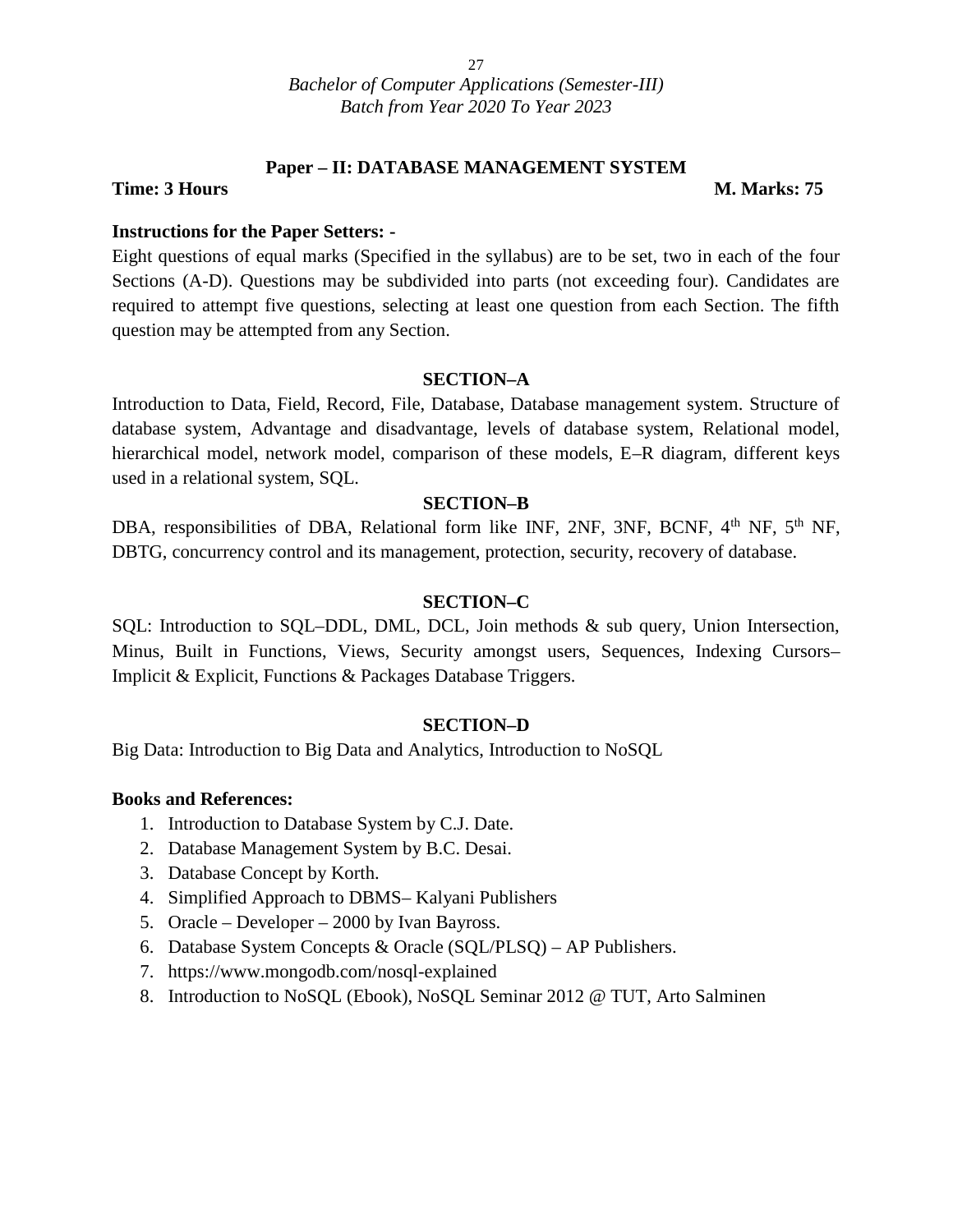#### **PAPER III: INTRODUCTION TO PYTHON PROGRAMMING**

#### **Time: 3 Hrs. M. Marks: 75**

#### **Instructions for the Paper Setters:-**

Eight questions of equal marks (Specified in the syllabus) are to be set, two in each of the four Sections (A-D). Questions may be subdivided into parts (not exceeding four). Candidates are required to attempt five questions, selecting at least one question from each Section. The fifth question may be attempted from any Section.

#### **SECTION–A**

**Introduction to Python:** Python's Technical Strengths, Execution Model, Process of Computational Problem Solving, Different ways to run Python Programs.

**Data and Expressions:** Literals, Variables and Identifiers, Operators, Expressions, Strings, Statements and Data Types, Boolean Expressions (Conditions), Logical Operators, Selection Control, Nested conditions, Debugging

**Lists & Dictionaries:** List Structures, Lists (Sequences) in Python, Iterating Over Lists (Sequences) in Python, Dictionaries and Files, Looping and dictionaries, Advanced text parsing

#### **SECTION–B**

**Control Structures:** Conditional blocks using if, else and elif,While statement, Definite loops using For, Loop Patterns,

**Functions, Packages and Modules:** Fundamental Concepts, Program Routines, Flow of Execution, Parameters &Arguments, Recursive Functions, Recursive Problem Solving, Iteration vs. Recursion, Understanding Packages, Modules, Top-Down Design, Python Modules Importing own module as well as external modules and packages.

#### **SECTION–C**

**Files:** Opening Files, Using Text Files, Reading files, Writing files, Understanding read functions, read(), readline() and readlines(), Understanding write functions, write() and writelines(), Manipulating file pointer using seek, String Processing, Exception Handling

**Objects and Their Use:** Introduction to Object Oriented Programming, Concept of class, object and instances, Constructor, class attributes and destructors, Real time use of class in live projects, Inheritance, overlapping and overloading operators, Adding and retrieving dynamic attributes of classes, Programming using Oops support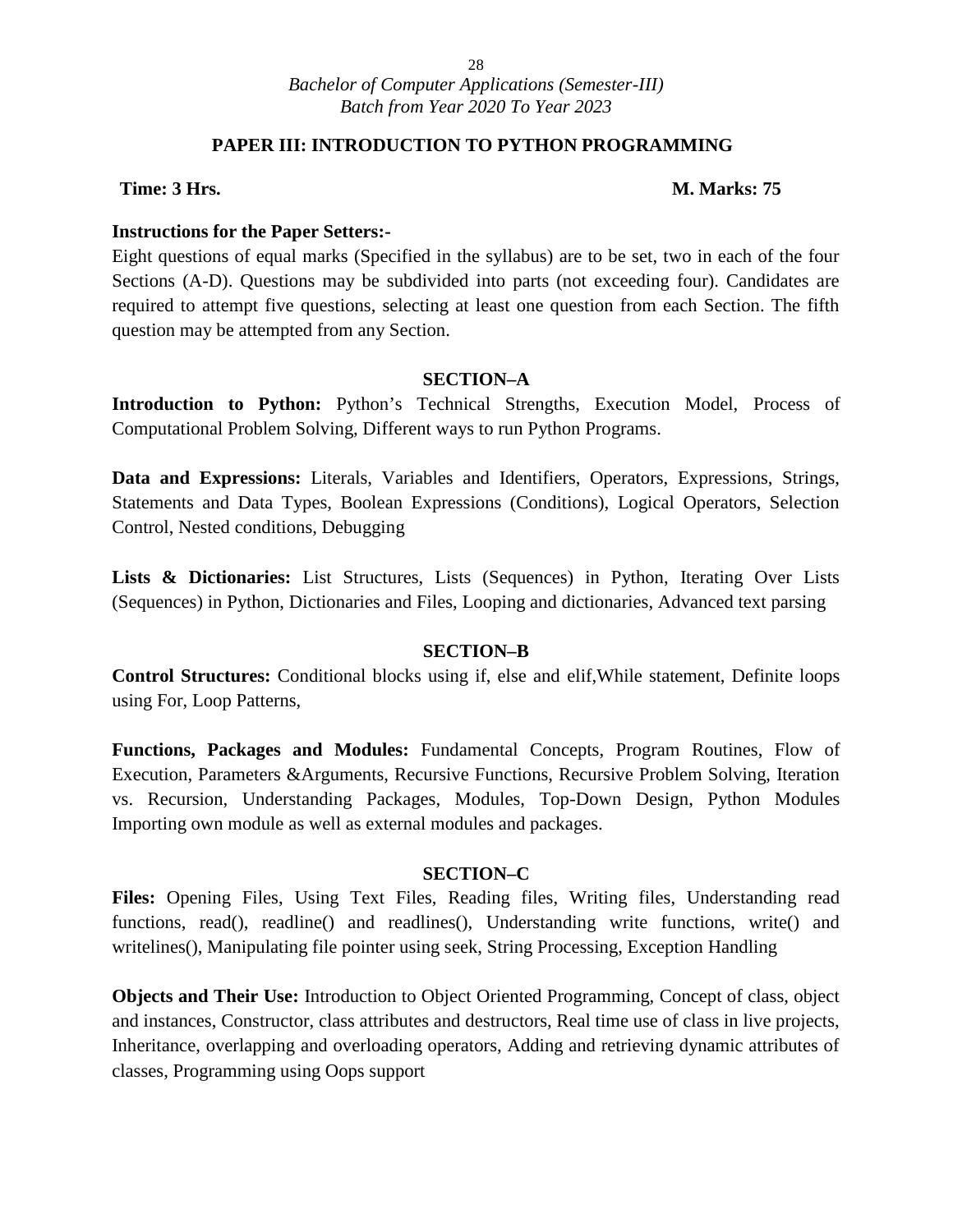#### **SECTION–D**

**Using Databases and SQL:** Database Concepts, SQL basic summary, SQL Database connection using python, creating and searching tables, Programming using database connections, Basic Data modelling, Programming with multiple tables

#### **Reference Books:**

- 1. Python for Informatics, Charles Severance, version 0.0.7
- 2. Introduction to Computer Science Using Python: A Computational Problem-SolvingFocus, Charles Dierbach, Wiley Publications, 2012, ISBN : 978-0-470-91204-1
- 3. Introduction To Computation And Programming Using Python, GUTTAG JOHN V, PHI,2014, ISBN-13: 978-8120348660
- 4. Introduction to Computating& Problem Solving Through Python, Jeeva Jose and Sojan P.Lal, Khanna Publishers, 2015, ISBN-13: 978-9382609810
- 5. Introduction to Computing and Programming in Python, Mark J. Guzdial, PearsonEducation, 2015, ISBN-13: 978-9332556591
- 6. Fundamentals of Python by Kenneth Lambert, Course Technology, Cengage Learning ,2015
- 7. Learning Python by Mark Lutz, 5th Edition, O'Reilly Media, 2013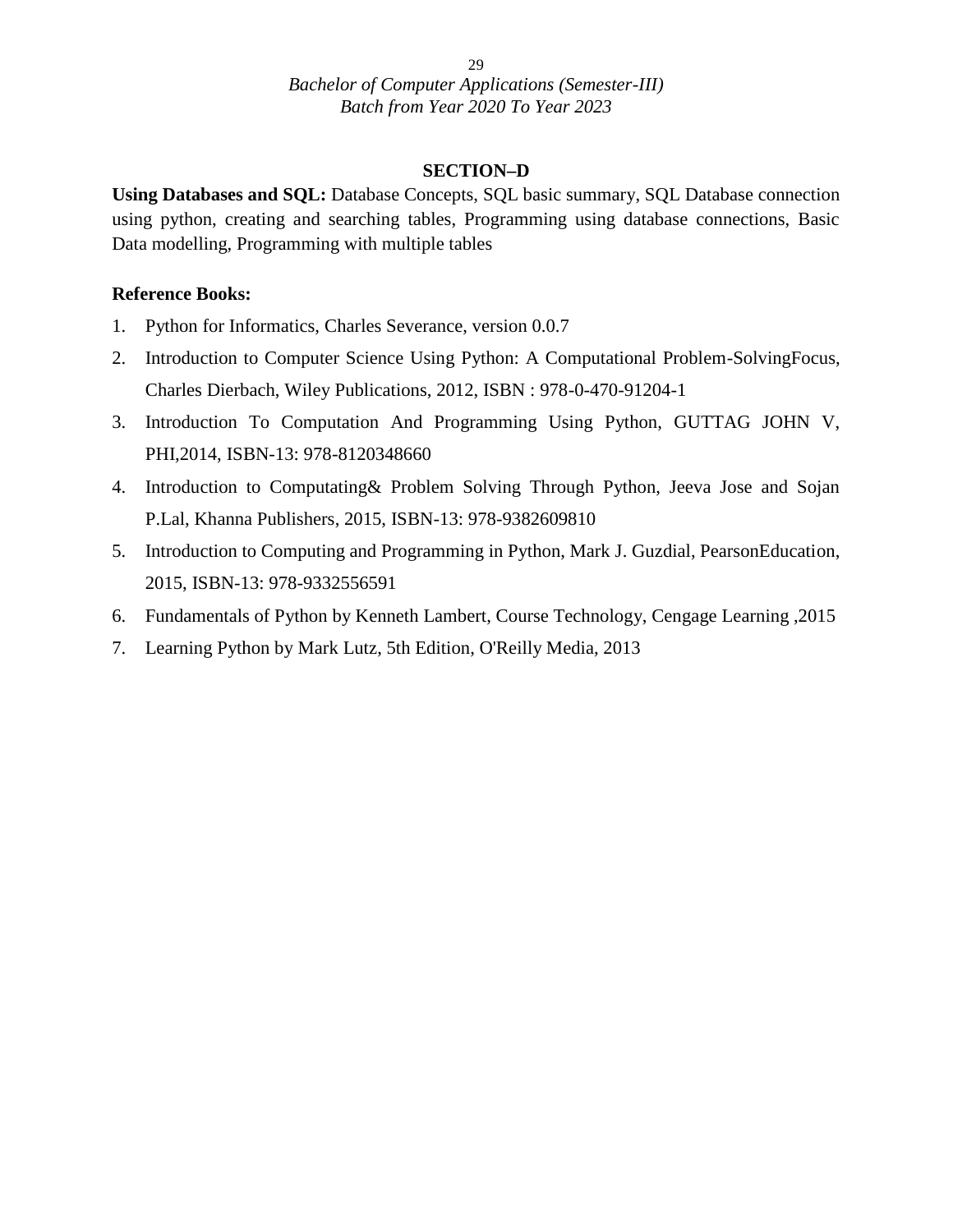#### **Paper – IV (Programming Lab-I)**

| $Lab-I:$ | Based on Python Programming Language |  | 50 Marks |  |
|----------|--------------------------------------|--|----------|--|
|----------|--------------------------------------|--|----------|--|

### **Paper – V (Programming Lab-II)**

**Lab** – **II:** Practical in Oracle : 25 Marks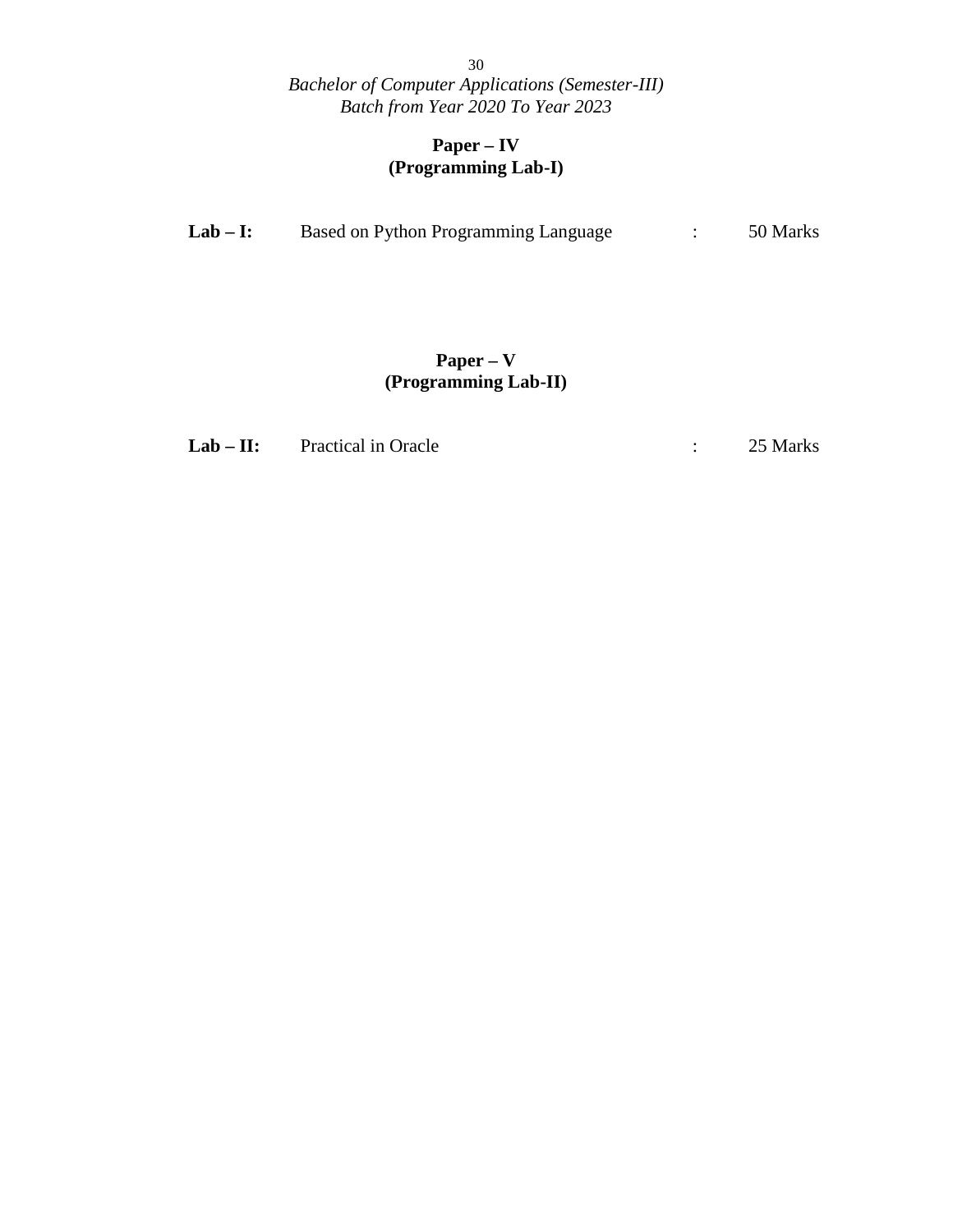#### **Paper – I: DATA STRUCTURES AND FILE PROCESSING**

#### **Time: 3 Hours M. Marks: 75**

#### **Instructions for the Paper Setters:-**

Eight questions of equal marks (Specified in the syllabus) are to be set, two in each of the four Sections (A-D). Questions may be subdivided into parts (not exceeding four). Candidates are required to attempt five questions, selecting at least one question from each Section. The fifth question may be attempted from any Section.

#### **SECTION–A**

**Basic Data Structures:** Introduction to elementary Data Organization and operations, complexity of Algorithms and Time space trade off, Arrays, Stacks, Queues, Linked Lists.

#### **SECTION–B**

Trees Binary Trees & Binary Search Trees. Graphs and Algorithms to manipulate them.

**Searching Techniques:** Linear and Binary Search.

#### **SECTION–**C

**Sorting Techniques:** Bubble Sort, Selection Sort, Insertion Sort, Quick Sort, Merge Sort, Heap Sort.

#### **SECTION–D**

**File Organization:** Concept of field, record, file, blocking and compaction.

**File Organization Techniques:** Sequential, indexed, indexed sequential, Direct, Hashing. Concept of master and transaction files.

#### **Text/References:**

- 1. Data Structure Seymour Lipschutz, Schaum Outline Series.
- 2. File Structure & Data Structures by E. Loomis.
- 3. Data Structures by Trabley & Soreuson.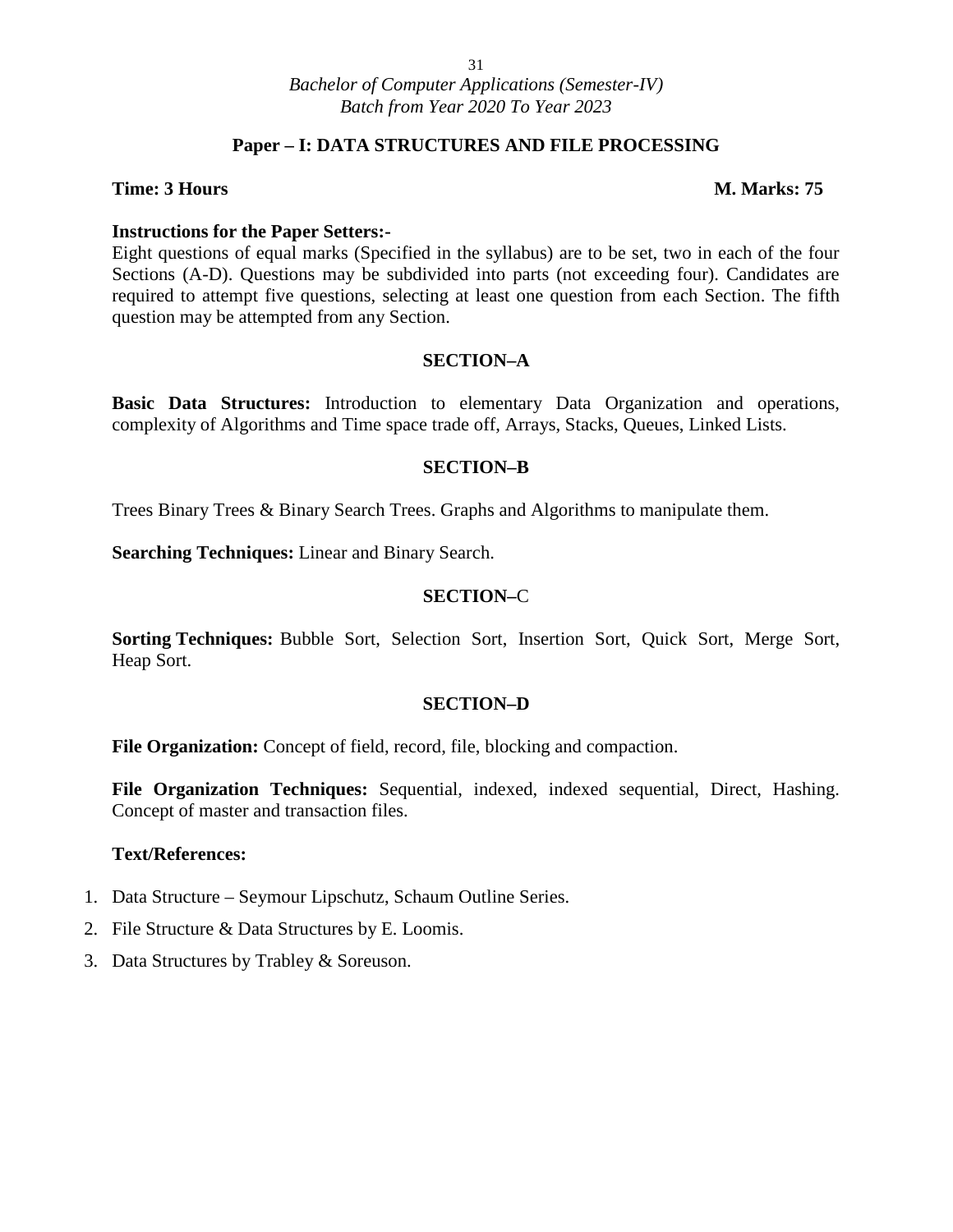#### **Paper – II: INFORMATION SYSTEMS**

#### **Time: 3 Hours M. Marks: 75**

#### **Instructions for the Paper Setters:-**

Eight questions of equal marks (Specified in the syllabus) are to be set, two in each of the four Sections (A-D). Questions may be subdivided into parts (not exceeding four). Candidates are required to attempt five questions, selecting at least one question from each Section. The fifth question may be attempted from any Section.

#### **SECTION–A**

Fundamental aspects of Information, Capturing of Information, Converting Information to Computer – readable form, source of Information, on–line Information access and capture.

#### **SECTION–B**

What are systems? Information Systems? Categories of Information Systems, Development Life Cycle of Information system.

#### **SECTION–C**

Various types of information systems: Transaction processing systems, office Automation systems, MIS and decision support system.

#### **SECTION–D**

Case studies of the Information System: Accounting Information systems, Inventory control systems & Marketing systems.

- 1. "Information Systems" by Mudride & Ross.
- 2. "Business Information Systems", Muneesh Kumar.
- 3. "Information Systems for Managers", Ashok Arora and A.K. Shaya Bhatia.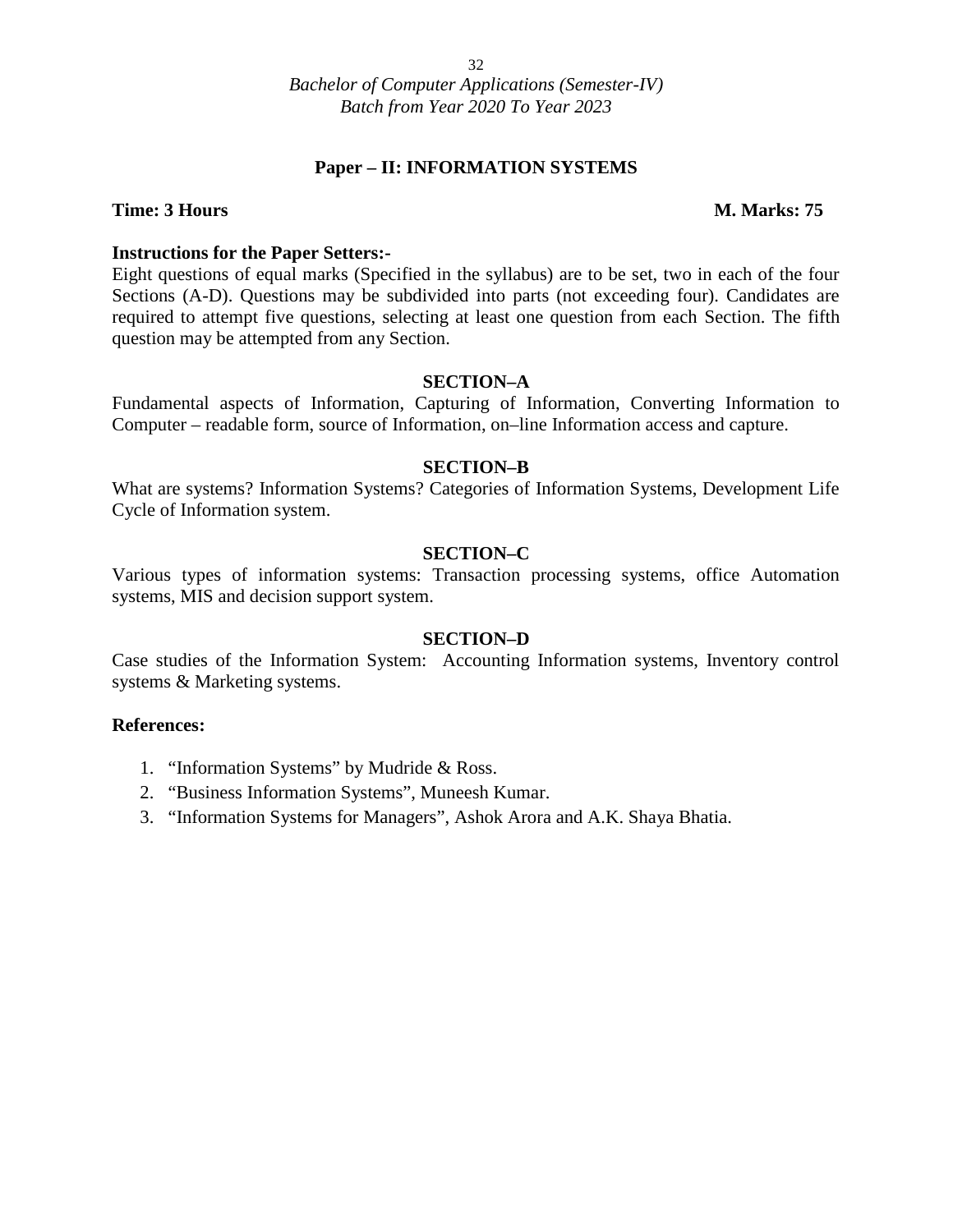#### **Paper – III: INTERNET APPLICATIONS**

#### **Time: 3 Hours M. Marks: 75**

#### **Instructions for the Paper Setters:-**

Eight questions of equal marks (Specified in the syllabus) are to be set, two in each of the four Sections (A-D). Questions may be subdivided into parts (not exceeding four). Candidates are required to attempt five questions, selecting at least one question from each Section. The fifth question may be attempted from any Section.

#### **SECTION–A**

**Introduction**: About internet and its working, business use of internet, services offered by internet, Evolution of internet, internet service provider (ISP), windows environment for dial up networking (connecting to internet), internet addressing (DNS) and IP addresses).

**E–Mail Basic Introduction:** Advantage and disadvantage, structure of an e–mail message, working of e–mail (sending and receiving messages), managing e–mail (creating new folder, deleting messages, forwarding messages, filtering messages).

#### **SECTION–B**

Internet Protocol: Introduction, file transfer protocol (FTP), Gopher, Telnet, other protocols like HTTP and TCPIP.

**WWW**: Introduction, working of WWW, Web browsing (opening, viewing, saving and printing a web page and bookmark), web designing using HTML, DHTML with programming techniques.

#### **SECTION–C**

**Search Engine**: About search engine, component of search engine, working of search engine, difference between search engine and web directory.

#### **SECTION–D**

**Intranet and Extranet**: Introduction, application of intranet, business value of intranet, working of intranet, role of extranet, working of extranet, difference between intranet and extranet.

- 1. "Understanding The Internet", Kieth Sutherland, Butterworth-Heinemann; 1st Edition (October 31, 2000).
- 2. "Internet Technologies", S. K. Bansal, APH Publishing Corporation (April 1, 2002).
- 3. "Data Communications and Networking", Behrouz A. Forouzan, 3rd Edition.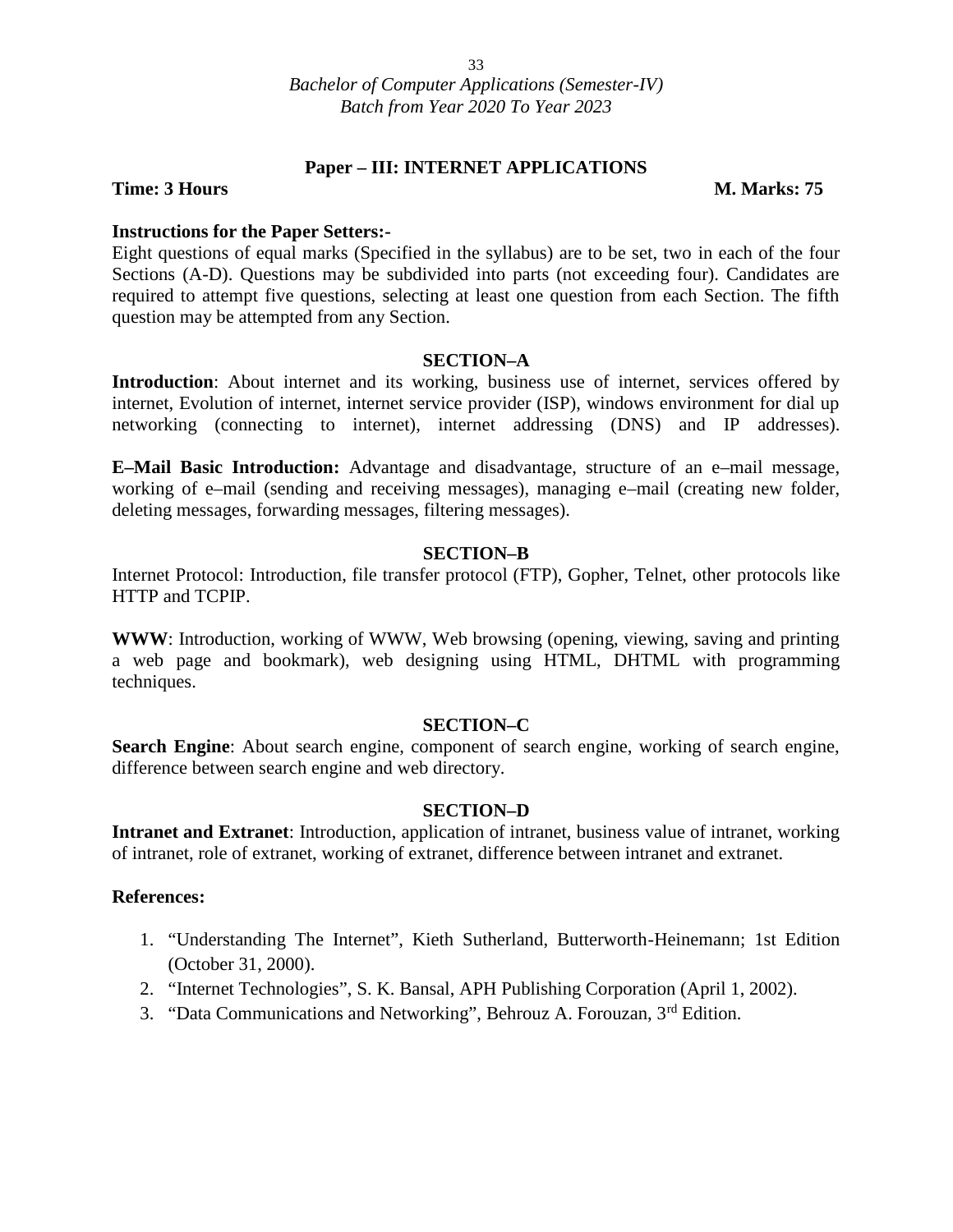#### **Paper – IV: SYSTEM SOFTWARE**

#### **Time: 3 Hours M. Marks: 75**

#### **Instructions for the Paper Setters:-**

Eight questions of equal marks (Specified in the syllabus) are to be set, two in each of the four Sections (A-D). Questions may be subdivided into parts (not exceeding four). Candidates are required to attempt five questions, selecting at least one question from each Section. The fifth question may be attempted from any Section.

#### **SECTION–A**

#### **Introduction to System Software**

Introduction to System Software and its components Translators, loaders, interpreters, compiler, assemblers

#### **SECTION–B**

#### **Assemblers:**

Overview of assembly process, design of one pass and two assemblers

#### **Macroprocessors:**

Macro definition and expansion, conditional macro expansion, Recursive macro expansion

#### **SECTION–C**

#### **Compilers:**

Phases of Compilation Process, Lexical Analysis, Parsing, Storage Management Optimization Incremental Compilers, Cross Compilers.

#### **SECTION–**D

#### **Loaders and Linkage Editors:**

Basic loader functions. Relocation, program linking, linkage, editors, dynamic linking, Bootstrap loaders

- 1. Leland L. Beck: System Software, An Introduction to System Programming, Addison Wesley.
- 2. D.M. Dhamdhere: Introduction to System Software, Tata McGraw Hill.
- 3. D.M. Dhamdhere: System Software and Operating System, Tata McGraw Hill, 1992.
- 4. Madrich, Stuarte: Operating Systems, McGraw Hill, 1974.
- 5. Stern Nancy Assembler Language Programming for IBM and IBM Compatible Computers, John Wiley, 1991.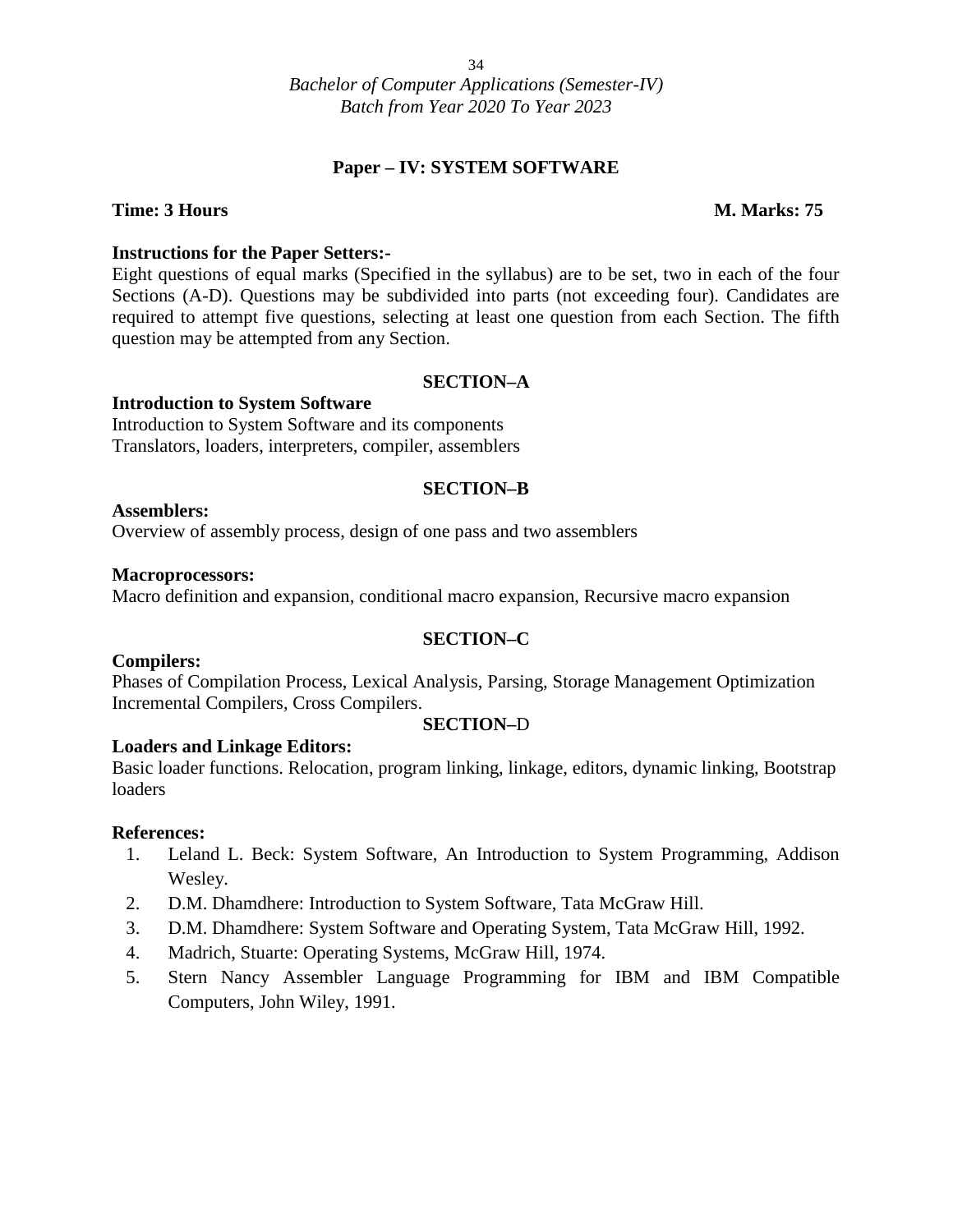### **Paper – V: LAB - I**

Lab – Data Structure implementation using C++

#### **Paper – VI: LAB - II**

**Time: 3 Hours M. Marks: 50**

Lab – Web Designing and use of Internet

**Time: 3 Hours M. Marks: 50**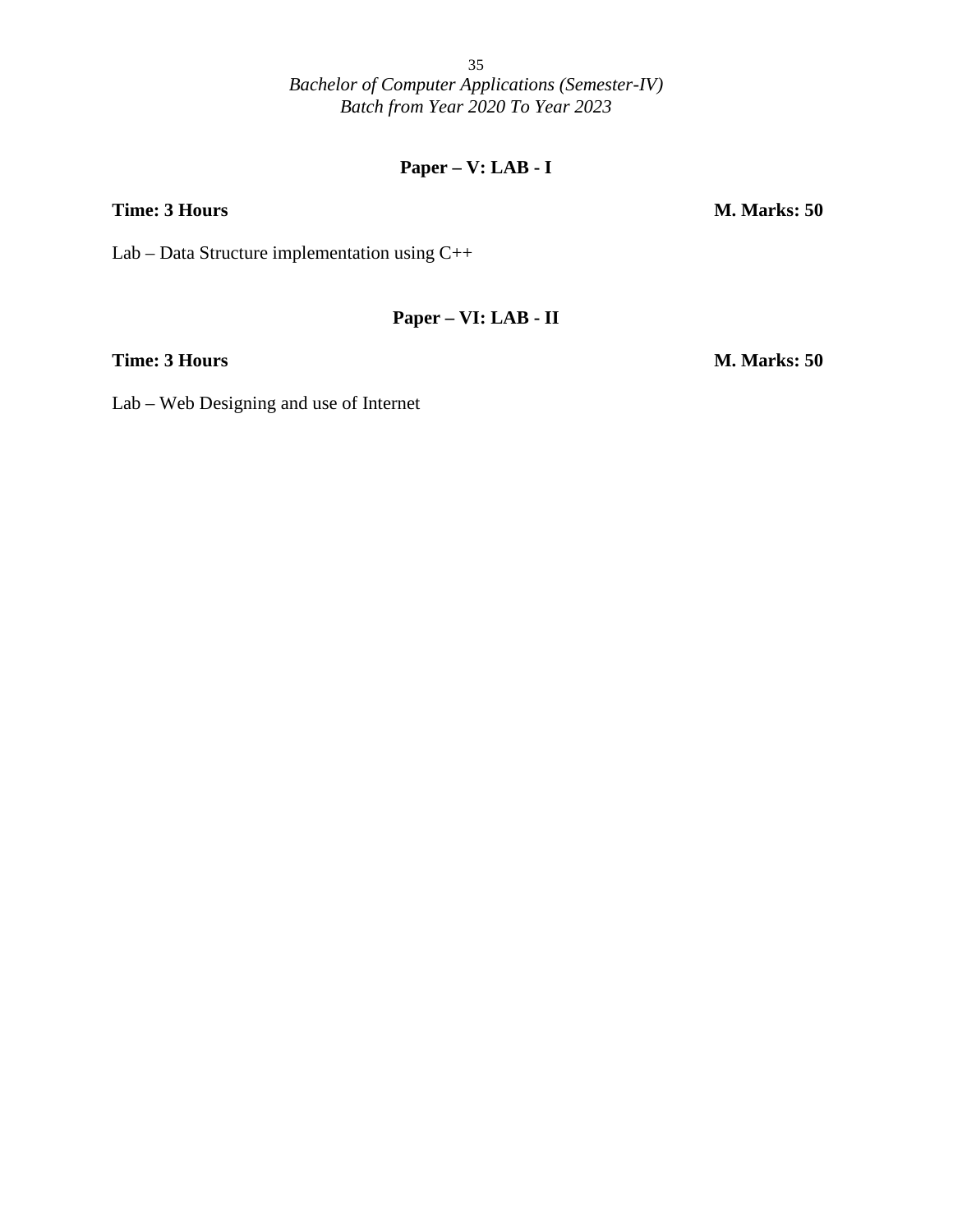### **Paper VII : ESL-221 : Environmental Studies (Compulsory Paper)**

#### **Time: 3 Hrs. Max. Marks: 100**

#### **Teaching Methodologies**

The Core Module Syllabus for Environmental Studies includes class room teaching and field work. The syllabus is divided into 8 Units [Unit-1 to Unit-VII] covering 45 lectures + 5 hours for field work [Unit-VIII]. The first 7 Units will cover 45 lectures which are class room based to enhance knowledge skills and attitude to environment. Unit-VIII comprises of 5 hours field work to be submitted by each candidate to the Teacher in-charge for evaluation latest by 15 December, 2020.

#### **Exam Pattern: End Semester Examination- 75 marks Project Report/Field Study- 25 marks [based on submitted report] Total Marks- 100**

The structure of the question paper being:

**Part-A,** Short answer pattern with inbuilt choice – **25 marks**

Attempt any five questions out of seven distributed equally from Unit-1 to Unit-VII. Each question carries 5 marks. Answer to each question should not exceed 2 pages.

**Part-B**, Essay type with inbuilt choice – **50 marks**

Attempt any five questions out of eight distributed equally from Unit-1 to Unit-VII. Each question carries 10 marks. Answer to each question should not exceed 5 pages.

#### **Project Report / Internal Assessment:**

#### **Part-C**, Field work – **25 marks [Field work equal to 5 lecture hours]**

The candidate will submit a hand written field work report showing photographs, sketches, observations, perspective of any topic related to Environment or Ecosystem. The exhaustive list for project report/area of study are given just for reference:

- 1. Visit to a local area to document environmental assets: River / Forest/ Grassland / Hill / Mountain / Water body / Pond / Lake / Solid Waste Disposal / Water Treatment Plant / Wastewater Treatment Facility etc.
- 2. Visit to a local polluted site Urban / Rural / Industrial / Agricultural
- 3. Study of common plants, insects, birds
- 4. Study of tree in your areas with their botanical names and soil types
- 5. Study of birds and their nesting habits
- 6. Study of local pond in terms of wastewater inflow and water quality
- 7. Study of industrial units in your area. Name of industry, type of industry, Size (Large, Medium or small scale)
- 8. Study of common disease in the village and basic data from community health centre
- 9. Adopt any five young plants and photograph its growth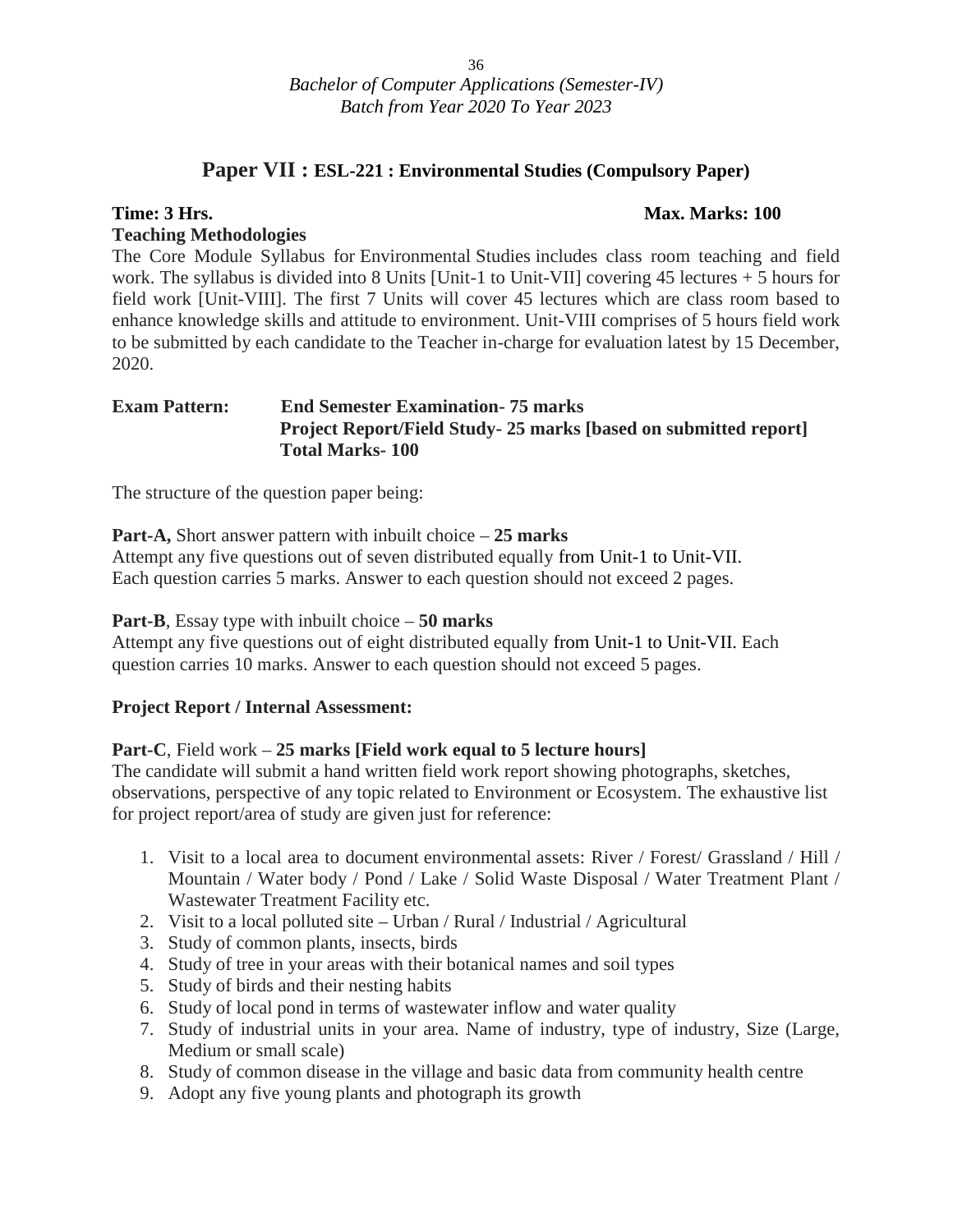- 10. Analyze the Total dissolved solids of ground water samples in your area.
- 11. Study of Particulate Matter ( $PM_{2.5}$  or  $PM_{10}$ ) data from Sameer website. Download from Play store.
- 12. Perspective on any field on Environmental Studies with secondary data taken from Central Pollution Control Board, State Pollution Control Board, State Science & Technology Council etc.

#### **Unit-I**

#### **The multidisciplinary nature of environmental studies**

Definition, scope and importance, Need for public awareness

**(2 lectures)**

#### **Unit-II**

#### **Natural Resources: Renewable and non-renewable resources:**

Natural resources and associated problems.

- (a) Forest resources: Use and over-exploitation, deforestation, case studies. Timber extraction, mining, dams and their effects on forests and tribal people.
- (b) Water resources: Use and over-utilization of surface and ground water, floods, drought, conflicts over water, dams-benefits and problems.
- (c) Mineral resources: Use and exploitation, environmental effects of extracting and using mineral resources, case studies.
- (d) Food resources: World food problems, changes caused by agriculture and overgrazing, effects of modern agriculture, fertilizer-pesticide problems, water logging, salinity, case studies.
- (e) Energy resources: Growing energy needs, renewable and non-renewable energy sources, use of alternate energy sources, case studies.
- (f) Land resources: Land as a resource, land degradation, man induced landslides, soil erosion and desertification.

**Unit-III**

- Role of an individual in conservation of natural resources.
- Equitable use of resources for sustainable lifestyles.

**(8 Lectures)**

#### **Ecosystems**

- Concept of an ecosystem
- Structure and function of an ecosystem
- Producers, consumers and decomposers
- Energy flow in the ecosystem
- Ecological succession
- Food chains, food webs and ecological pyramids
- Introduction, types, characteristic features, structure and function of the following ecosystem: Forest ecosystem, Grassland ecosystem, Desert ecosystem, Aquatic ecosystems (ponds, streams, lakes, rivers, ocean estuaries)

#### **(6 Lectures)**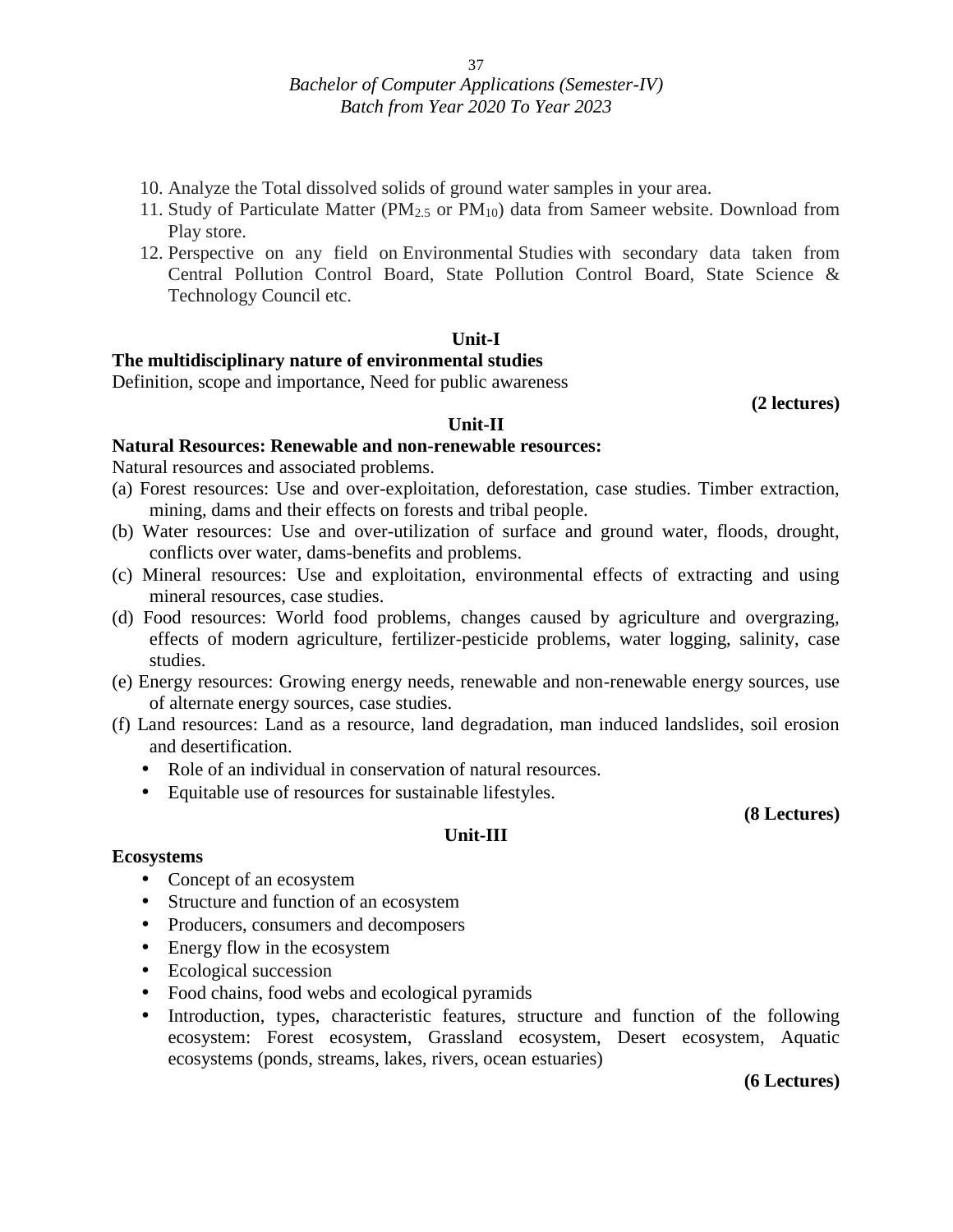#### 38

#### *Bachelor of Computer Applications (Semester-IV) Batch from Year 2020 To Year 2023*

#### **Unit-IV**

#### **Biodiversity and its conservation**

- $\bullet$  Introduction Definition: genetic, species and ecosystem diversity
- Biogeographical classification of India
- Value of biodiversity: consumptive use, productive use, social, ethical aesthetic and option values
- Biodiversity at global, national and local levels
- India as a mega-diversity nation
- Hot-spots of biodiversity
- Threats to biodiversity: habitat loss, poaching of wildlife, man wildlife conflicts
- Endangered and endemic species of India
- Conservation of biodiversity: In-situ and Ex-situ conservation of biodiversity

#### **(8 Lectures)**

#### **Unit-V**

#### **Environmental Pollution**

**Definition** 

- Causes, effects and control measures of Air pollution, Water pollution, Soil pollution, Marine pollution, Noise pollution, Thermal pollution, Nuclear pollution
- Solid waste management: Causes, effects and control measures of urban and industrial wastes.
- Role of an individual in prevention of pollution
- Pollution case studies
- Disaster management: floods, earthquake, cyclone and landslides

**(8 Lectures)**

#### **Unit-VI**

#### **Social Issues and the Environment**

- From unsustainable to sustainable development
- Urban problems and related to energy
- Water conservation, rain water harvesting, watershed management
- Resettlement and rehabilitation of people; its problems and concerns. Case studies.
- Environmental ethics: Issues and possible solutions
- Climate change, global warming, acid rain, ozone layer depletion, nuclear accidents and holocaust. Case studies.
- Wasteland reclamation
- Consumerism and waste products
- Environmental Protection Act, 1986
- Air (Prevention and Control of Pollution) Act, 1981
- Water (Prevention and control of Pollution) Act, 1974
- Wildlife Protection Act
- Forest Conservation Act
- Issues involved in enforcement of environmental legislation
- Public awareness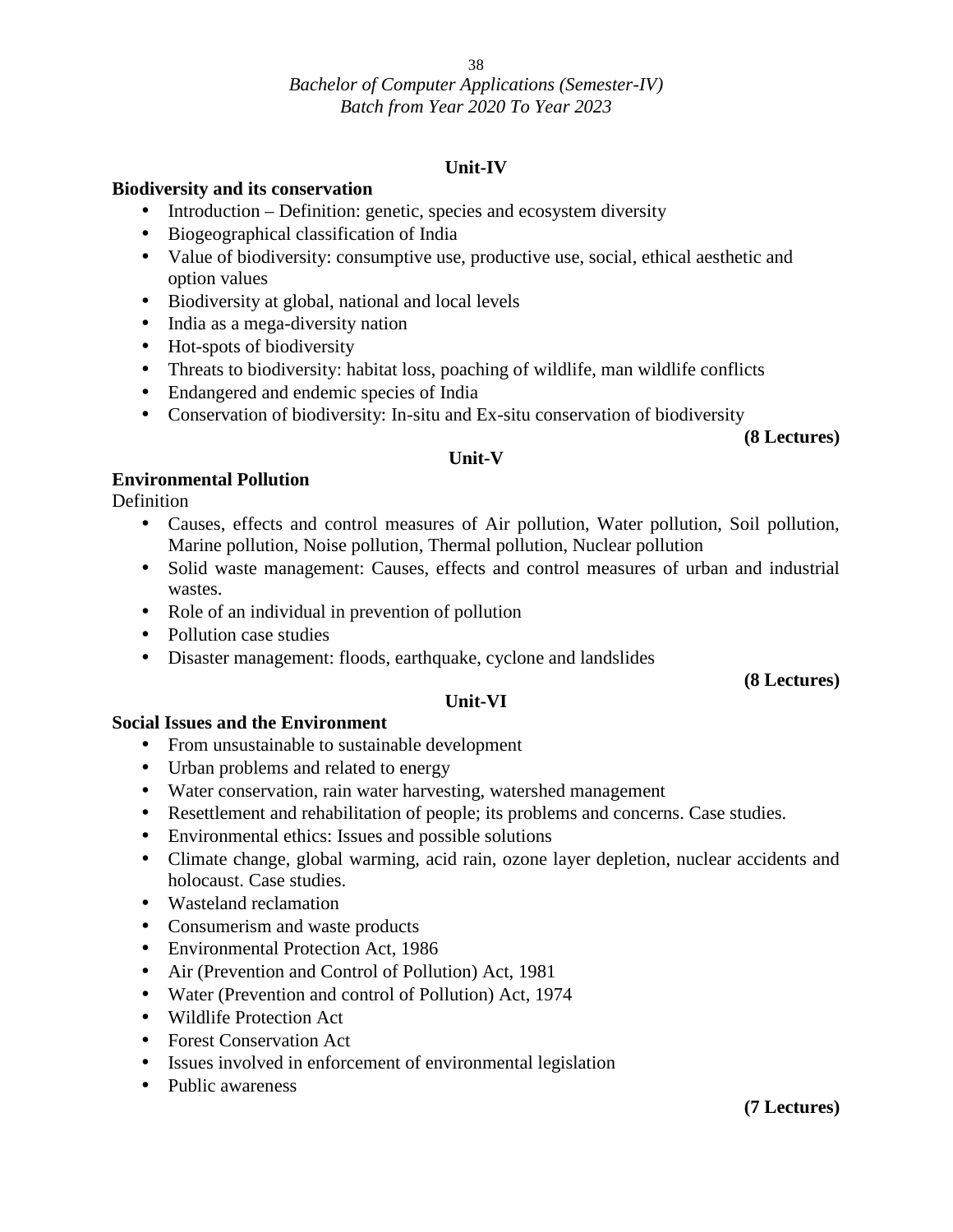39

*Bachelor of Computer Applications (Semester-IV) Batch from Year 2020 To Year 2023*

#### **Unit-VII**

**Unit-VIII**

#### **Human Population and the Environment**

- Population growth, variation among nations
- Population explosion Family Welfare Programmes
- Environment and human health
- Human Rights
- Value Education
- HIV / AIDS
- Women and Child Welfare
- Role of Information Technology in Environment and Human Health
- Case Studies

#### **(6 Lectures)**

#### **Field Work**

- Visit to a local area to document environmental assets river/forest/grassland/hill/mountain
- Visit to a local polluted site Urban / Rural / Industrial / Agricultural
- Study of common plants, insects, birds
- Study of simple ecosystems-pond, river, hill slopes, etc

#### **(Field work equal to 5 lecture hours)**

### **ADVISORY FOR PUSHPA GUJRAL SCIENCE CITY, KAPURTHALA :**

The Under Graduate students studying Environmental Studies (Compulsory Paper for All UG College Courses) may be taken to Pushpa Gujral Science City, Kapurthala in lieu of Field study report of 25 marks.

Although students will submit a hand written reports with pictures/ graphs/ tables related to biodiversity, ecology, health, biotechnology, energy, water etc. in about 10 pages to the teacher in-charge.

Above advisory is issued to promote scientific temperament in undergraduate classes and is optional. Further, the report will only be considered if there will be a minimum strength of 25 students along with deputed teacher by the college**.**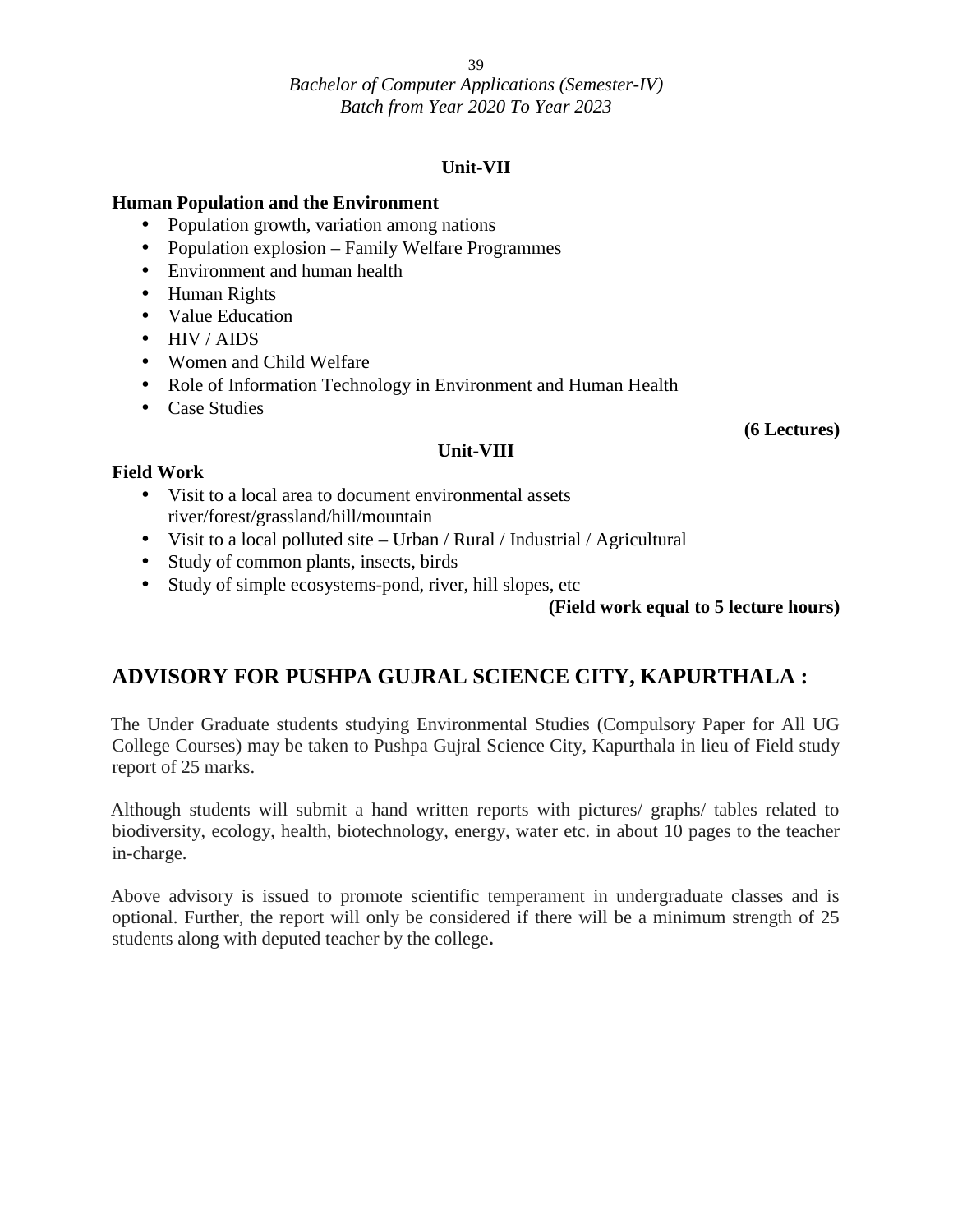- 1. Bharucha, E. 2005. Textbook of Environmental Studies, Universities Press, Hyderabad.
- 2. Down to Earth, Centre for Science and Environment, New Delhi.
- 3. Heywood, V.H. & Waston, R.T. 1995. Global Biodiversity Assessment, Cambridge House, Delhi.
- 4. Joseph, K. & Nagendran, R. 2004. Essentials of Environmental Studies, Pearson Education (Singapore) Pte. Ltd., Delhi.
- 5. Kaushik, A. & Kaushik, C.P. 2004. Perspective in Environmental Studies, New Age International (P) Ltd, New Delhi.
- 6. Rajagopalan, R. 2011. Environmental Studies from Crisis to Cure. Oxford University Press, New Delhi.
- 7. Sharma, J. P., Sharma. N.K. & Yadav, N.S. 2005. Comprehensive Environmental Studies, Laxmi Publications, New Delhi.
- 8. Sharma, P. D. 2009. Ecology and Environment, Rastogi Publications, Meerut.
- 9. State of India's Environment 2018 by Centre for Sciences and Environment, New Delhi
- 10. Subramanian, V. 2002. A Text Book in Environmental Sciences, Narosa Publishing House, New Delhi.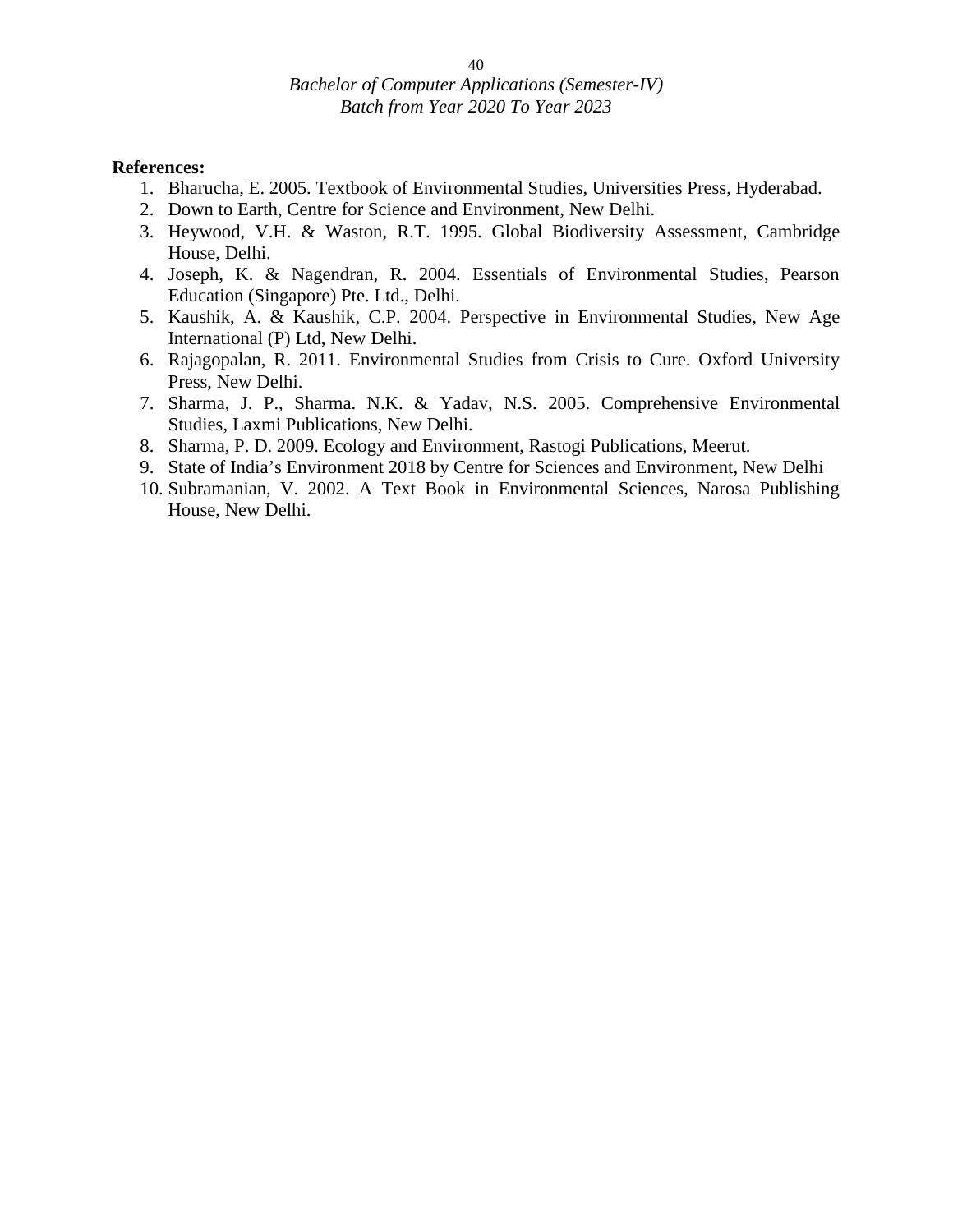#### **Paper – I: SOFTWARE ENGINEERING**

#### **Time: 3 Hours M. Marks: 75**

#### **Instructions for the Paper Setters: -**

Eight questions of equal marks (Specified in the syllabus) are to be set, two in each of the four Sections (A-D). Questions may be subdivided into parts (not exceeding four). Candidates are required to attempt five questions, selecting at least one question from each Section. The fifth question may be attempted from any Section.

#### **SECTION–A**

**Introduction to Software**: Definition, Software characteristics, Software components, Software Applications.

**Introduction to Software Engineering**: Definition, Software Engineering Paradigms, waterfall method, prototyping, interactive Enhancement, The Spiral model, Fourth Generation Technique.

**Software Metrics**: Role of Metrics and measurement, Metrics for software productivity and quality, Measurement software, size–oriented metrics, function oriented metrics, Metrics for software quality.

#### **SECTION–B**

**Software Requirement Specification (SRS)**: Problem analysis, structuring information, Data flow diagram and data dictionary, structured analysis, Characteristics and component of (SRS).

**Planning a Software Project**: Cost estimation, uncertainties in cost estimation, Single variable model, COCOMO model, On software size estimation, Project scheduling and milestones, Software & Personal Planning, Rayleigh curve, Personal Plan, Quality Assurance Plan, Verification  $&$  Validation (V  $&$  V), inspection  $&$  review.

**System Design**: Design Objectives, Design Principles, problem, Partitioning, Abstraction, Top Down and Bottom–up techniques.

#### **SECTION–C**

**Coding**: Coding by Top–down and Bottom–up, Structured Programming, Information Hiding, Programming style, Internal Documentation.

**Testing**: Level of testing, Test cases and test criteria, Functional Testing, Structural Testing.

#### **SECTION–D**

**System Maintenance**: Types of Maintenance, Corrective and Preventive Maintenance.

- 1. Software Engineering, Roger S. Pressman.
- 2. Integrated Approach to Software Engineering, Pankaj Jalote.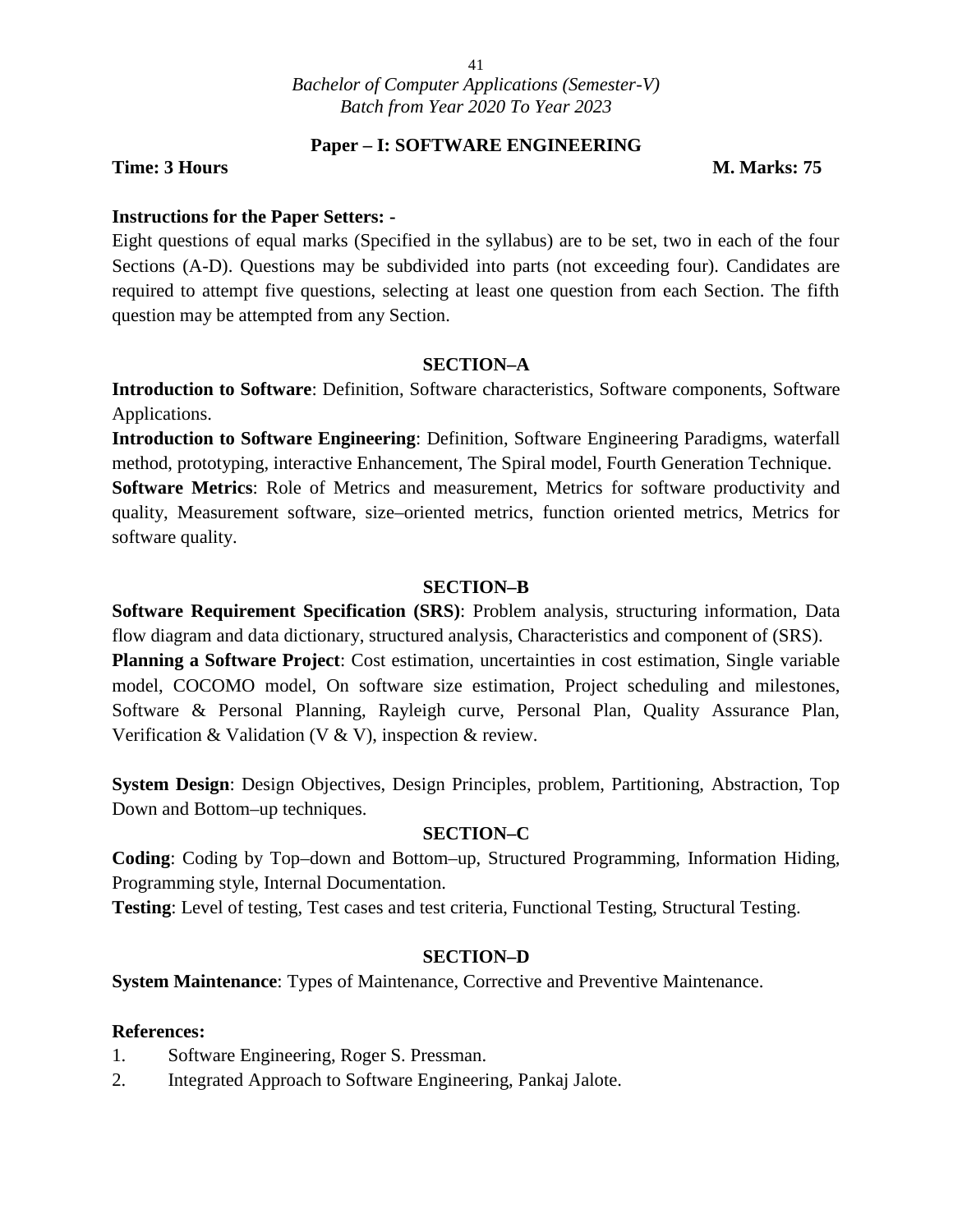#### **Paper II: WEB TECHNOLOGIES**

#### **Time: 3 Hrs. M. Marks: 75**

#### **Instructions for the Paper Setters: -**

Eight questions of equal marks (Specified in the syllabus) are to be set, two in each of the four Sections (A-D). Questions may be subdivided into parts (not exceeding four). Candidates are required to attempt five questions, selecting at least one question from each Section. The fifth question may be attempted from any Section.

#### **SECTION–A**

Introduction to websites, Static vs dynamic websites, server side and client side scripting

HTML 5 : Introduction , Structure of a web page , HTML Elements, HTML attributes, Basic Text Formatting tags, Comments, Links, Lists, Image, Style, Forms, Table, Media, Classes, iframes.

CSS3 : Introduction , stylesheets , selectors , styling – backgrounds, texts , fonts , links , lists , tables , Box model JAVASCRIPT: Introduction, datatypes, variables, comments ,Operators, functions and events, basics of JQuery and AJAX

#### **SECTION–B**

Introduction to PHP, basics, Data types, variables, comments, control statements, functions, PHP with web design, working with files, uploading a file, sessions, cookies, error handling , database connectivity with mysql .

#### **SECTION–C**

HOSTING : Overview of Domain , Hosting , SSL Certificates and steps to host a website online. Introduction to Emerging Web Technologies: Introduction to Chatbot, Artificial Intelligence and Machine Learning basics used in websites.

#### **SECTION–D**

EMERGING WEB TECHNOLOGIES: Basics of Internet Of Things (IOT) used in Websites, Basics of BlockChain Technology in Websites, Augmented Reality and Virtual Reality and Basics of Single page applications websites using Angular.

- **1.** Chris Bates, "Web Programming- Building Internet Applications", Wiley India, 2006.
- **2.** David William Baron, The World of Scripting Languages.
- **3.** Programming PHP Rasmus Leadoff and Levin Tatroe O"' Reilly Publication.
- **4.** Steven Holzner Php: The Complete Reference 1<sup>st</sup> Edition McGraw Hill Publication.
- **5.** Achyut S Godbole and Atul Kahate, "Web Technologies", Tata McGraw Hill.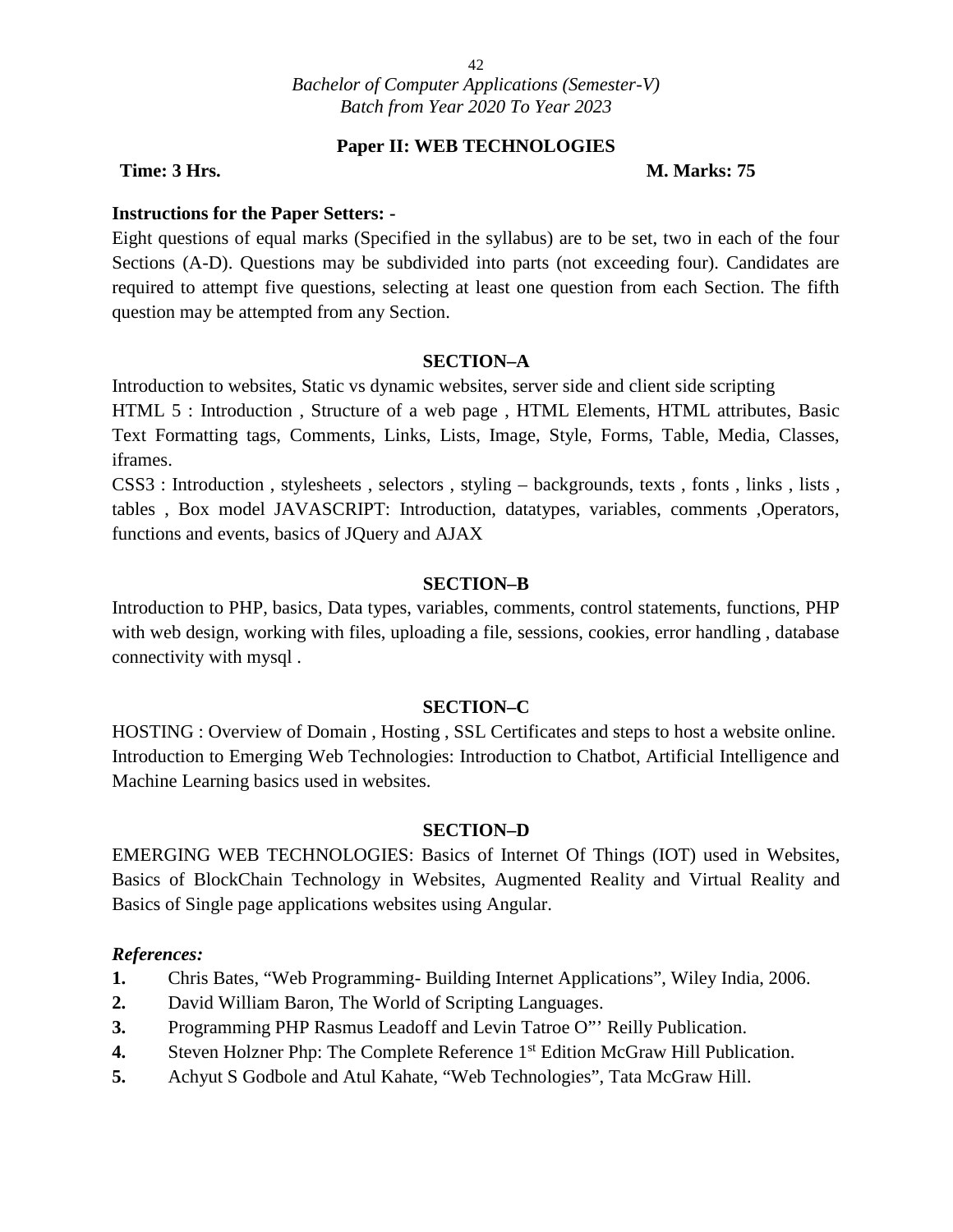#### **Paper – III: OPERATING SYSTEM**

#### **Time: 3 Hours M. Marks: 75**

#### **Instructions for the Paper Setters:-**

Eight questions of equal marks (Specified in the syllabus) are to be set, two in each of the four Sections (A-D). Questions may be subdivided into parts (not exceeding four). Candidates are required to attempt five questions, selecting at least one question from each Section. The fifth question may be attempted from any Section.

#### **SECTION–A**

**Introduction**: Definition, Early Systems, Simple Batch system, Multi programmed Batch. Time Sharing Systems, Personal Computer System, Parallel Systems, Distributed Systems, Real–time Systems.

**Processes**: Process concepts, Process Scheduling, Threads.

**CPU–Scheduling**: Basic concepts, Scheduling Criteria, Scheduling Algorithms, Algorithm Evaluation.

#### **SECTION–B**

**Process Synchronization**: Critical – section problem, semaphores, classical problem of synchronization.

**Memory Management**: Background, Logical v/s Physical address space, swapping, continuous allocation, paging, segmentation.

#### **Section C**

**Virtual Memory**: Background, demand paging, performance of demand paging, page replacement, page replacement algorithms, thrashing.

**Secondary Storage Structures**: Disk structures, Disk scheduling, Disk Reliability.

#### **SECTION–D**

**Deadlocks**: System Model, Deadlock characterization, methods for handing deadlocks, Deadlocks Prevention, Deadlock avoidance, Deadlock detection, Recovery from deadlock, combined approach to deadlock handling.

- 1. Operating System Concepts, Fourth Edition by Silberschatz Galvin Addison Wesley.
- 2. Operating Systems, A Design Oriented Approach" by Crowley, Published by Tata McGraw Hill.
- 3. Operating Systems, Second Edition by Dietel, Addison Wesley.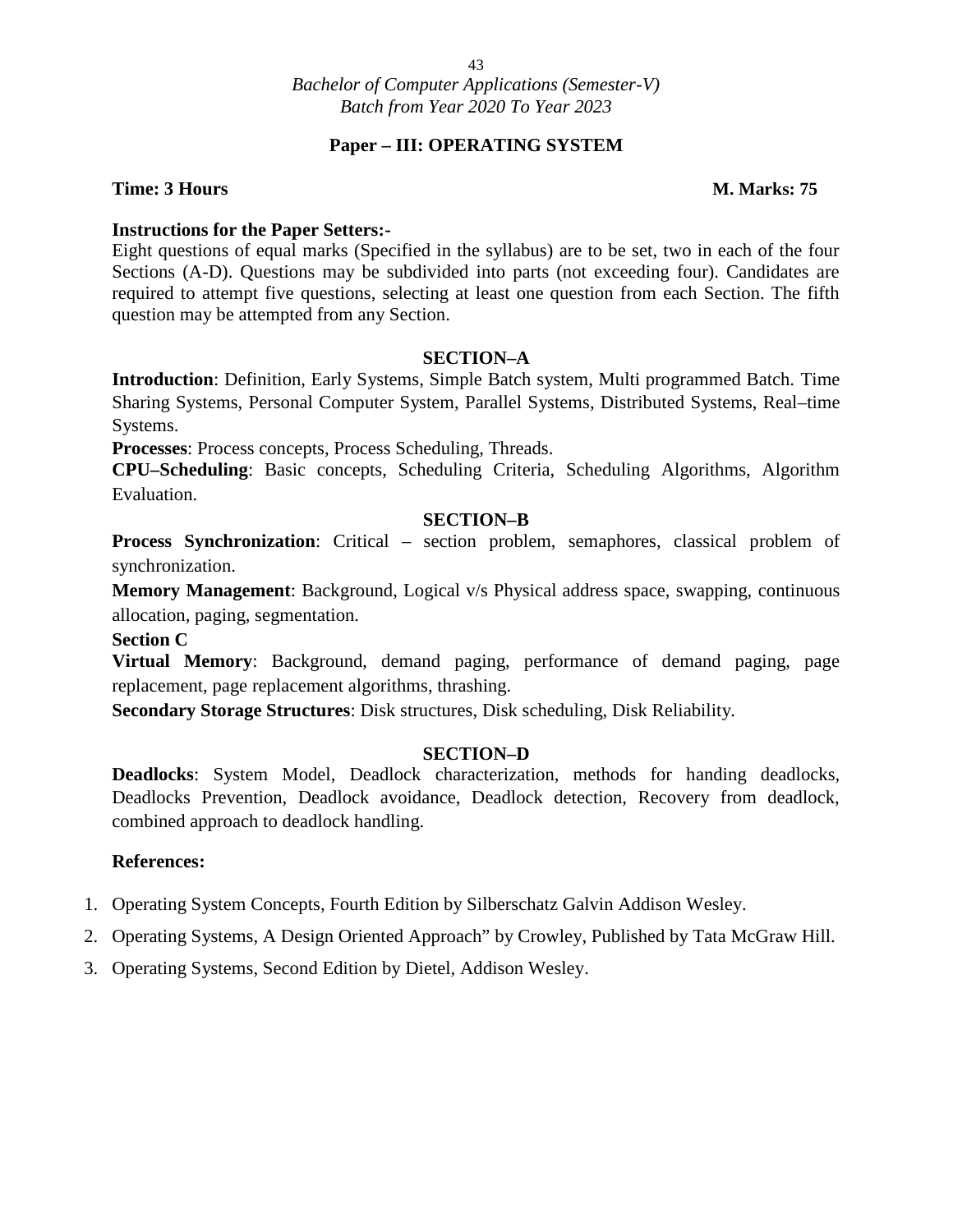#### **Paper – IV: JAVA PROGRAMMING LANGUAGE**

#### **Time: 3 Hours Max. Marks: 75**

#### **Instructions for the Paper Setters: -**

Eight questions of equal marks (Specified in the syllabus) are to be set, two in each of the four Sections (A-D). Questions may be subdivided into parts (not exceeding four). Candidates are required to attempt five questions, selecting at least one question from each Section. The fifth question may be attempted from any Section.

#### **SECTION–A**

**JAVA BASICS:** Introduction to Java, Features of Java, Structure of a Java Program, primitive data types, keywords, Identifiers, literals, operators and comments.

**OOPS**: Object Oriented concepts Advantage of OOPs, Objects and Classes,

**Strings**: Declaring a string, Immutable string, string comparison, concatenation, substring, string tokenizer.

#### **SECTION–B**

**Inheritance**: what is inheritance, types of inheritance, static import, Method overloading, method overriding, Runtime polymorphism, super keyword, final keyword

**Interfaces:** Abstract classes, declaring an interface, relationship between classes and interface, interface inheritance, implementing multiple inheritance using interface

Packages: what are packages, advantages of using packages, accessing package from another package, subpackaging, running packages by setting path and classpath.

#### **SECTION–C**

**Exception Handling**: what is exception handling, checked and unchecked exceptions, try-catch, try-multiple catch, try – finally, throw and throws

**Multithreading**: What is a thread, life cycle of a thread, creating a thread , sleeping a thread, joining a thread , thread priority.

#### **SECTION–D**

**Input/Output**: File input stream, File output stream, Buffered output stream, Buffered input stream.

**Database connectivity**: JDBC, JDBC drivers, steps to connect to the database, connectivity with MYsql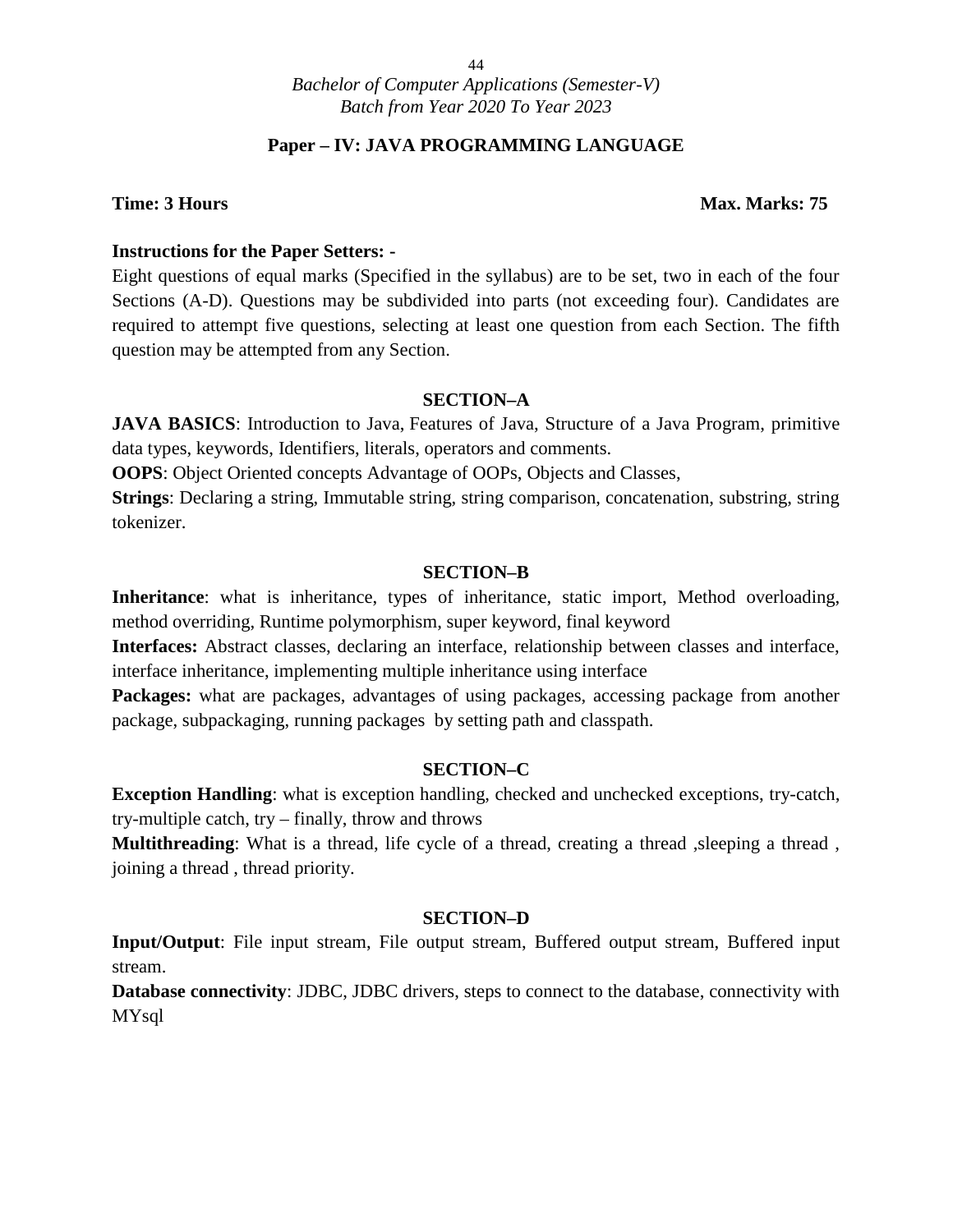- 1. "Java–The Complete Reference", Hurbert Schildt, Tata MacGraw Hill.
- 2. "Introduction to Java Programming", Y. Daniel Mliang, Pearsons Publications.
- 3. "Beginning Web Programming with HTML, XHTML, and CSS", Jon Duckett, John Wiley & Sons, 06 Aug. 2004.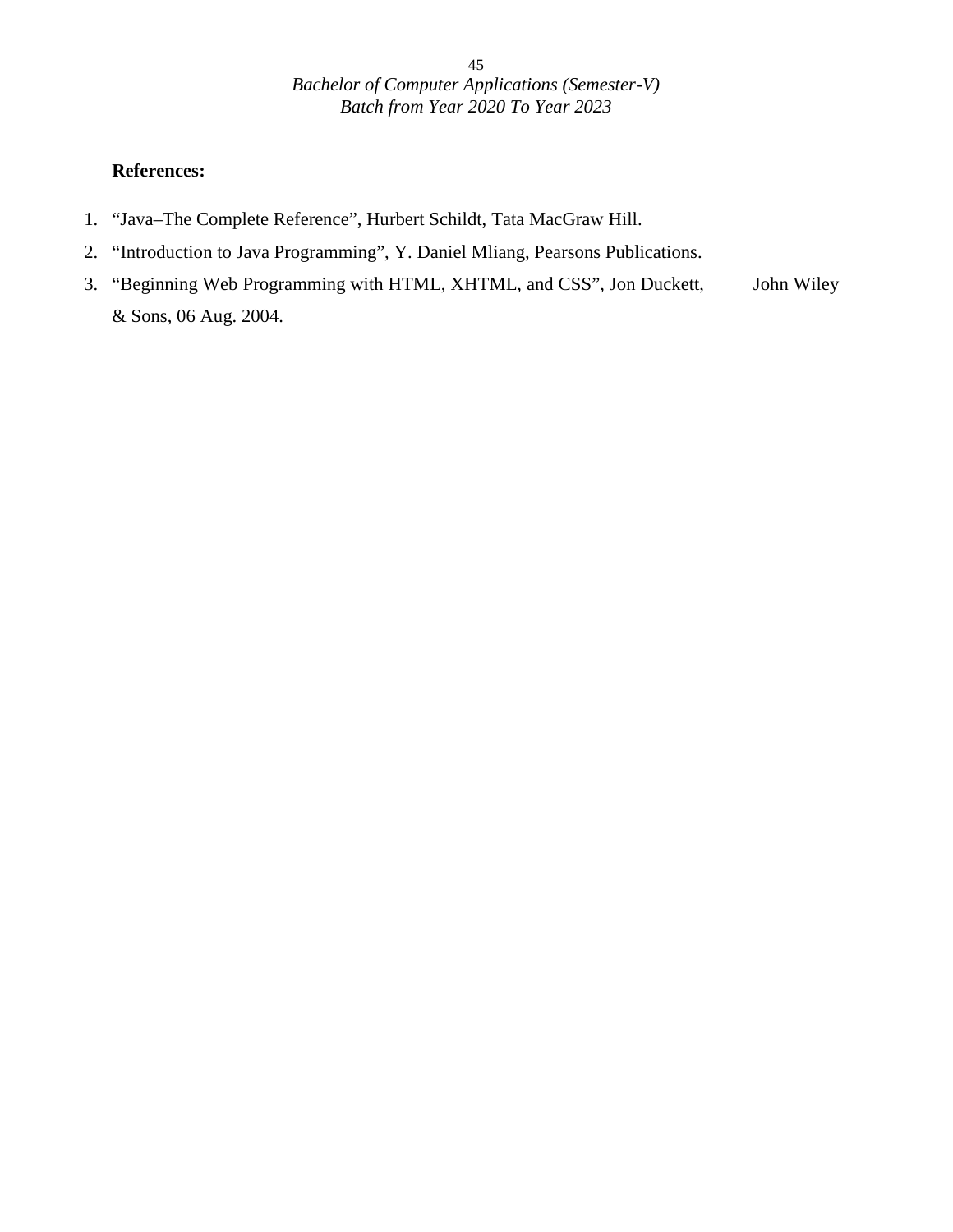#### **Paper–V**

**Time: 3 Hours Marks: 50**

**Lab : Lab based on JAVA Programming Language**

**Paper–VI**

**Time: 3 Hours Marks: 50**

**Lab based on Website Designing using HTML, JAVA Script and PHP**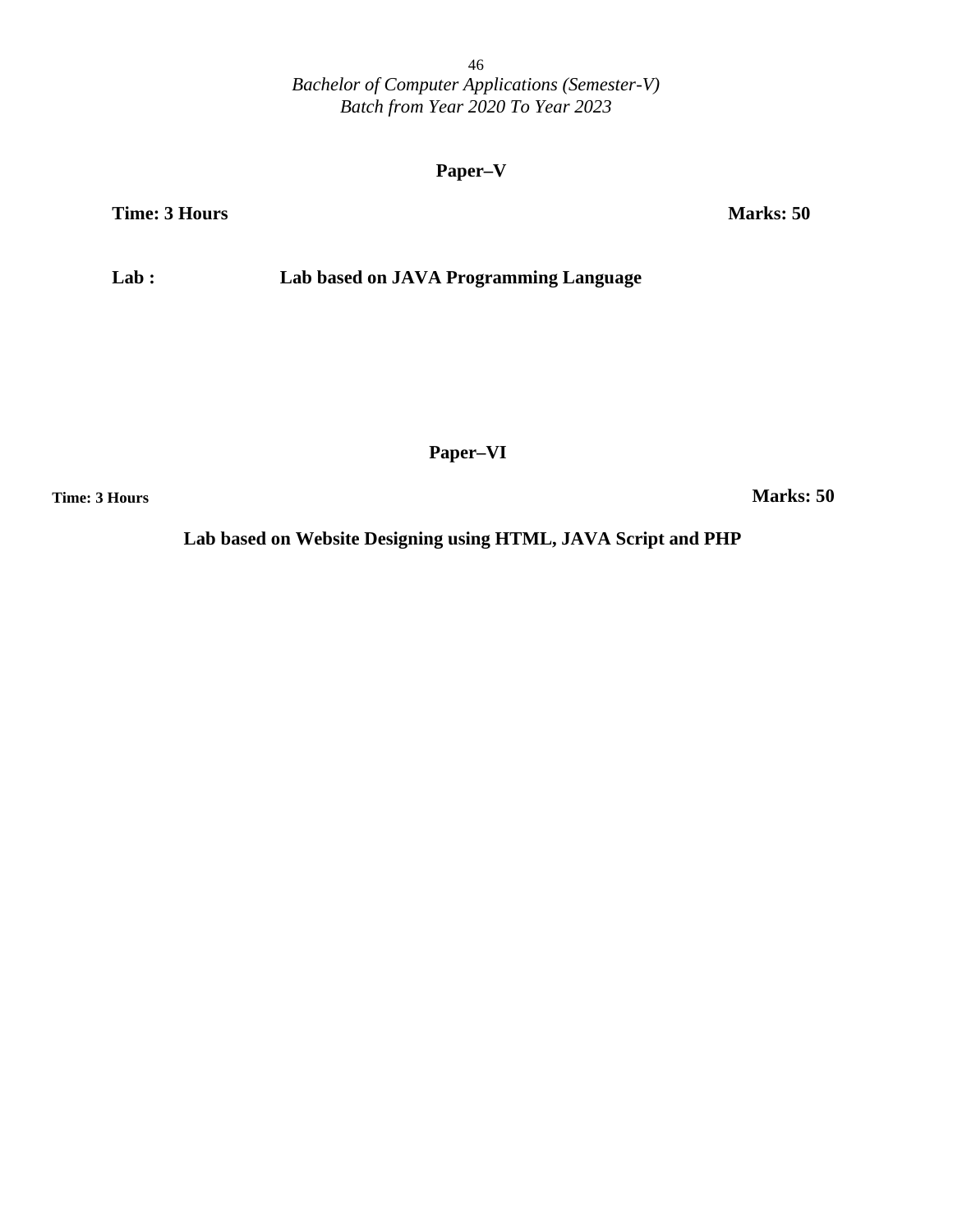#### **Paper – I: COMPUTER GRAPHICS**

#### **Time: 3 Hours Total Marks: 75**

#### **Instructions for the Paper Setters:-**

Eight questions of equal marks (Specified in the syllabus) are to be set, two in each of the four Sections (A-D). Questions may be subdivided into parts (not exceeding four). Candidates are required to attempt five questions, selecting at least one question from each Section. The fifth question may be attempted from any Section. The students can use only Non–programmable & Non–storage type calculator.

#### **SECTION–A**

**Overview of Graphics system:** Computer Graphics and their applications.

**Display Devices:** CRT Monitors (Random – Scan and Raster Scan, DVST, Plasma – Panel Display, LED and LCD Monitors.

#### **SECTION–B**

**Elementary Drawing:** Points and various line drawing Algorithms and their comparisons. Circle generating algorithms, Algorithms for ellipse, arc and spiral

**Two Dimensional Transformations:** Basic Transformations, Scaling, Translation, Rotation, Reflection, Shear, Matrix representation of Basic transformations and homogenous coordinates.

#### **SECTION–C**

**Composite Transformations:** Windowing and clipping. Windowing concepts, clipping and its algorithms. Window–to–view port transformations.

#### **SECTION–D**

Three Dimensional concepts. 3 D Coordinate Systems. 3D transformations. translation, scaling, rotation, projections, parallel projections. Perspective projection.

- 1. Computer Graphics by Donal Hearn M. Pardive Baker (PHI) Easter Economy Edition.
- 2. Computer Graphics by Roy A. Plastock and Gordon Kalley Schaum's Series.
- 3. Computer Graphics by Marc Berger.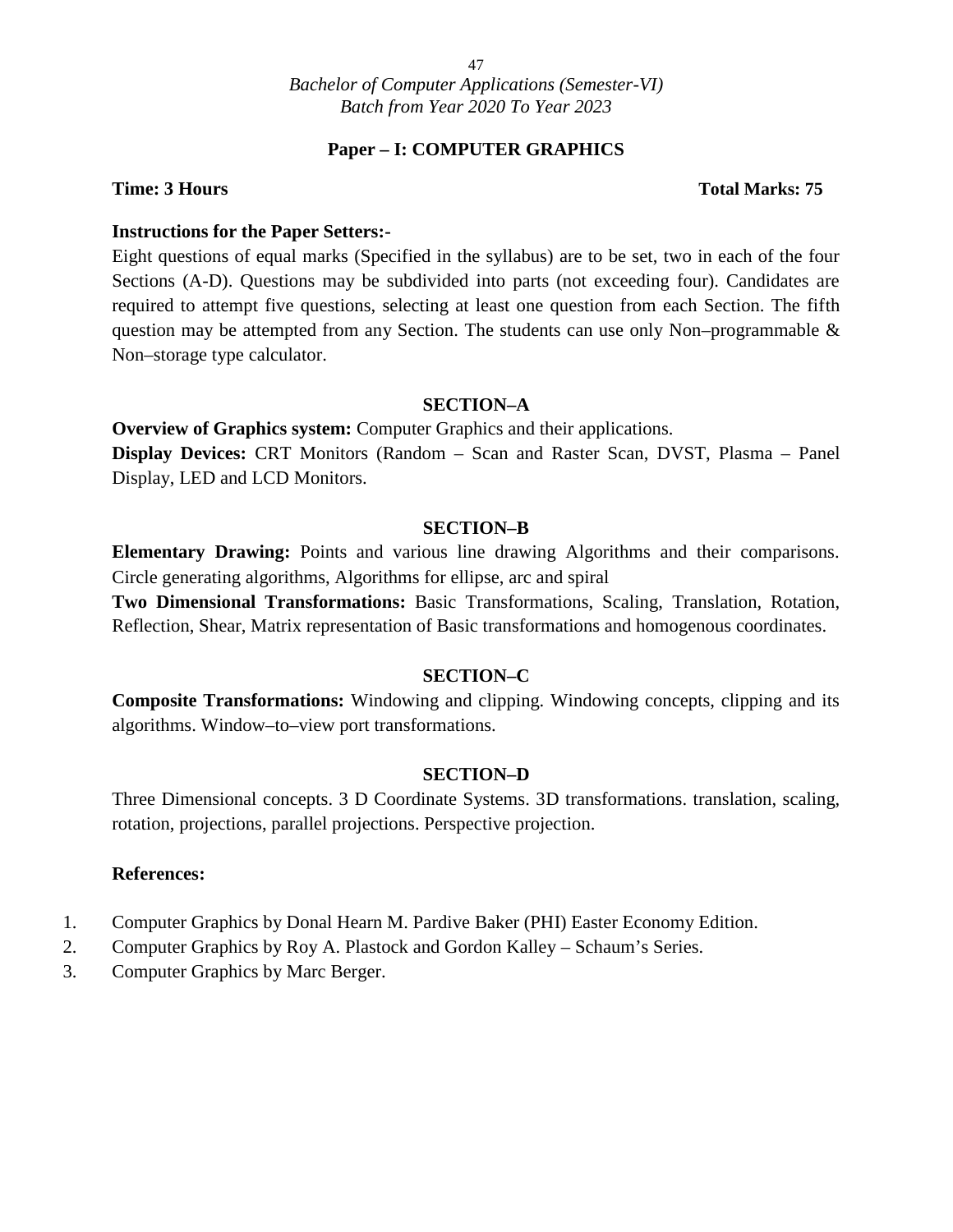#### **Paper – II: COMPUTER NETWORKS**

#### **Time: 3 Hours M. Marks: 75**

#### **Instructions for the Paper Setters: -**

Eight questions of equal marks (Specified in the syllabus) are to be set, two in each of the four Sections (A-D). Questions may be subdivided into parts (not exceeding four). Candidates are required to attempt five questions, selecting at least one question from each Section. The fifth question may be attempted from any Section.

#### **SECTION–A**

**Introduction:** Network Definition, Basic Components of a Network, Network types and topologies, Uses of Computer Networks.

**Transmission Media:** Coaxial cable, twisted pair cable, fiber optics & satellites. OSI reference model, TCP/IP reference model, comparison of OSI and TCP reference model.

#### **SECTION–B**

**Introduction to Analog and Digital Transmission:** Telephone system, Modems, Types of modems, pulse code modulation.

**Transmission & Switching:** Multiplexing, circuit switching, packet switching, hybrid switching.

#### **SECTION–C**

**Local Area Network Protocols:** CSMA Protocols, IEEE standards 802, Token Bus, Token Ring.

**Data Link Layer Design Issues:** Services provided to Network layer, Framing, error control, flow control, link management. Error detection & correction, Elementary Datalink Protocols.

**Design Issues of Network Layer:** Services provided to transport layer, routing, connection, internet & World Wide Web.

#### **SECTION–D**

**Network Security and Privacy:** Brief Introduction to Cryptography. **Network Services:** File transfer, Access & Management, Electronic Mail, Remote login

- 1. Tannanbum, A.S.: Computer Networks, Prentice Hall, 1992, 3<sup>rd</sup> Edition.
- 2. Stallings, William: Local Networks: An Introduction: Macmillan Publishing Co.
- 3. Stallings, William: Data Computer Communication, Macmillan Publishing Co.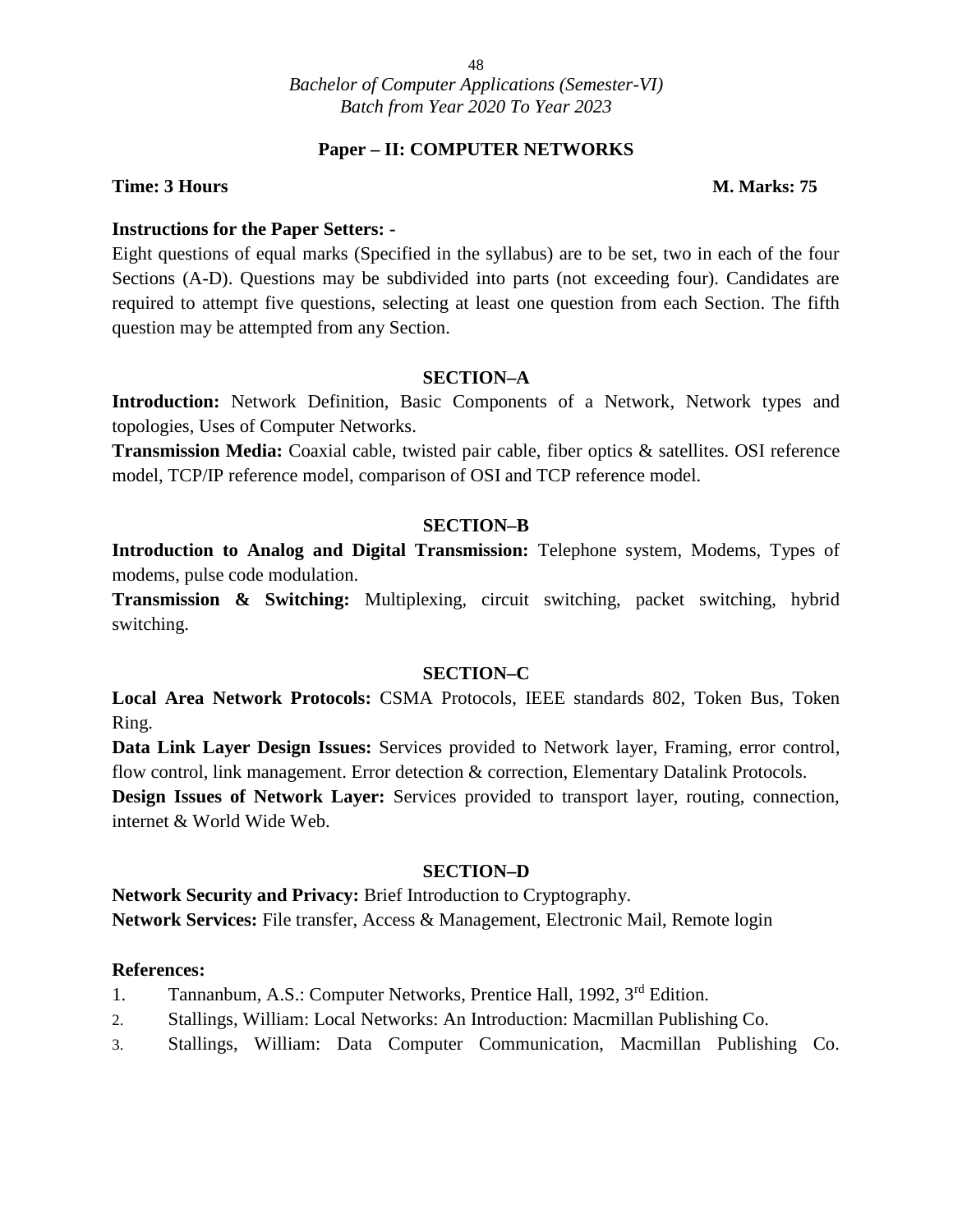#### **Paper – III: Programming Laboratory**

**Time: 3 Hours**

**Lab: Implementation of Applications of Computer Graphics in C++/C Marks: 50**